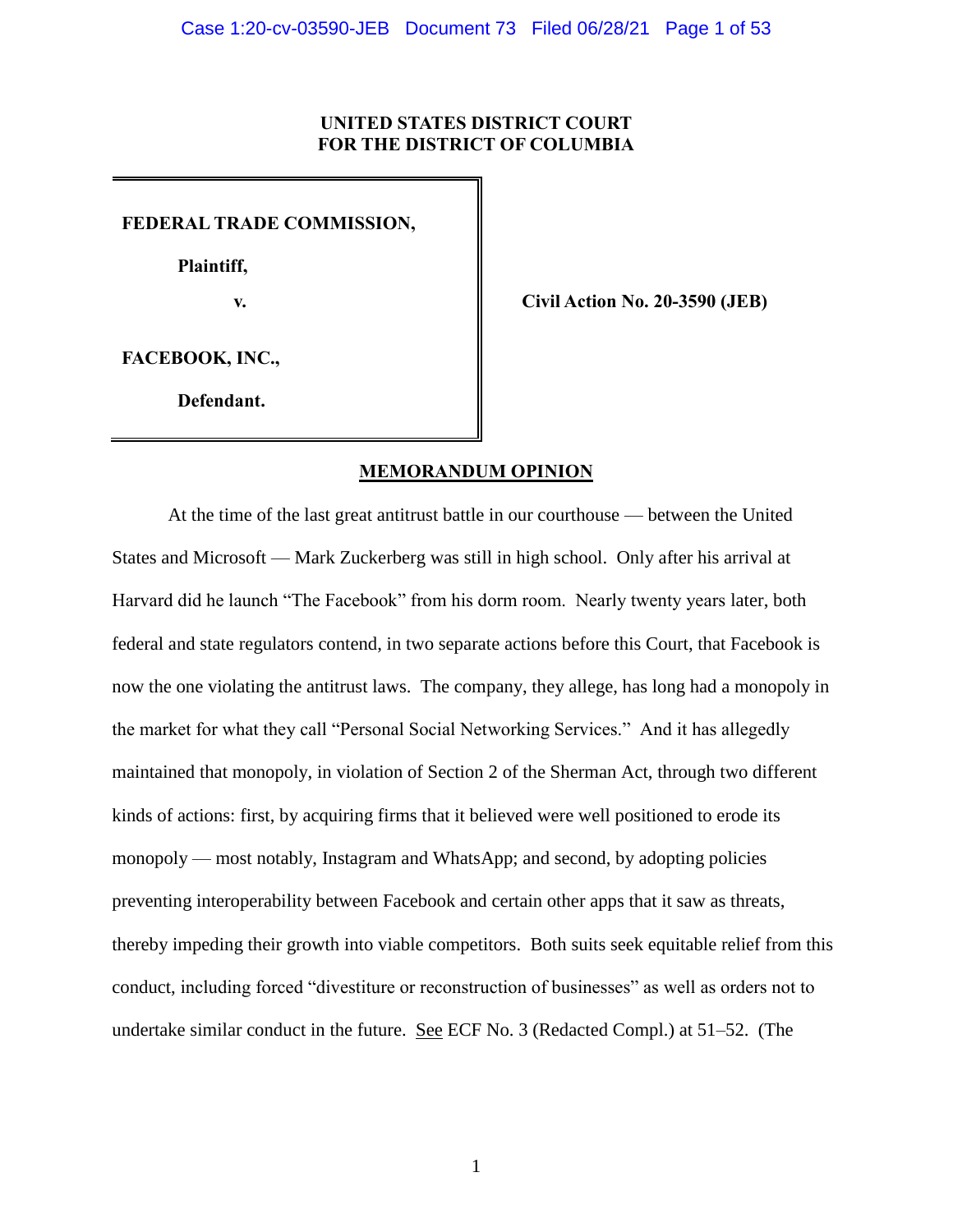#### Case 1:20-cv-03590-JEB Document 73 Filed 06/28/21 Page 2 of 53

Court here cites a copy of the FTC's Complaint that has minor redactions to protect confidential business information, and it mentions certain redacted facts only with the parties' permission.)

Facebook now separately moves to dismiss both the State action and the FTC action. This Opinion resolves its Motion as to the FTC's Complaint, and the Court analyzes the States' largely parallel claims in its separate Opinion in No. 20-3589. Although the Court does not agree with all of Facebook's contentions here, it ultimately concurs that the agency's Complaint is legally insufficient and must therefore be dismissed. The FTC has failed to plead enough facts to plausibly establish a necessary element of all of its Section 2 claims — namely, that Facebook has monopoly power in the market for Personal Social Networking (PSN) Services. The Complaint contains nothing on that score save the naked allegation that the company has had and still has a "dominant share of th[at] market (in excess of 60%)." Redacted Compl., ¶ 64. Such an unsupported assertion might (barely) suffice in a Section 2 case involving a more traditional goods market, in which the Court could reasonably infer that market share was measured by revenue, units sold, or some other typical metric. But this case involves no ordinary or intuitive market. Rather, PSN services are free to use, and the exact metes and bounds of what even constitutes a PSN service — *i.e.*, which features of a company's mobile app or website are included in that definition and which are excluded — are hardly crystal clear. In this unusual context, the FTC's inability to offer any indication of the metric(s) or method(s) it used to calculate Facebook's market share renders its vague "60%-plus" assertion too speculative and conclusory to go forward. Because this defect could conceivably be overcome by re-pleading, however, the Court will dismiss only the Complaint, not the case, and will do so without prejudice to allow Plaintiff to file an amended Complaint. See Ciralsky v. CIA., 355 F.3d 661, 666–67 (D.C. Cir. 2004).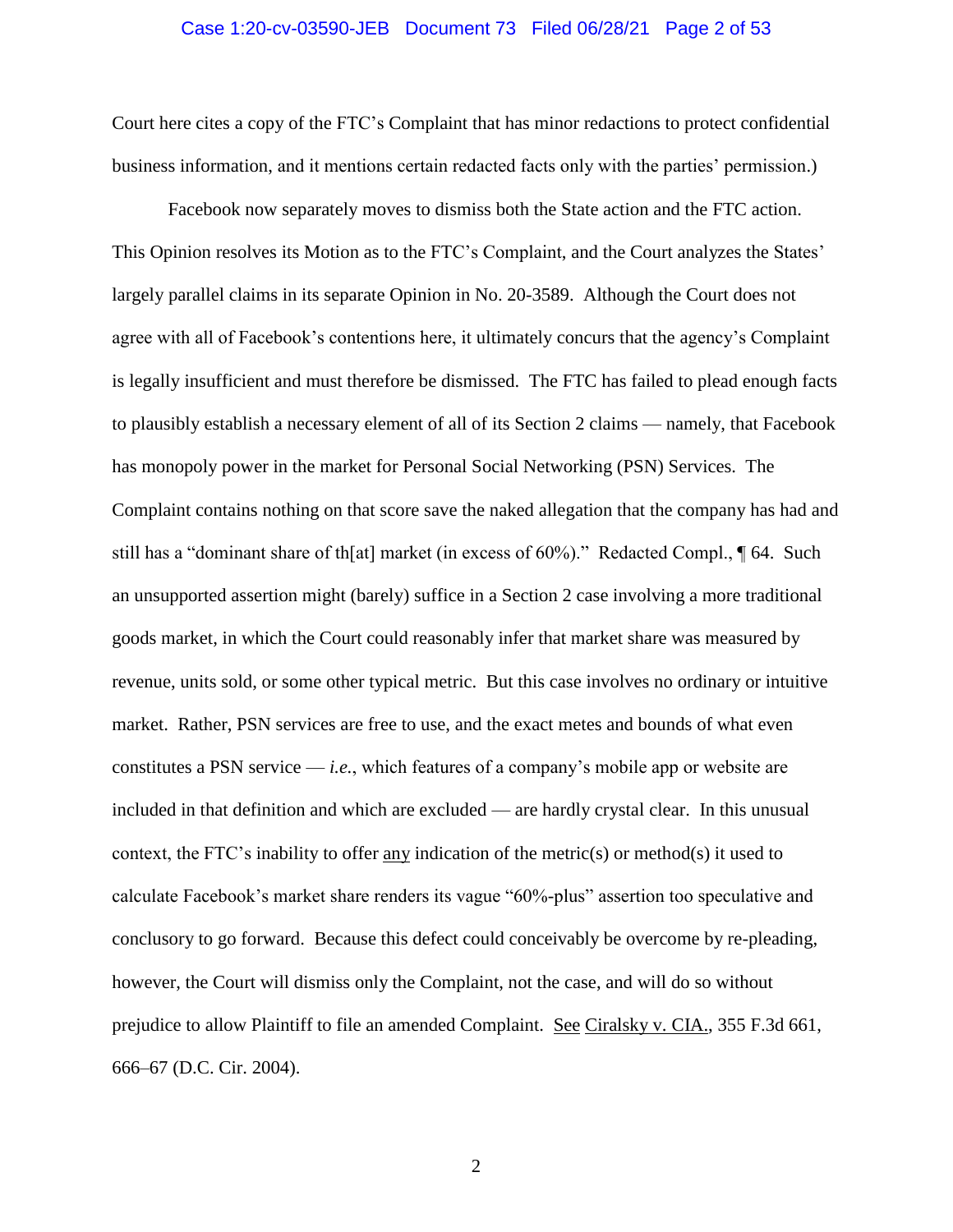#### Case 1:20-cv-03590-JEB Document 73 Filed 06/28/21 Page 3 of 53

To guide the parties in the event amendment occurs, this Opinion also explains two further conclusions of law. First, even if the FTC had sufficiently pleaded market power, its challenge to Facebook's policy of refusing interoperability permissions with competing apps fails to state a claim for injunctive relief. As explained herein (and in the Court's separate Opinion in the States' case), there is nothing unlawful about having such a policy in general. While it is possible that Facebook's implementation of that policy as to certain specific competitor apps may have violated Section 2, such finding would not change the outcome here: all such revocations of access occurred in 2013, seven years before this suit was filed, and the FTC lacks statutory authority to seek an injunction "based on [such] long-past conduct." FTC v. Shire ViroPharma, Inc., 917 F.3d 147, 156 (3d Cir. 2019). Regardless of whether the FTC can amend its Complaint to plausibly allege market power and advance this litigation, then, the conduct it has alleged regarding Facebook's interoperability policies cannot form the basis for Section 2 liability. Second, the agency is on firmer ground in scrutinizing the acquisitions of Instagram and WhatsApp, as the Court rejects Facebook's argument that the FTC lacks authority to seek injunctive relief against those purchases. Whether other issues arise in a subsequent phase of litigation is dependent on how the Government wishes to proceed.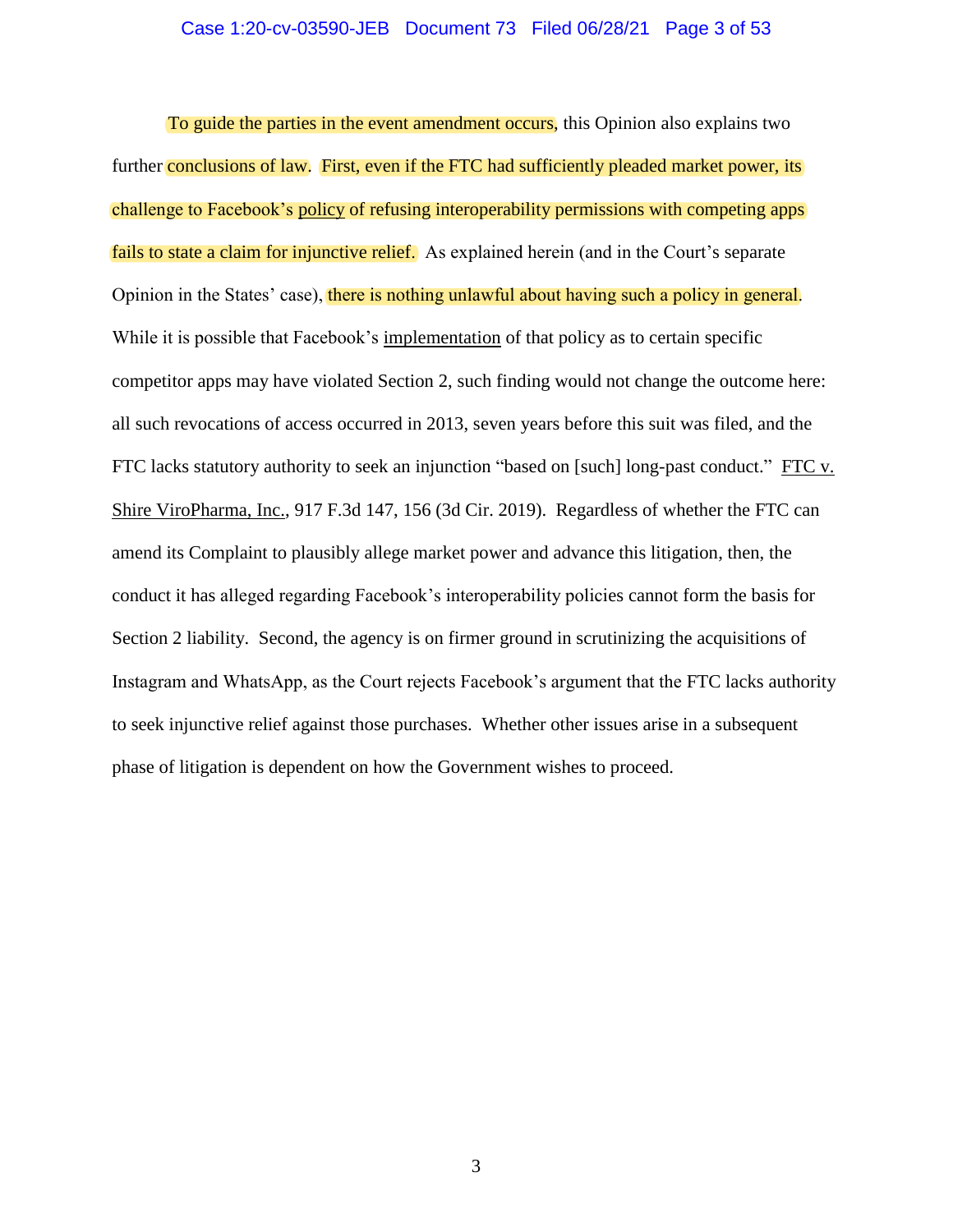# **Table of Contents**

| $\mathbf{I}$ .  |
|-----------------|
| A.              |
| <b>B.</b>       |
| $\mathcal{C}$ . |
| 1.              |
| 2.              |
| 3.              |
| a.              |
| $\mathbf b$ .   |
| D.              |
| П.              |
| Ш.              |
| A.              |
| 1.              |
| a.              |
| b.              |
| $C_{\bullet}$   |
| 2.              |
| <b>B.</b>       |
| 1.              |
| a.              |
| b.              |
| i.              |
| ii.             |
| 2.              |
| $\mathcal{C}$ . |
|                 |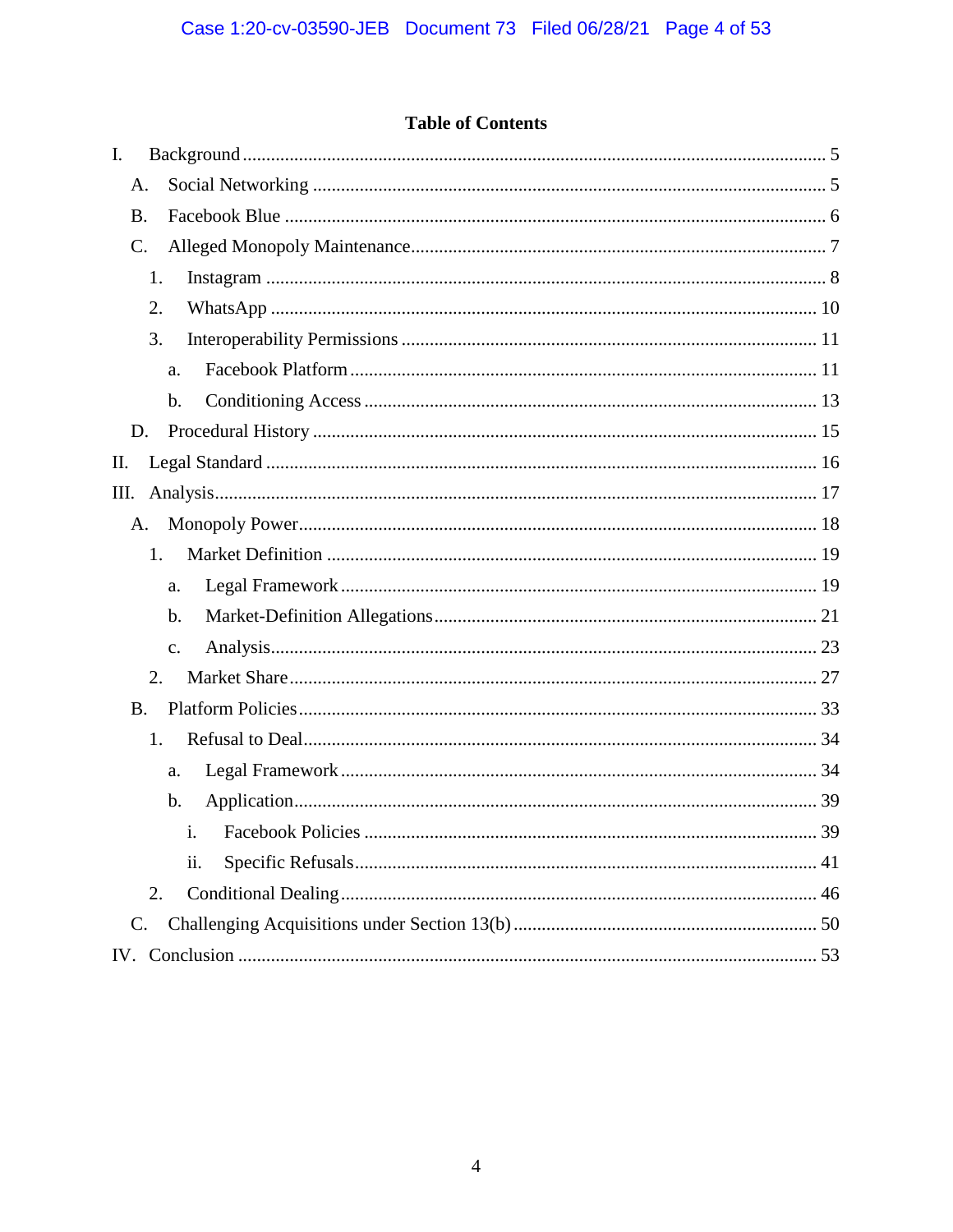#### <span id="page-4-1"></span><span id="page-4-0"></span>**I. Background**

#### A. Social Networking

At the dawn of our century, in the much earlier days of the internet, a number of websites began to offer what came to be known as "social networking" services. See Redacted Compl., ¶ 38. Friendster and Myspace, both launched in 2002, were among the earliest. Id. Although the precise definition of a "Personal Social Networking Service" is disputed (as that is the market in which Facebook has its alleged monopoly), it can be summarized here as one that enables users to virtually connect with others in their network and to digitally share their views and experiences by posting about them in a shared, virtual social space. Id., ¶ 40. For example, users might view and interact with a letter-to-the-editor-style post on politics by a neighbor, pictures from a friend's recent party, or a birth announcement for a newborn cousin. Id.

Perhaps because humans are naturally social, this new way of interacting became hugely popular. Although Myspace and Friendster had an early lead, by 2009 they had been surpassed by a new competitor. Id.,  $\P$  38, 41. Created at Harvard in 2004, "The Facebook," as it was initially called, was a social-networking service initially limited to college students. Id., ¶ 41. Within a few years, it had expanded to the general public (and dropped "The" from its name). Id. By at least 2011, it was the dominant player in personal social networking. Id., ¶ 62. Today, the FTC alleges, its flagship product, Facebook Blue, has hundreds of millions of users in the United States. Id., 1 3. The following details of Facebook's conduct are drawn from the FTC's Complaint, as the Court must consider its allegations true at this stage. The allegations are quite similar, though not identical, to those made by the States in the parallel case and recounted in the Court's companion Opinion.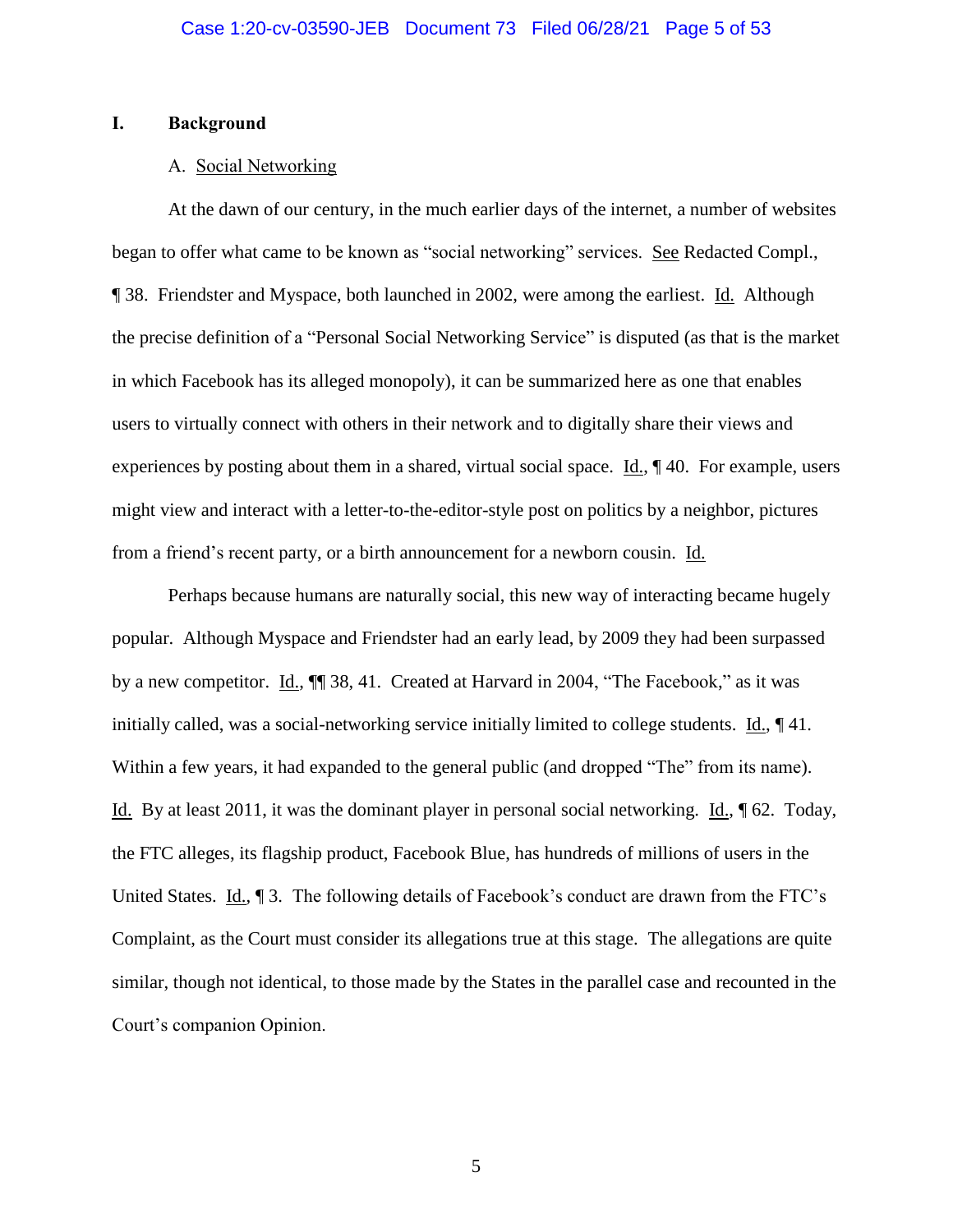#### B. Facebook Blue

<span id="page-5-0"></span>Facebook Blue is what its millions of users think of when they think of "Facebook." Generally speaking, using Facebook Blue entails interacting with user-created content — *i.e.*, content created or shared by one's Facebook "friends," id., ¶¶ 40, 89 — or creating content oneself by posting. That is not all that users see or do, however. They may also, for instance, encounter "publisher-created content like news articles . . . and advertisements" in their "news feed." Id., ¶ 54; see also id., ¶¶ 44, 134. Such content can come in text, photo, or video form. Id., ¶ 54. In addition, Facebook users can play games or use other applications built either by Facebook or by third parties. Id.,  $\P$  97, 129. Facebook also offers other services beyond Facebook Blue to its users, such as Facebook Messenger, a free mobile-messaging service. Id., ¶¶ 37, 115.

Unlike most businesses, Facebook charges users no fee; instead, it makes money by selling advertising. Id., ¶¶ 43–51. By leveraging "the vast quantity of user data [it] collects," the company "allows advertisers to target different campaigns and messages to different groups of users." Id., ¶ 44; see also id., ¶ 4. Under this business model, as the Complaint puts it, Facebook "refrain[s] from charging a monetary price . . . to users, relying instead on monetizing user data and engagement through advertising."  $\underline{Id}$ ,  $\P$  42. Put differently, users exchange their time, attention, and personal data, rather than money, for access to Facebook. That approach has been highly profitable: in 2019, for instance, global advertisers paid Facebook nearly \$70 billion, and it made profits of more than \$18 billion. Id., ¶¶ 4, 44. To be clear, although Facebook's datacollection and -use practices have been subject to increasing scrutiny, they are not the subject of this action.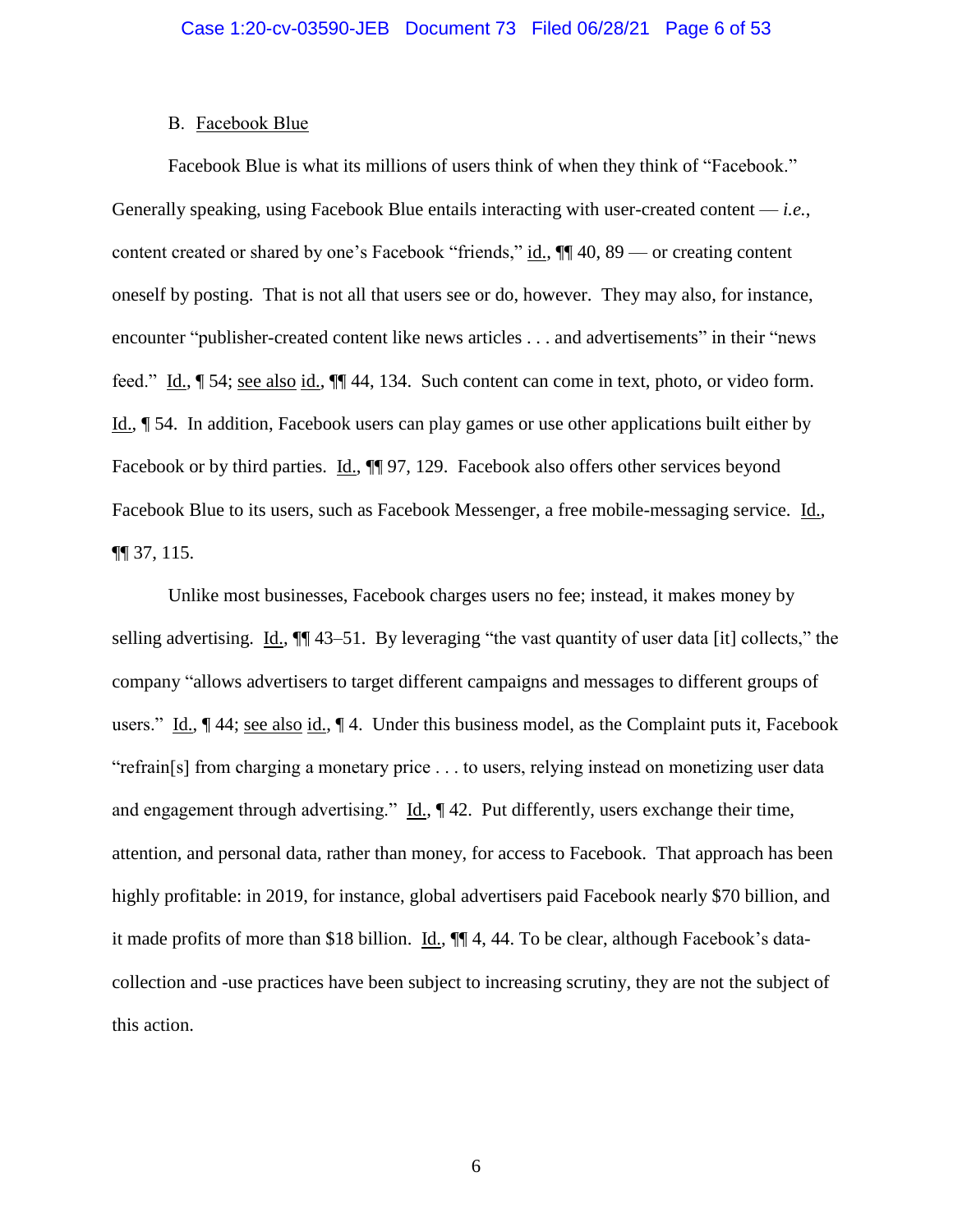## C. Alleged Monopoly Maintenance

<span id="page-6-0"></span>Instead, this suit alleges that Facebook has violated and is violating the antitrust laws, the focus of which, generally speaking, is to promote and ensure competition. After rising to become the "dominant personal social networking provider in the United States" around 2011, id., ¶ 62, Facebook allegedly made a fateful strategic pivot: rather than competing to provide the best product, it would instead protect its monopoly by leveraging its power to foreclose and forestall the rise of new competitors. Id., ¶¶ 5, 9. In particular, the company's executives saw a substantial threat to Facebook's dominance in the advent of mobile devices — first and foremost, smartphones — capable of accessing the internet. Id., ¶ 70. Although Facebook had mobile functionality, it had been built with websites and desktop or laptop computers in mind and thus "offered a relatively poor experience for mobile users" compared to newer competitors. Id.; see also id., ¶¶ 78–79. Zuckerberg and other Facebook executives fretted over the possibility that other apps might create attractive mobile-native features and then leverage those features into exponential user growth, end-running Facebook's established position. Id., ¶¶ 107–112. Even if such an app was not already providing social-network-like functionality, once it had a big enough base of users, it would still pose a potential threat to Facebook Blue. Id. Facebook executives feared fast-growing mobile-messaging services in particular, nervous that such apps could easily morph into direct competitors by adding social features.

In response to these perceived threats, the company allegedly used its monopoly power to eliminate or destroy competitors in order to maintain its market dominance.  $\underline{Id}$ ,  $\P$  5–9. The FTC claims that this exclusionary conduct had "three main elements." Id.,  $\P\P$  9, 71. First (and second), Facebook reached deep into its very deep pockets to acquire Instagram and WhatsApp, two promising potential competitors, thereby preventing their emergence as serious rivals. Id.,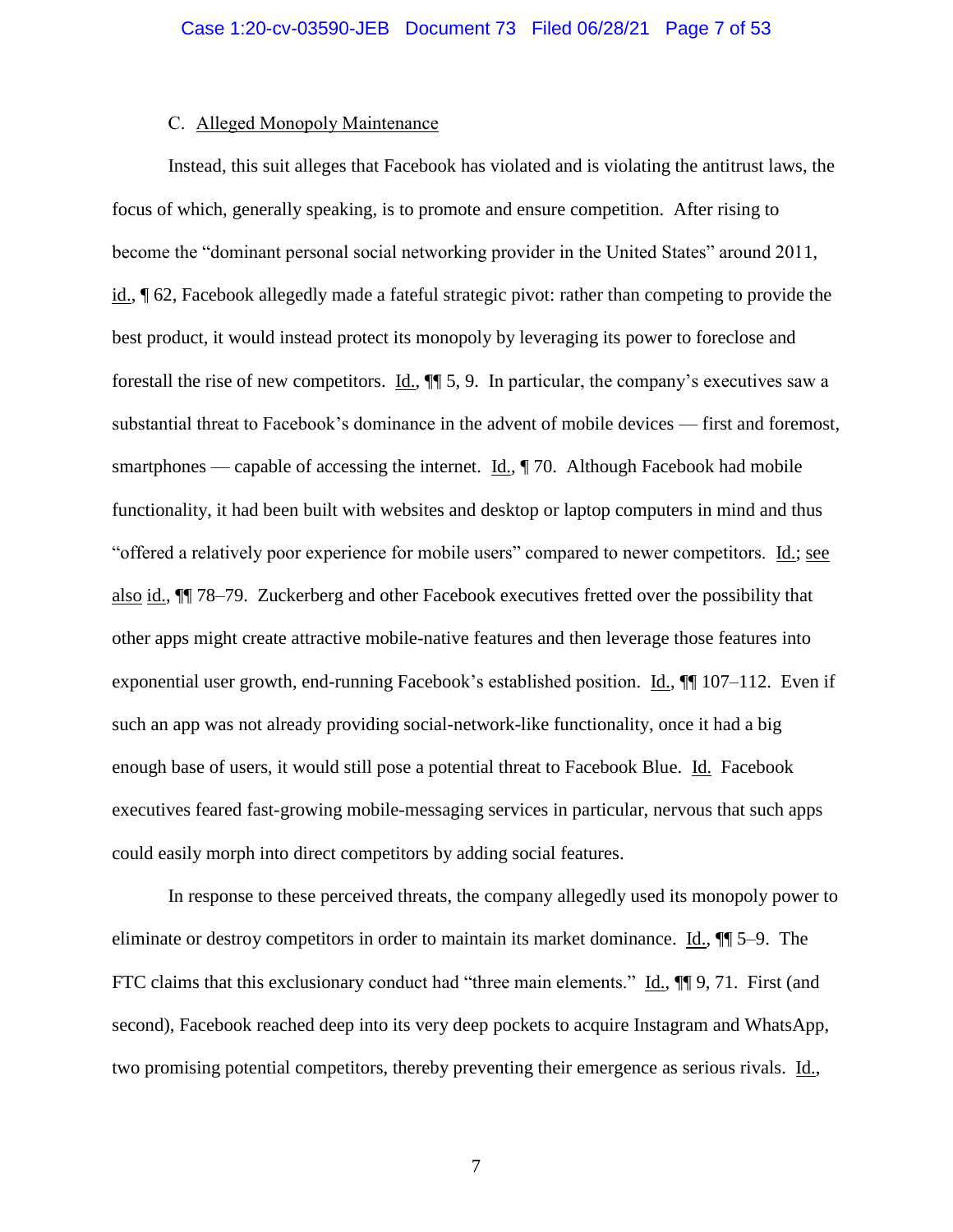#### Case 1:20-cv-03590-JEB Document 73 Filed 06/28/21 Page 8 of 53

**The 71.** (Attempts to purchase other competitors such as Snapchat and Twitter were rebuffed. Id., ¶ 73.) Third, it adopted and then enforced policies that blocked rival apps from interconnecting their product with Facebook Blue, thereby both (i) blunting the growth of potential competitors that might have used that interoperability to attract new users, and (ii) deterring other developers from building new apps or features or functionalities that might compete with Facebook, lest they lose access as well. Id.,  $\P$  23–26.

#### 1. *Instagram*

<span id="page-7-0"></span>Begin with Insta, as those in the know  $-$  *viz.*, our children  $-$  refer to it. Launched in late 2010, Instagram was an innovative photo-editing and -sharing app designed for the era of smartphones with built-in cameras. Id.,  $\P$  79–80. Plaintiff alleges that Instagram's photosharing app also qualifies as a PSN service, meaning that it was a direct competitor to Facebook Blue. Id., ¶ 63. From the get-go, Instagram's user base grew explosively, eventually attracting the attention of Facebook executives who feared that their own photo-sharing features paled in comparison. Id., ¶¶ 81–85. That disparity gave Instagram a chance to reach a large enough scale to be threatening as a new, mobile- and photo-first social network — whether the firm got there on its own or if, as worried Facebook, it were purchased by a large company like Google or Apple. Id., ¶ 86. After about eighteen months of watching Instagram's rise, Zuckerberg and his team eventually shifted from trying (and failing) to compete to instead trying to buy. Aiming to both neutralize Instagram as a competitor and "integrate" the "mechanics" of its popular photosharing features with Facebook Blue in order to forestall the growth of future Instagrams, id.,  $\P$  91, Zuckerberg offered to purchase the company for \$1 billion in April 2012. Id.,  $\P$  95. Instagram's founders agreed. Id.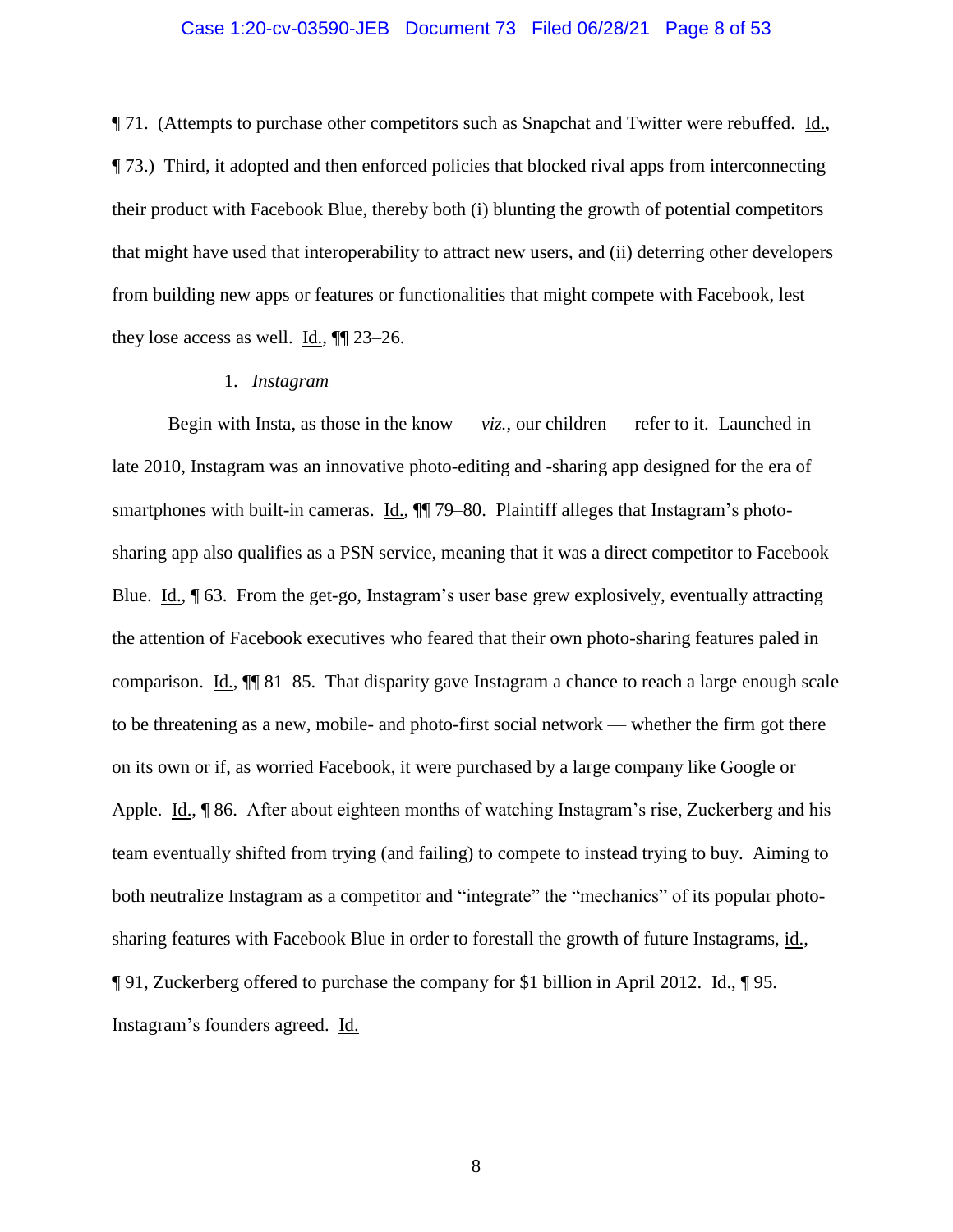#### Case 1:20-cv-03590-JEB Document 73 Filed 06/28/21 Page 9 of 53

As required by the Hart-Scott-Rodino Act, 15 U.S.C. § 18a, the FTC reviewed the acquisition prior to closing to assess whether it posed anticompetitive concerns. Whereas most mergers are cleared quickly, in this instance the review took over four months. During that scrutiny, the agency took the rare step of "requir[ing] the submission [by the parties] of additional information or documentary material relevant to the proposed acquisition." 15 U.S.C. § 18a(e)(1)(A). Eventually, however, Facebook and Instagram satisfied the agency's concerns, and in August (over four months after the merger was announced), the Commission voted 5–0 to allow it to proceed without any challenge or conditions. See FTC, FTC Closes its Investigation into Facebook's Proposed Acquisition of Instagram Photo Sharing Program (Aug. 22, 2012), https://bit.ly/3bDa2mp. Although the FTC conveniently omits any mention of this review in its Complaint, the Court may take judicial notice of that public agency action. See Pharm. Rsch.  $&$ Manufacturers of Am. v. U.S. Dep't of Health & Hum. Servs., 43 F. Supp. 3d 28, 33 (D.D.C. 2014); Herron v. Fannie Mae, No. 10-943, 2012 WL 13042852, at \*1 (D.D.C. Mar. 28, 2012).

With Instagram safely in the fold, Facebook scaled back and eventually shut down its own mobile photo-sharing app. See Redacted Compl., ¶ 98. Internal emails cited by the Complaint reveal that it also fretted less about competition from other similar apps, since its ownership of Instagram meant it now "effectively dominate[d] photo sharing." Id., ¶ 99. As time went on, Facebook also limited Facebook Blue's promotion of the technically separate Instagram app and website, allegedly to avoid Instagram's "cannibalizing" user engagement on its flagship service. Id., ¶¶ 102–04. All this post-acquisition conduct, the FTC claims, confirms that Facebook's executives saw, and continue to see, Instagram as a significant competitive threat in the social-networking arena.  $\underline{Id}$ ,  $\P$  102.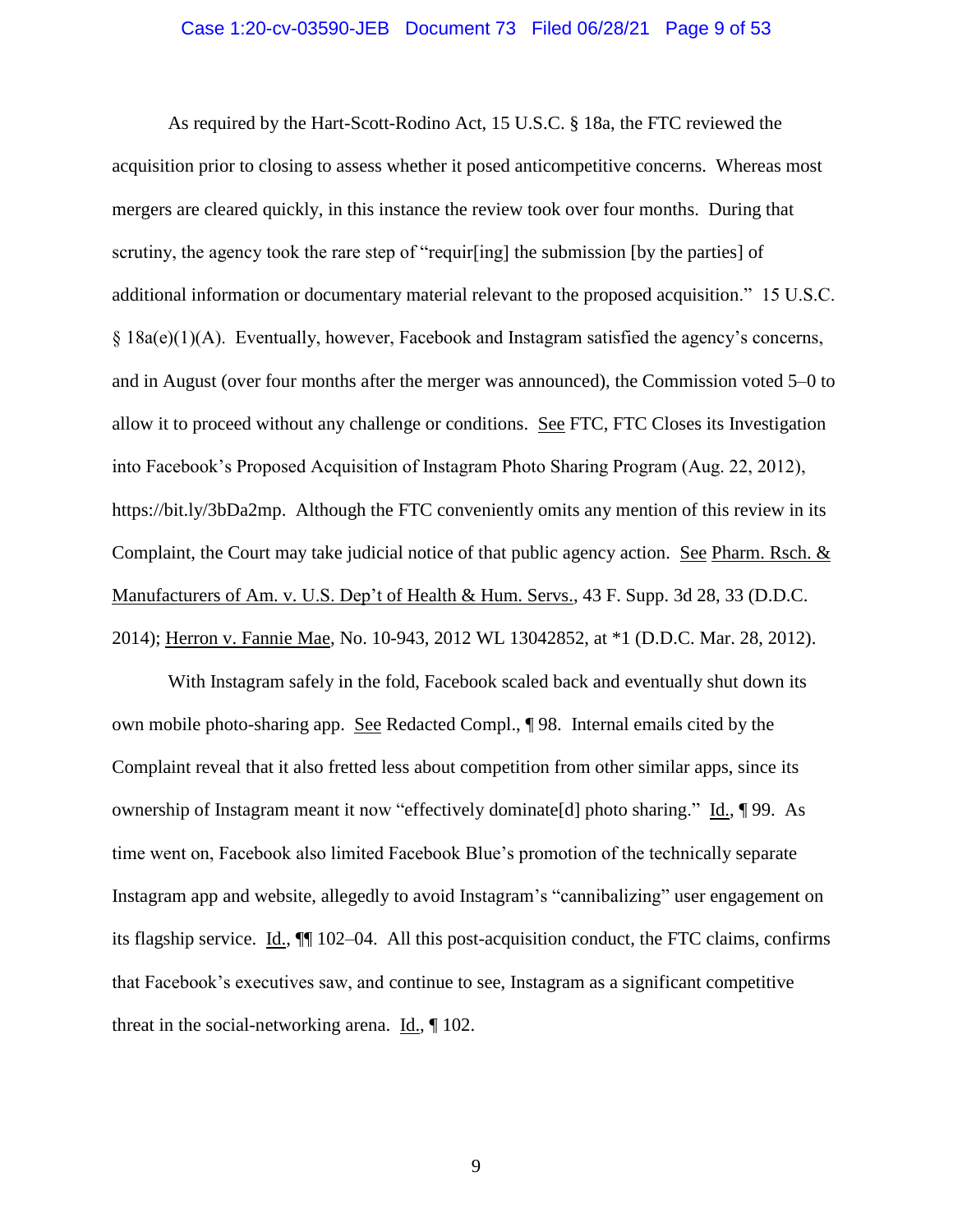## 2. *WhatsApp*

<span id="page-9-0"></span>The other high-profile acquisition Plaintiff focuses on here involves not a competitor in the PSN market, like Instagram, but a company that might quickly become one. As noted above, Facebook's executives saw mobile-native apps in general as a threat. They were particularly concerned with internet-based, so-called "over-the-top mobile messaging services" such as WhatsApp. Id.,  $\parallel$  107. Since 2011, OTT messaging services have grown astronomically in use while SMS or MMS messaging (the kind of classic texting that relies on cellular networks rather than internet) has stagnated. Id. Even though mobile messaging services did not directly compete with Facebook Blue (as they are not PSN services), Facebook feared that such apps might well become competitors in the future; given the ubiquity of text messaging in modern life, a widely adopted messaging app could leverage its network effects to transition into a "mobile-first social network" by adding functions such as "gaming platforms, profiles, and news feeds." Id., | 111; <u>see id.</u>, | 108–112.

Facebook executives saw WhatsApp as the most potent threat among mobile-messaging services. Id., ¶ 113. Launched in 2009, it had approximately 450 million active users worldwide five years later and was growing exponentially thanks to its superior product. Id., ¶¶ 113–18. Zuckerberg and his team hoped that their Facebook Messenger app, released in 2011, would compete. Id., ¶¶ 115–16. But as WhatsApp continued to thrive and expand, Facebook instead resolved to try to buy it. Id., ¶ 120. After being initially rebuffed in late 2012, id., ¶ 121, that tactic found success in February 2014, when the two companies agreed on a purchase price of \$19 billion. Id. The transaction was also subject to Hart-Scott-Rodino Act pre-merger review, see 18 U.S.C. § 18b, but the FTC, once again, did not block it.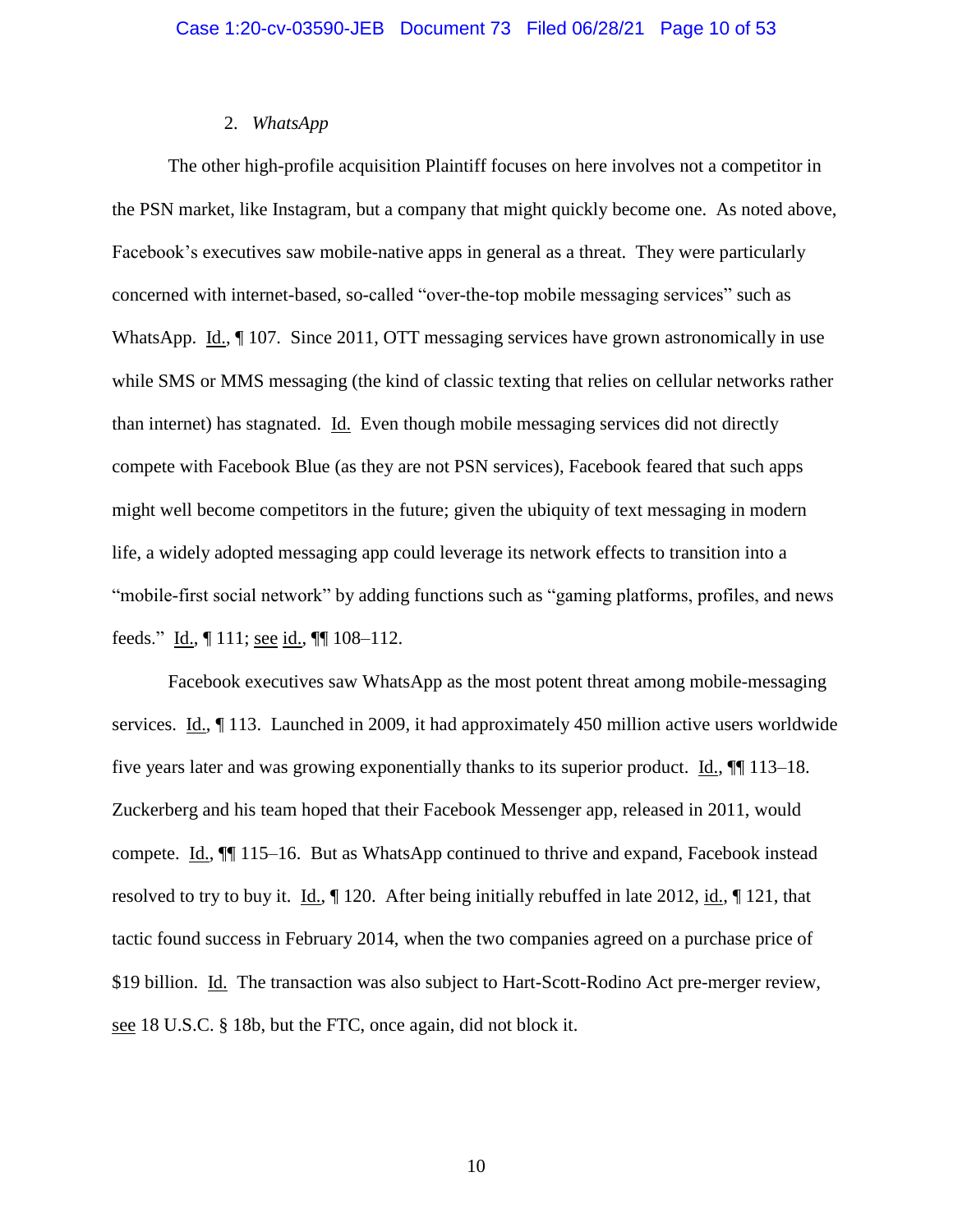## Case 1:20-cv-03590-JEB Document 73 Filed 06/28/21 Page 11 of 53

Since acquiring WhatsApp, the agency alleges, Facebook has "kept [it] cabined to providing mobile messaging services rather than allowing" it to grow into a standalone PSN service. See Redacted Compl., ¶ 126. As with Instagram, Facebook has also limited its promotion of WhatsApp on its other services in the United States. Id. It follows, Plaintiff further claims, that "Facebook's monopolization" via both its WhatsApp and Instagram acquisitions "is ongoing," as it both "continues to hold and operate [the two companies], which neutralizes their direct competitive threats to Facebook," and "continues to keep them positioned to provide a protective 'moat' around its [PSN] monopoly." Id., ¶ 76.

## 3. *Interoperability Permissions*

a. Facebook Platform

<span id="page-10-1"></span><span id="page-10-0"></span>Not long after it expanded to the general public, Facebook released "Facebook Platform," a set of tools that allowed software developers to create interoperability between their products and Facebook Blue. Id., ¶ 129. As initially launched, Platform "encouraged software developers to build an entire ecosystem of apps and tools" that would be displayed and used within the Facebook website itself. Id. Such apps "rang[ed] games and page design tools to video-sharing tools and e-marketing apps." Id. (The States' Complaint in the parallel case refers to these apps as "canvas" apps. See No. 20-3589, ECF No. 4 (State Redacted Compl.), ¶ 190.) Such apps would make money by allowing users to purchase virtual goods or items within the app on a "freemium" model or via ad sales.

Three years later, in 2010, Facebook added new functionalities to Platform that expanded its reach off the Facebook site itself. These tools — called application programming interfaces or APIs — created mechanisms for sharing data between Facebook and other, freestanding thirdparty apps. See Redacted Compl., ¶ 130. One important API that Facebook offered to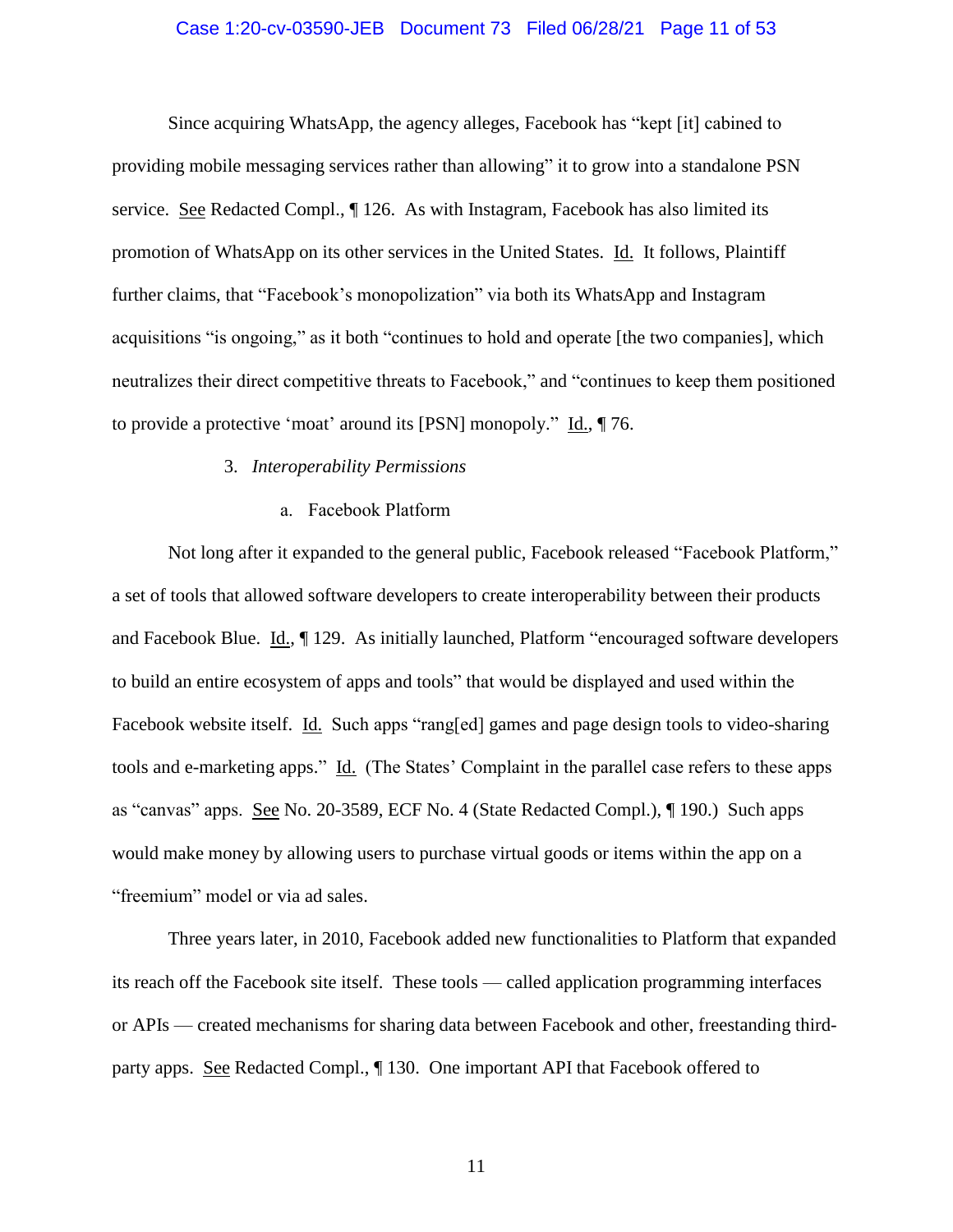#### Case 1:20-cv-03590-JEB Document 73 Filed 06/28/21 Page 12 of 53

developers was the "Find Friends" API, id., which enabled third-party apps to allow Facebook account holders to find and connect with Facebook friends within their separate apps, or to invite Facebook friends to join that app. Id. For instance, when first starting to use an independent chess app — *i.e.*, an app used separately as opposed to on the Facebook site itself — a user with a Facebook account could nonetheless search within the app for other Facebook friends already using it, or invite them to join via Facebook, all without leaving the app. Another API allowed Facebook users to sign into third-party websites or apps using their Facebook log-in credentials. Id.,  $\P\P$  144, 154.

Facebook went even further in that direction later in the year when it launched its Open Graph API. Id.,  $\P$  131. Open Graph allowed third-party apps and websites to essentially integrate pieces of Facebook within their own service; for instance, apps could install the famous "Like" button, which, if clicked, would share a user's "like" on the user's Facebook profile. Id. Users could do this without even navigating away from the third-party service. Id.,  $\P$  131, 134. A user reading an article on WashingtonPost.com, for instance, could now like an article directly on-site and further choose to post a link of the article to the user's Facebook profile. This sort of integration was, unsurprisingly, massively popular among app developers. "By July 2012, Open Graph was being used to share nearly one billion pieces of social data each day to Facebook Blue, giving Facebook substantially greater and richer information about its users and their online activities."  $\underline{Id}$ .,  $\P$  132.

According to Plaintiff, Facebook benefited significantly from its Platform program and open APIs. The company garnered goodwill and continued to increase its growth and user engagement. Id.,  $\blacksquare$  133–34. It also obtained access to a massive new trove of off-site user data. Id., ¶ 134. Third-party app developers likewise gained, improving the quality of users'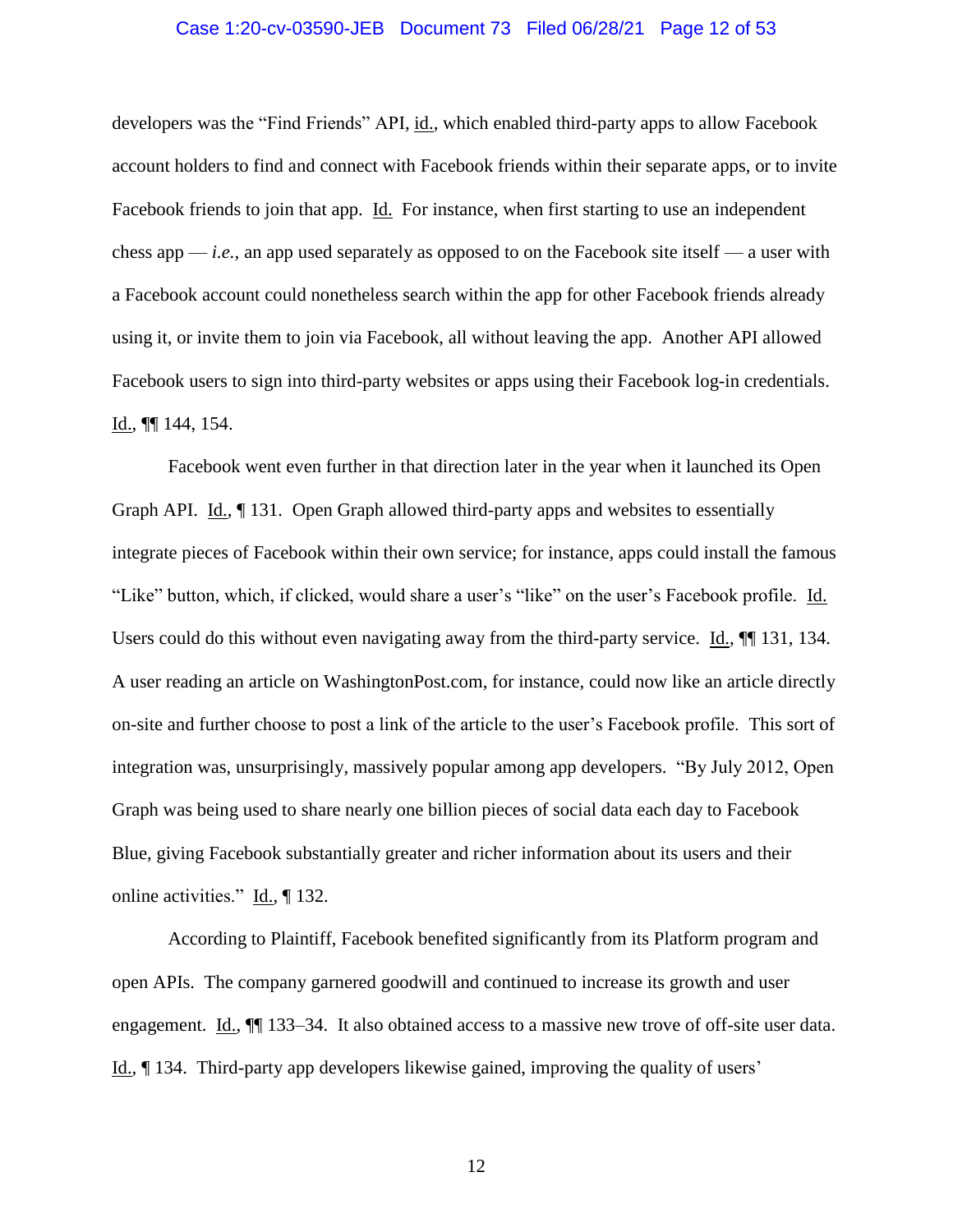#### Case 1:20-cv-03590-JEB Document 73 Filed 06/28/21 Page 13 of 53

experience by integrating social functionality and benefiting from Facebook's sizeable network of highly engaged users. Id., ¶¶ 132–33. Users, too, presumably enjoyed the increased efficiency and convenience.

## b. Conditioning Access

<span id="page-12-0"></span>Nonetheless, Facebook eventually began to use the power of its Platform tools over the growth trajectory of nascent apps to "deter and suppress competitive threats to its personal social networking monopoly." Id., ¶ 136. Specifically, the FTC alleges, the company adopted policies under which its APIs would be "available to developers only on the condition that their apps" did not compete with Facebook Blue (or Facebook Messenger). Id. The company then enforced those policies against "apps that violated the[] conditions by cutting off their use of commercially significant APIs." Id.

Facebook announced the first iteration of these policies in July 2011, alerting developers that going forward, "Apps on Facebook [could] not integrate, link to, promote, distribute, or redirect to any app on any other competing social platform."  $\underline{Id}$ .,  $\P$  139. This policy, by its terms, applied only to "[a]pps on Facebook" — *i.e*, the "canvas" apps described above that could only be accessed and used on the Facebook website itself. Id. Put differently, this initial policy did not affect the sort of freestanding, independent apps discussed above, such as our chess app or the Washington Post app. It was not until later that Facebook "imposed several other policies restricting" freestanding apps' "use of Facebook Platform, including [the] APIs" just discussed. Id., ¶ 141. The first of those additional policies, announced in 2012, prohibited developers from "us[ing] Facebook Platform to export [Facebook] user data into a competing social network without our permission."  $\underline{Id}$ ,  $\P$  142. The next year, Facebook went further by instructing developers that their apps could "not use Facebook Platform to promote, or to export user data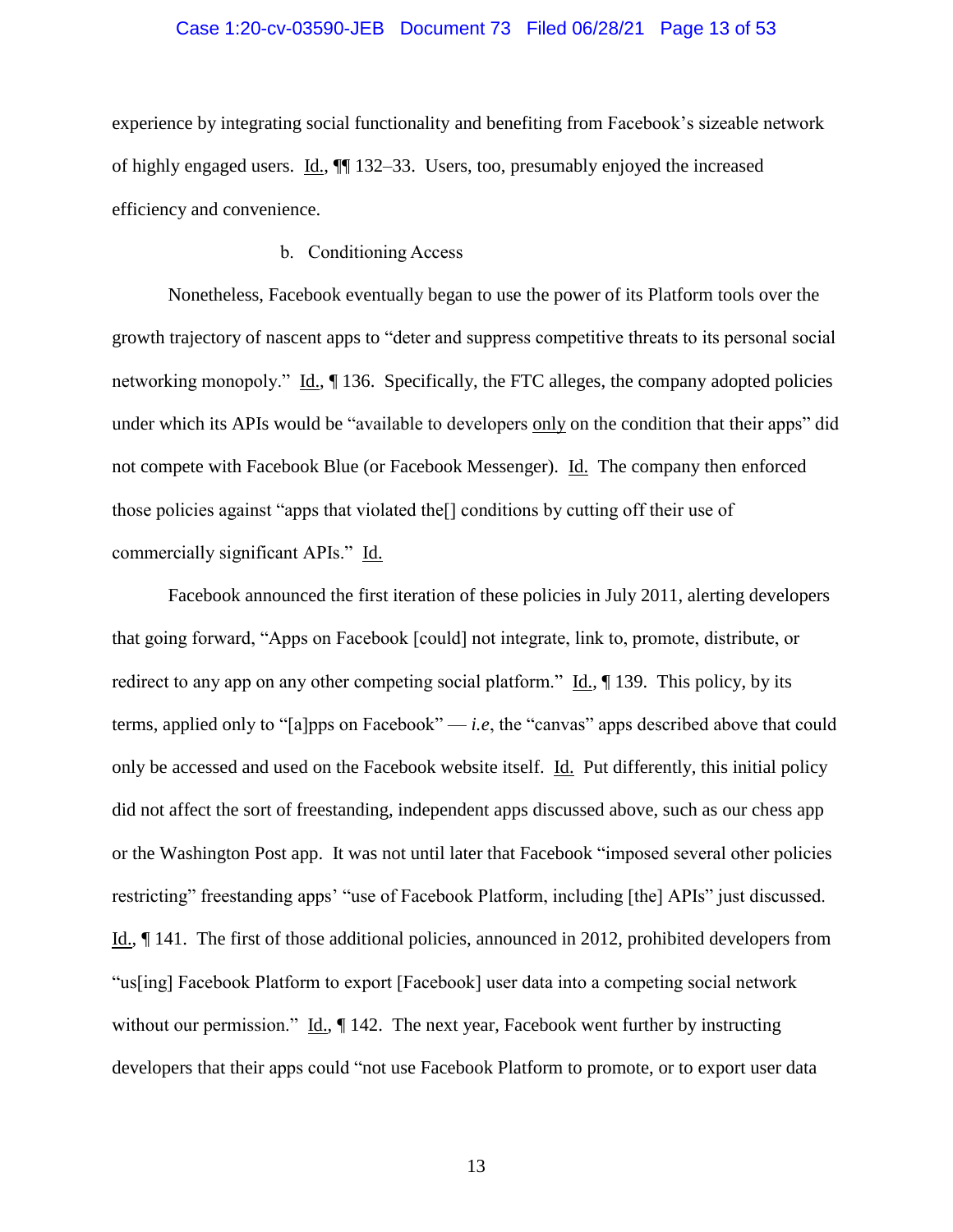#### Case 1:20-cv-03590-JEB Document 73 Filed 06/28/21 Page 14 of 53

to, a product or service that replicates a core Facebook product or service without our permission." Id., ¶ 143.

Armed with these policies, Facebook then enforced them by cutting off API access to certain apps. As Plaintiff describes it, those cutoffs were "generally directed against apps in three groups." Id., ¶ 152. First, Facebook terminated the API access of promising apps that were directly competing with Facebook Blue by providing Personal Social Networking Services, such as Path, a feed-based sharing app that limited the number of friends a user could have to encourage more intimate sharing. Id., ¶ 153. Second, Facebook targeted "promising apps with some social functionality" but which were not yet full-fledged competitors to Facebook Blue. Id., ¶ 154. As examples, the Complaint provides Vine, a video-sharing app owned by Twitter to which Facebook shut down API access in January 2013, and Circle, a "local social network" that had its permissions revoked in December of that year. Id.,  $\P$  154–55. Last, "Facebook blocked mobile messaging apps from using commercially significant APIs"; at one point, in August 2013, it "undertook an enforcement strike against a number" of such apps "simultaneously." Id., ¶ 156.

Each of these revocations of access, the FTC alleges, significantly "hindered the ability of [the targeted] businesses to grow and threaten Facebook's personal social networking monopoly." Id., ¶ 157. During the period in which Circle had Facebook API access, for example, it was growing at a rate of 600,000-800,000 users per day; after losing its Facebook interconnections (particularly the Find Friends tool), however, its "daily new users dropped . . . to nearly zero." Id.,  $\parallel$  154. Facebook's actions also allegedly "alerted other apps that they would lose access . . . if they, too, posed a threat to Facebook's . . . monopoly," thereby deterring other apps from adding features or functionality that would attract the company's ire.  $Id_{.} \$  158.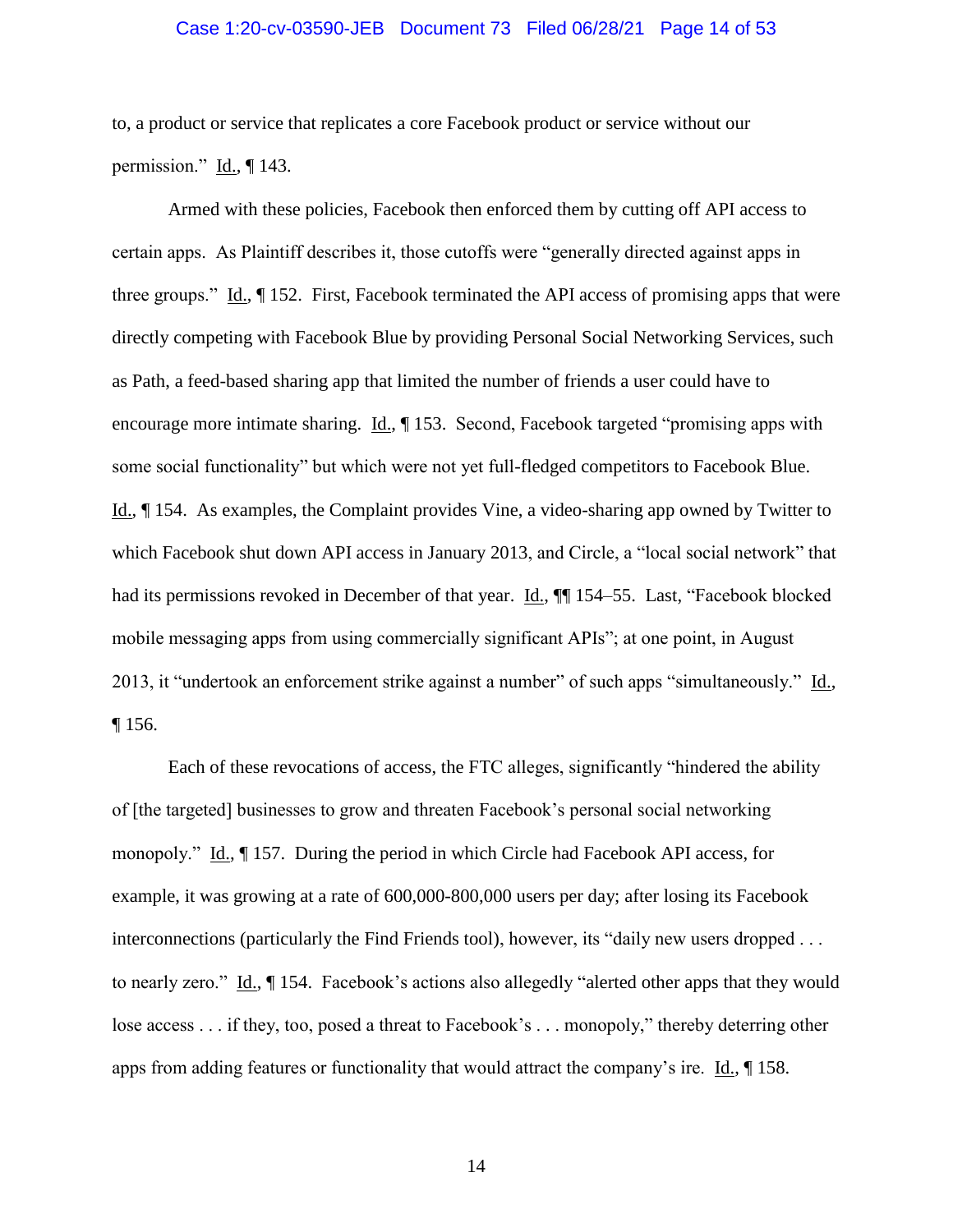## Case 1:20-cv-03590-JEB Document 73 Filed 06/28/21 Page 15 of 53

There is an important coda to this story, however: Facebook "removed its 'core functionality' restrictions" in December 2018. Id., ¶ 148 (emphasis added). Although the company has not reinstated the policies (or, according to the Complaint, revoked any apps' API access) since that time, the FTC alleges that Facebook "is likely to reinstitute such policies if [public] scrutiny passes." Id., ¶¶ 149, 172.

## D. Procedural History

<span id="page-14-0"></span>The FTC filed this action on December 9, 2020, asserting that the above conduct amounts to one count of monopoly maintenance under Section 2 of the Sherman Act. Id.,  $\P$  169–73. Unlike the States, the agency does not also allege a violation of Section 7 of the Clayton Act, which prohibits acquisitions that will substantially decrease competition. Plaintiff brings this suit under Section 13(b) of the FTC Act, which authorizes it to seek an injunction against an entity that "is violating" or "is about to violate" the antitrust laws, including Section 2. See 15 U.S.C. § 53(b). It hopes to procure an injunction aimed at preventing such conduct in the future as well as an order mandating "divestiture of assets, divestiture or reconstruction of businesses (including, but not limited to, Instagram and/or WhatsApp), and such other relief sufficient to restore the competition that would exist absent the conduct alleged in the Complaint." Redacted Compl. at 51.

This case was initially assigned to Judge Christopher R. Cooper of this district. As noted above, however, a number of State Plaintiffs filed a very similar suit against Facebook just before this action was filed. That case, No. 20-3589, was assigned to this Court. Pursuant to Local Rule  $40.5(c)(2)$ , which governs related cases, Judge Cooper was required to reassign this action to this Court because it presides over the earlier-filed State case. See No. 20-3590, Minute Order of Jan. 12, 2021.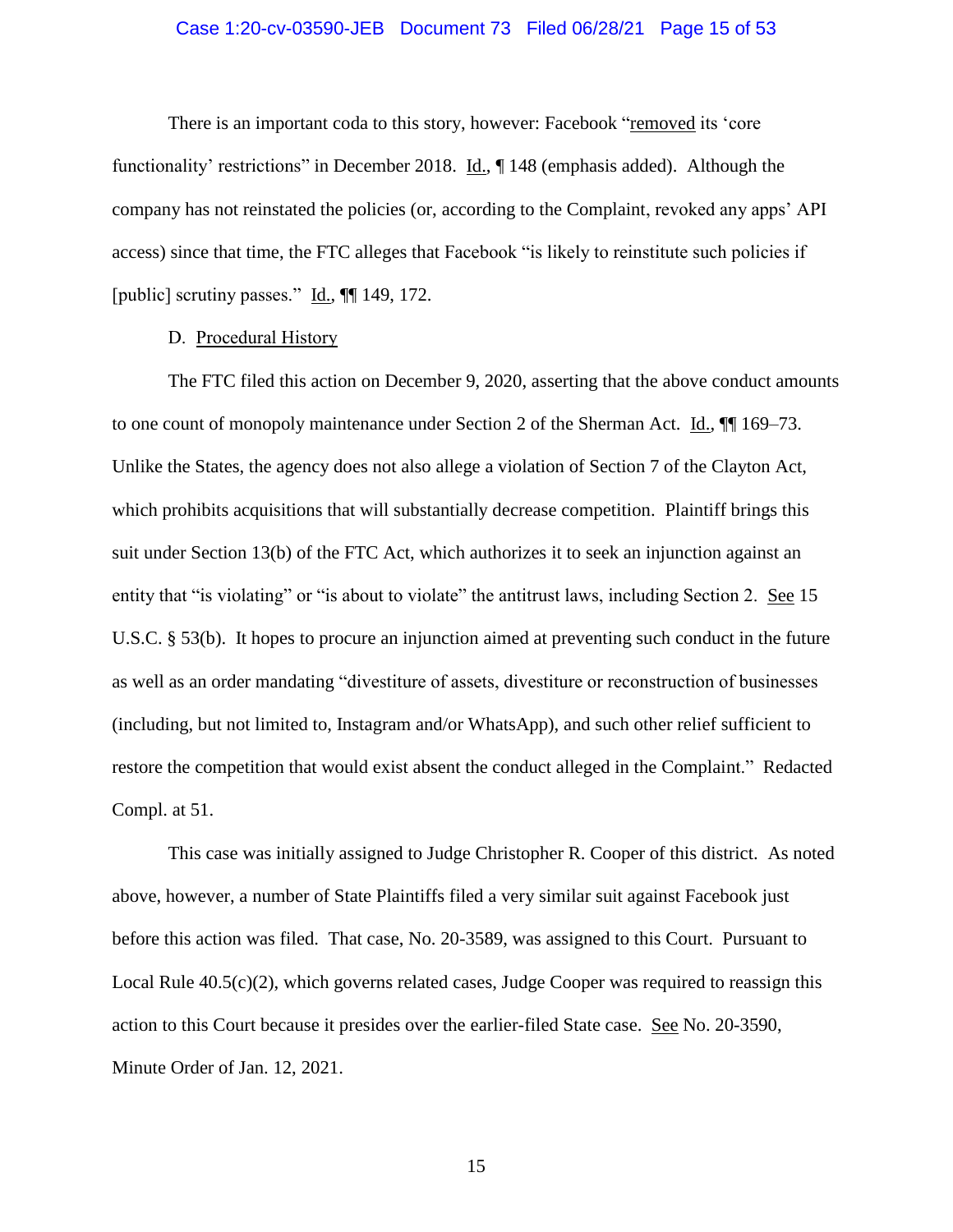#### Case 1:20-cv-03590-JEB Document 73 Filed 06/28/21 Page 16 of 53

Facebook has now moved to dismiss both actions. See ECF No. 56 (MTD FTC); No. 20- 3589, ECF No. 114 (MTD States). While the cases could be consolidated, the Court believes that clarity will be enhanced by resolving the two Motions to Dismiss in separate, contemporaneously issued Opinions. As explained in its separate Opinion, it will grant the Motion to Dismiss the States' entire case. See Mem. Op., No. 20-3589. By contrast, the Court here will dismiss only the Complaint, not the case, leaving the agency the chance to replead if it believes it can successfully remedy the infirmities described below.

#### <span id="page-15-0"></span>**II. Legal Standard**

Facebook moves to dismiss this action under Federal Rule of Civil Procedure 12(b)(6) for failure to state a claim upon which relief can be granted. See MTD FTC at 1. In evaluating such Motion to Dismiss, the Court must "treat the complaint's factual allegations as true . . . and must grant plaintiff 'the benefit of all inferences that can be derived from the facts alleged.'" Sparrow v. United Air Lines, Inc., 216 F.3d 1111, 1113 (D.C. Cir. 2000) (quoting Schuler v. United States, 617 F.2d 605, 608 (D.C. Cir. 1979)). Although "detailed factual allegations" are not necessary to withstand a Rule 12(b)(6) motion, Bell Atlantic Corp. v. Twombly, 550 U.S. 544, 555 (2007), "a complaint must contain sufficient factual matter, accepted as true, to 'state a claim to relief that is plausible on its face," Ashcroft v. Iqbal, 556 U.S. 662, 678 (2009) (quoting Twombly, 550 U.S. at 570) — that is, the facts alleged in the complaint "must be enough to raise a right to relief above the speculative level." Twombly, 550 U.S. at 555. The Court need not accept as true, then, "a legal conclusion couched as a factual allegation," Trudeau v. FTC, 456 F.3d 178, 193 (D.C. Cir. 2006) (quoting Papasan v. Allain, 478 U.S. 265, 286 (1986)), nor "inferences . . . unsupported by the facts set out in the complaint."  $\underline{Id}$ . (quoting Kowal v. MCI Commc'ns Corp., 16 F.3d 1271, 1276 (D.C. Cir. 1994)). And it may consider not only "the facts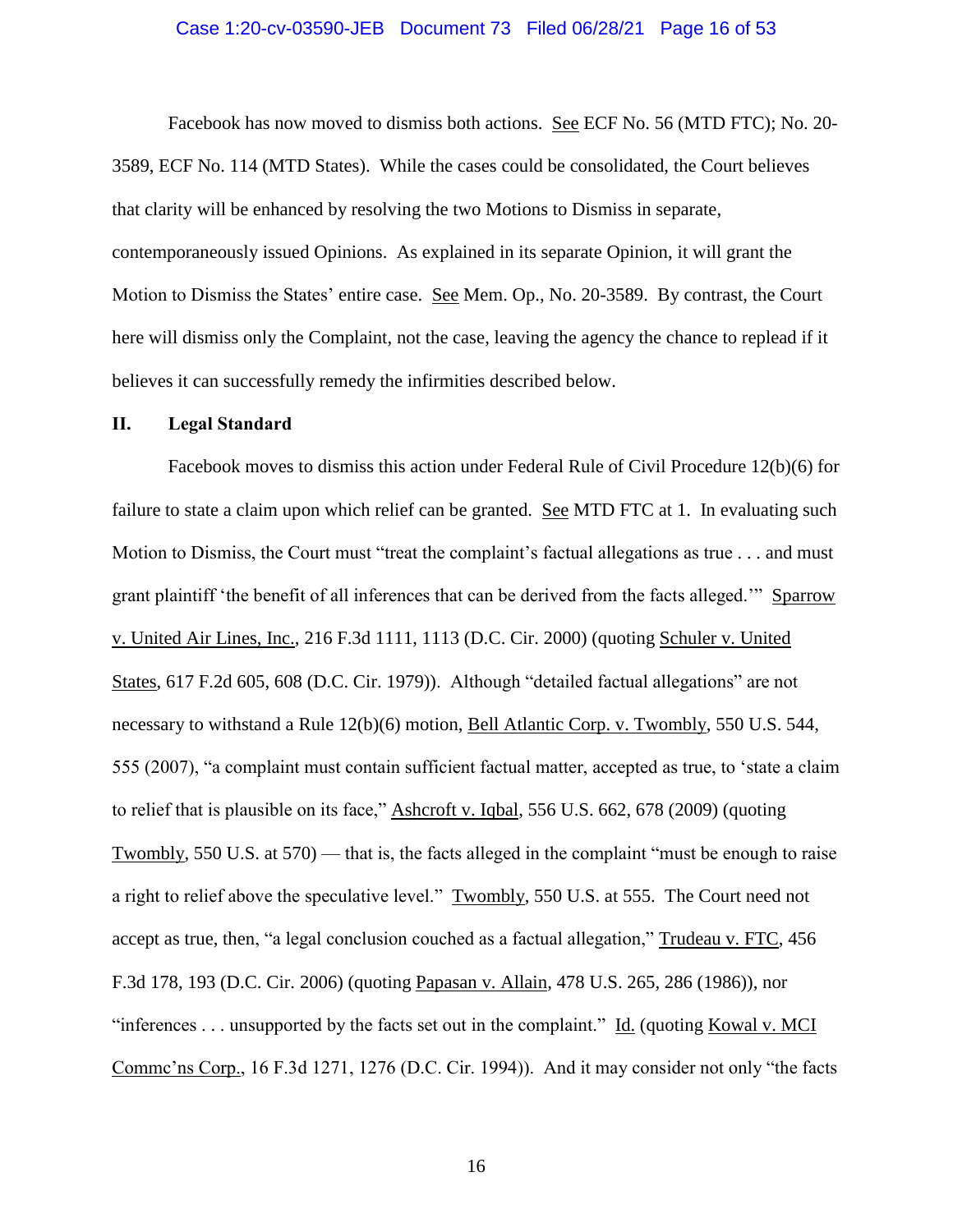#### Case 1:20-cv-03590-JEB Document 73 Filed 06/28/21 Page 17 of 53

alleged in the complaint," but also "any documents either attached to or incorporated in the complaint[,] and matters of which [courts] may take judicial notice." Equal Emp't Opportunity Comm'n v. St. Francis Xavier Parochial Sch., 117 F.3d 621, 624 (D.C. Cir. 1997).

#### <span id="page-16-0"></span>**III. Analysis**

The offense of monopoly maintenance under Section 2 of the Sherman Act "has two elements:  $(1)$  the possession of monopoly power in the relevant market and  $(2)$  the willful ... maintenance of that power as distinguished from growth or development as a consequence of a superior product, business acumen, or historic accident." United States v. Microsoft Corp., 253 F.3d 34, 50 (D.C. Cir. 2001) (quoting United States v. Grinnell Corp., 384 U.S. 563, 570–71 (1966)). This second element is usually referred to by the shorthand of "anticompetitive" or "exclusionary conduct." Id. at 58. Facebook, in seeking dismissal, contends that the Complaint does not allege facts establishing either element. The Court agrees that the first — the possession of monopoly power in the market for Personal Social Networking Services (as defined by the agency) — is not adequately pleaded here. No more is needed to conclude that the Complaint must be dismissed.

To promote clarity and efficiency going forward in the event Plaintiff amends its Complaint, however, the Court will also address two other issues in this Opinion. Both pertain to Section 13(b) of the FTC Act, which the agency relies on to seek an injunction here, and which authorizes such relief only where the defendant "is violating, or is about to violate," the antitrust laws. See 15 U.S.C. § 53(b). First, to the extent that Facebook's Platform-related conduct is actionable, it occurred nearly eight years ago, rendering an injunction under Section 13(b) unavailable as a matter of law. Second, and on the other hand, Section 13(b) does allow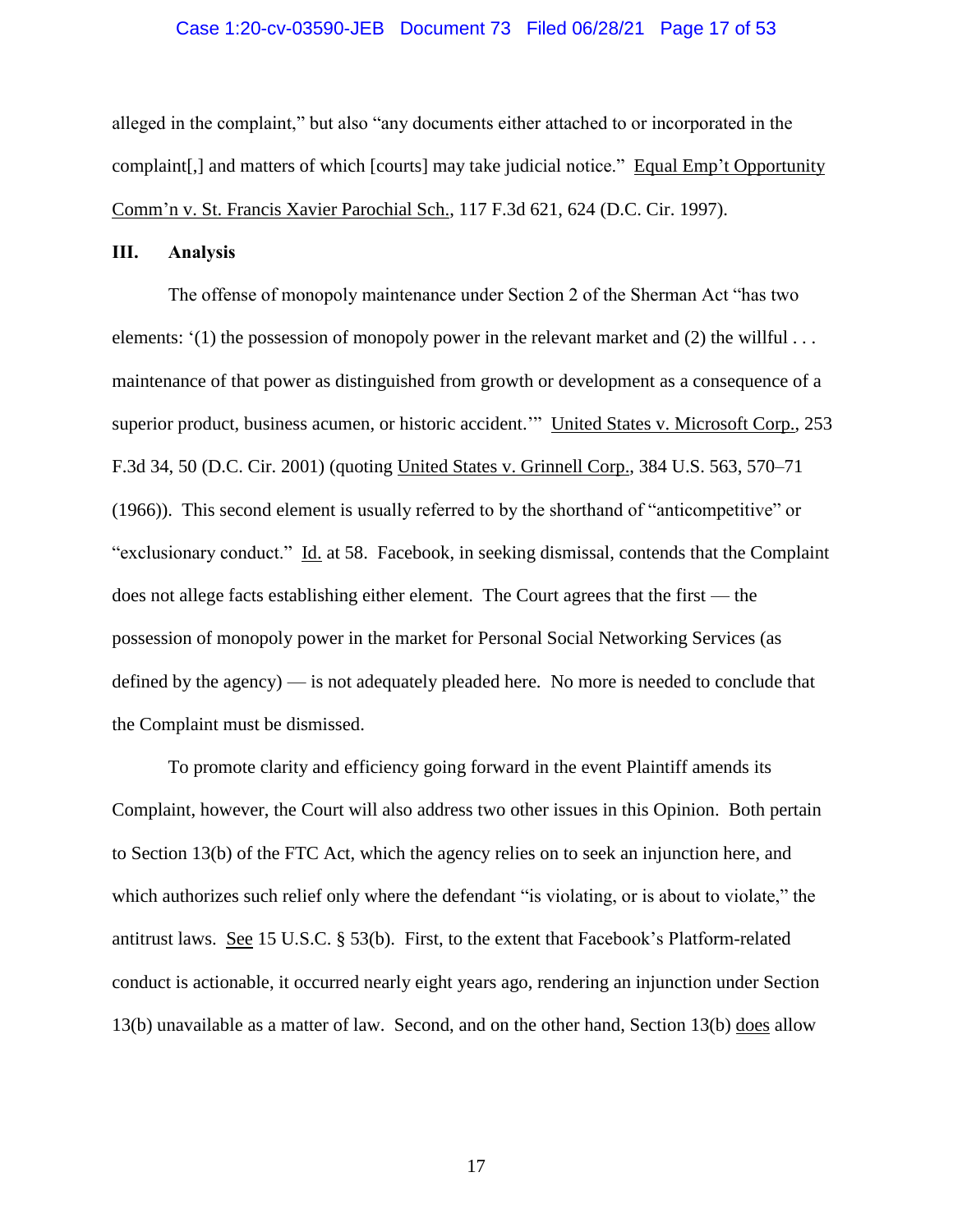## Case 1:20-cv-03590-JEB Document 73 Filed 06/28/21 Page 18 of 53

the FTC to challenge Facebook's acquisitions of Instagram and WhatsApp, contrary to the company's contention otherwise.

#### A. Monopoly Power

<span id="page-17-0"></span>Begin with the linchpin of this Opinion: whether the FTC has plausibly alleged, as it must, that Facebook exercises monopoly power. As explained by the Circuit in Microsoft, monopoly power is the "the power to control prices or exclude competition," such that a firm is a monopolist "if it can profitably raise prices substantially above the competitive level." 253 F.3d at 51 (citations omitted). Where a plaintiff can provide direct proof that a "firm has in fact profitably done so, the existence of monopoly power is clear." Id. Because such proof is rare, however, plaintiffs and courts usually search for indirect or "circumstantial evidence" of monopoly power by inferring it from "a firm's possession of a dominant share of a relevant market." Id.; see also Toys "R" Us, Inc. v. FTC, 221 F.3d 928, 937 (7th Cir. 2000) (noting that market power can be proven "through direct evidence of anticompetitive effects" or, "more conventional[ly]," "by proving relevant product and geographic markets and by showing that the defendant's share exceeds [some] threshold"); S. Pac. Commc'ns Co. v. Am. Tel. & Tel. Co., 740 F.2d 980, 1000 (D.C. Cir. 1984) ("[C]ourts frequently approach the problem of measuring market power by defining the relevant product and geographic market and computing the defendant's market share. Monopoly power is then ordinarily inferred from a predominant share of the market."). Because "[m]arket power is meaningful only if it is durable," a plaintiff proceeding by the indirect method of providing a relevant market and share thereof must also show that there are "barriers to entry" into that market. Lenox MacLaren Surgical Corp. v. Medtronic, Inc., 762 F.3d 1114, 1123–25 (10th Cir. 2014); Microsoft, 253 F.3d at 51 (explaining that defendant's "share of a relevant market" must be "protected by entry barriers," defined as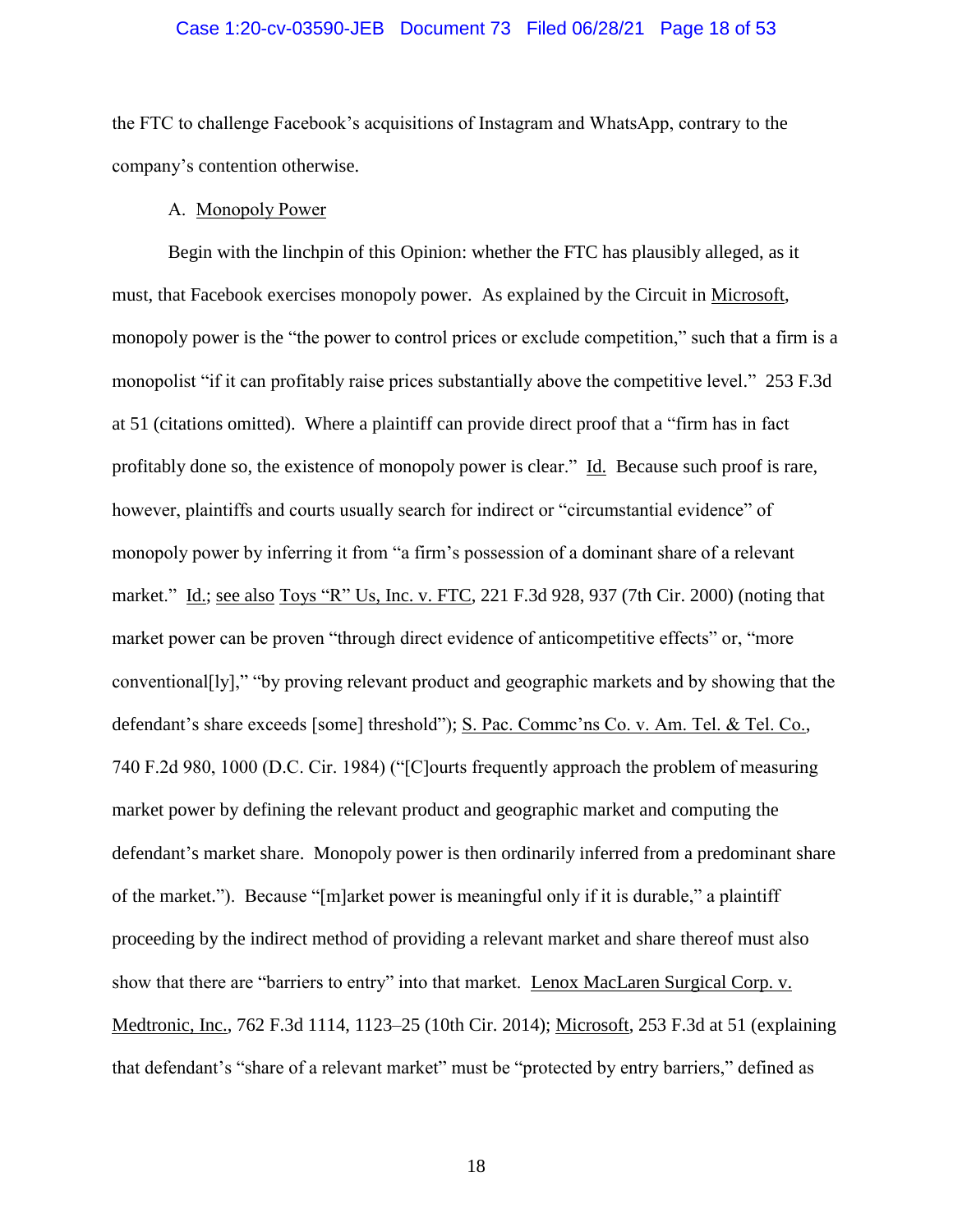#### Case 1:20-cv-03590-JEB Document 73 Filed 06/28/21 Page 19 of 53

"factors . . . that prevent new rivals from timely responding to an increase in price above the competitive level").

Although the FTC briefly suggests in its Opposition that it can offer direct proof of market power, see ECF No. 59 (FTC Opp.) at 8, it spends nearly its entire brief arguing why it has sufficiently pleaded indirect proof — *viz.*, that Facebook has a dominant share of a relevant product and geographic market (the United States market for Personal Social Networking Services) protected by entry barriers. Id. at 8–19. Because the agency thus makes no real directproof argument, the Court will analyze the Complaint's market-power allegations using the indirect framework. Again, that framework first requires the plaintiff to "establish[] the relevant market" in which the defendant firm allegedly has monopoly power. Sky Angel U.S., LLC v. Nat'l Cable Satellite Corp., 947 F. Supp. 2d 88, 102 (D.D.C. 2013) (quoting Neumann v. Reinforced Earth Co., 786 F.2d 424, 429 (D.C. Cir. 1986)). It then demands that a plaintiff establish that the defendant has a dominant share of that market protected by entry barriers. Id.; see, e.g., FTC v. AbbVie Inc., 976 F.3d 327, 373–74 (3d Cir. 2020) (above 60% market share sufficient); Image Tech. Servs. v. Eastman Kodak Co., 125 F.3d 1195, 1206 (9th Cir. 1997) ("Courts generally require a 65% market share to establish a prima facie case of market power."). As the Court explains below, it is the market-share step that trips up the FTC here.

## 1. *Market Definition*

a. Legal Framework

<span id="page-18-1"></span><span id="page-18-0"></span>Although the definition of a relevant antitrust market is typically a "factual" rather than a "legal" inquiry, certain "legal principles" nevertheless govern. Newcal Indus., Inc. v. Ikon Off. Sol., 513 F.3d 1038, 1045 (9th Cir. 2008). An antitrust market includes "two components: the product market and the geographic market." Sky Angel, 947 F. Supp. 2d at 102. Because the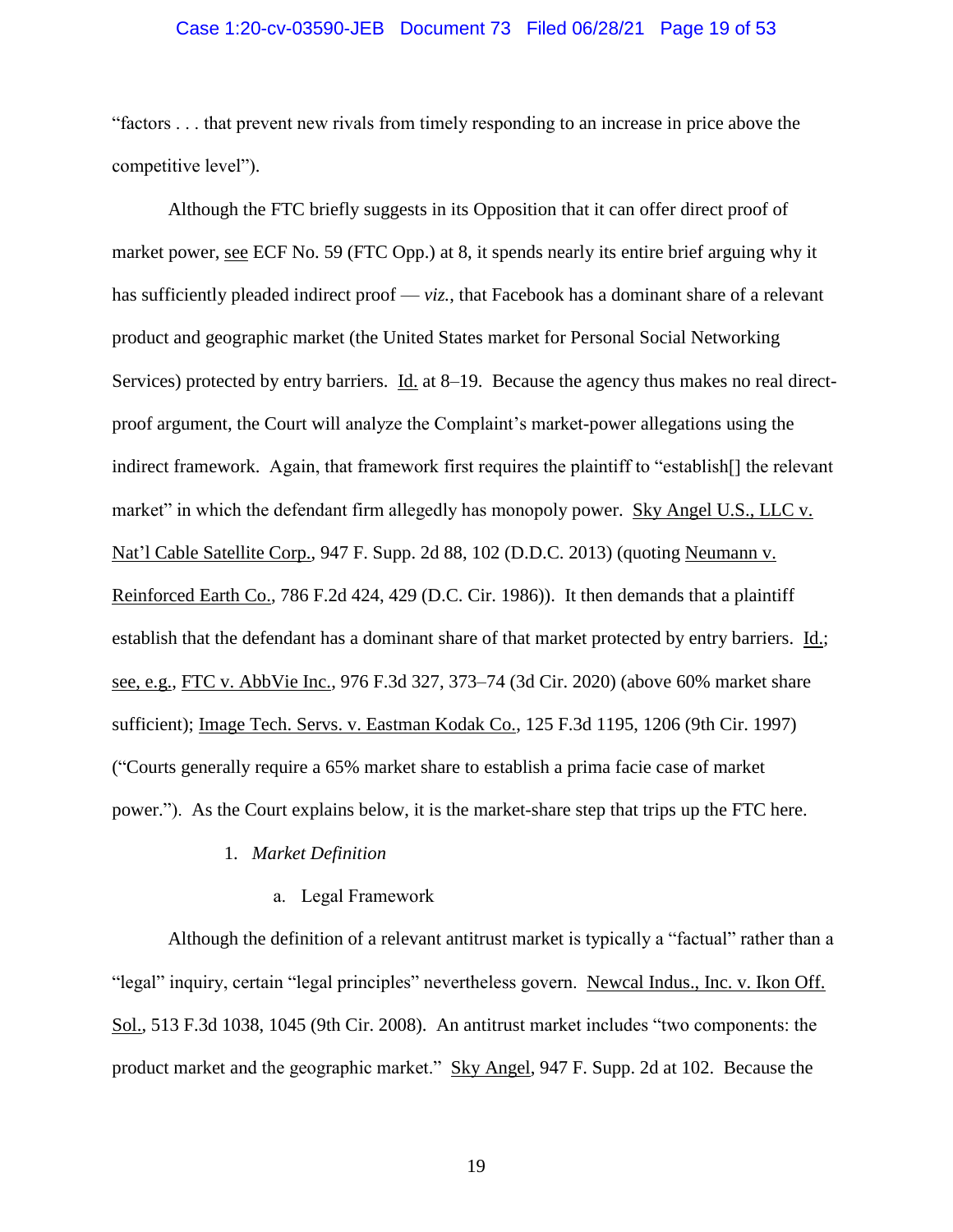#### Case 1:20-cv-03590-JEB Document 73 Filed 06/28/21 Page 20 of 53

parties do not dispute here that the geographic market — that is, "the terrain in which competition takes place," Novell, Inc. v. Microsoft Corp., 731 F.3d 1064, 1071 (10th Cir. 2013) — is the United States, see FTC Opp. at 10, the only issue is the "[t]he outer boundaries of [the relevant] product market" in which Facebook operates. Sky Angel, 947 F. Supp. 2d at 102 (quoting Brown Shoe Co. v. United States, 370 U.S. 294, 325 (1962)).

"A 'relevant product market' is a term of art in antitrust analysis," United States v. H&R Block, Inc., 833 F. Supp. 2d 36, 50 (D.D.C. 2011), and is defined as "all products reasonably interchangeable by consumers for the same purposes." Microsoft, 253 F.3d at 52. "Because the ability of consumers to turn to other suppliers restrains a firm from raising prices above the competitive level," id. at 51, the analysis of market power (which simply means the power to do just that) must use, as its denominator, all products "roughly equivalent to another for the use to which [they are] put." Queen City Pizza, Inc. v. Domino's Pizza, Inc., 124 F.3d 430, 437 (3d Cir. 1997) (citation omitted). "In other words, courts look at whether two products can be used for the same purpose, and, if so, whether and to what extent purchasers are willing to substitute one for the other." H&R Block, 833 F. Supp. 2d at 51 (citation omitted). At bottom, products that are sufficiently interchangeable compete with each other in the relevant legal sense. See Hicks v. PGA Tour, Inc., 897 F.3d 1109, 1120 (9th Cir. 2018).

Unsurprisingly, many "case[s] hing[e]" on this fight over what is included in this denominator. See, e.g., FTC v. Staples, Inc., 970 F. Supp. 1066, 1073 (D.D.C. 1997) (considering whether product market includes only "consumable office supplies" such as paper, pens, and post-it notes, or instead all office products, including computers, office furniture, and fax machines); H&R Block, 833 F. Supp. 2d at 50 (considering whether product market includes only "digital do-it-yourself tax preparation products" or instead includes "all tax preparation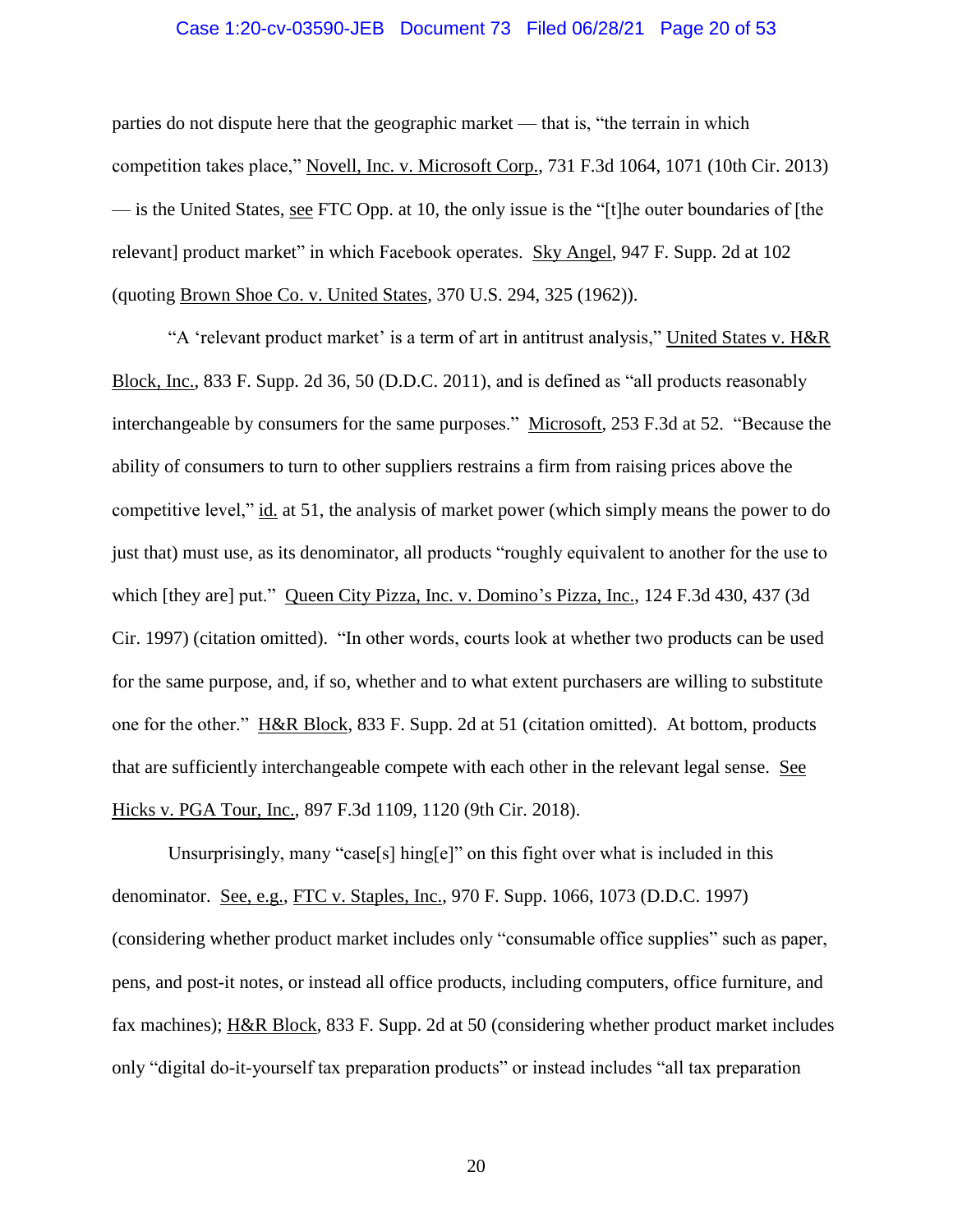#### Case 1:20-cv-03590-JEB Document 73 Filed 06/28/21 Page 21 of 53

methods," including professional assistance and do-it-yourself using pen and paper); FTC v. Swedish Match, 131 F. Supp. 2d 151, 156 (D.D.C. 2000) (considering whether product market includes only loose-leaf chewing tobacco or instead also includes moist snuff).

## b. Market-Definition Allegations

<span id="page-20-0"></span>The market-definition inquiry in this case is somewhat unusual because, unlike familiar consumer goods like tobacco or office supplies, there is no obvious or universally agreed-upon definition of just what a personal social networking service is. As a result, to discharge its "burden to define the relevant market," Gross v. Wright, 185 F. Supp. 3d 39, 50 (D.D.C. 2016) (citation omitted), the FTC must do two things here. First, it must provide a definition of PSN services (which, obviously, would include at least Facebook Blue). Second, it must further explain whether and why other, non-PSN services available to the public either are or are not reasonably interchangeable substitutes with PSN services. Ultimately, that analysis should demonstrate that Facebook holds a dominant share of a market that includes such substitutes, if any.

On the first point, the agency explains that PSN services are "online services that enable and are used by people to maintain personal relationships and share experiences with friends, family, and other personal connections in a shared social space." Redacted Compl.,  $\sqrt{ }$  52. Such services are allegedly defined, and distinguished, by their having "[t]hree key elements." Id. "First, [they] are built on a social graph that maps the connections between users and their friends, family, and other personal connections." Id., ¶ 53. "Second, [they] include features that many users regularly employ to interact with personal connections and share their personal experiences in a shared [virtual] social space, including in a one-to-many 'broadcast' format." Id., ¶ 54. And "[t]hird, [they] include features that allow users to find and connect with other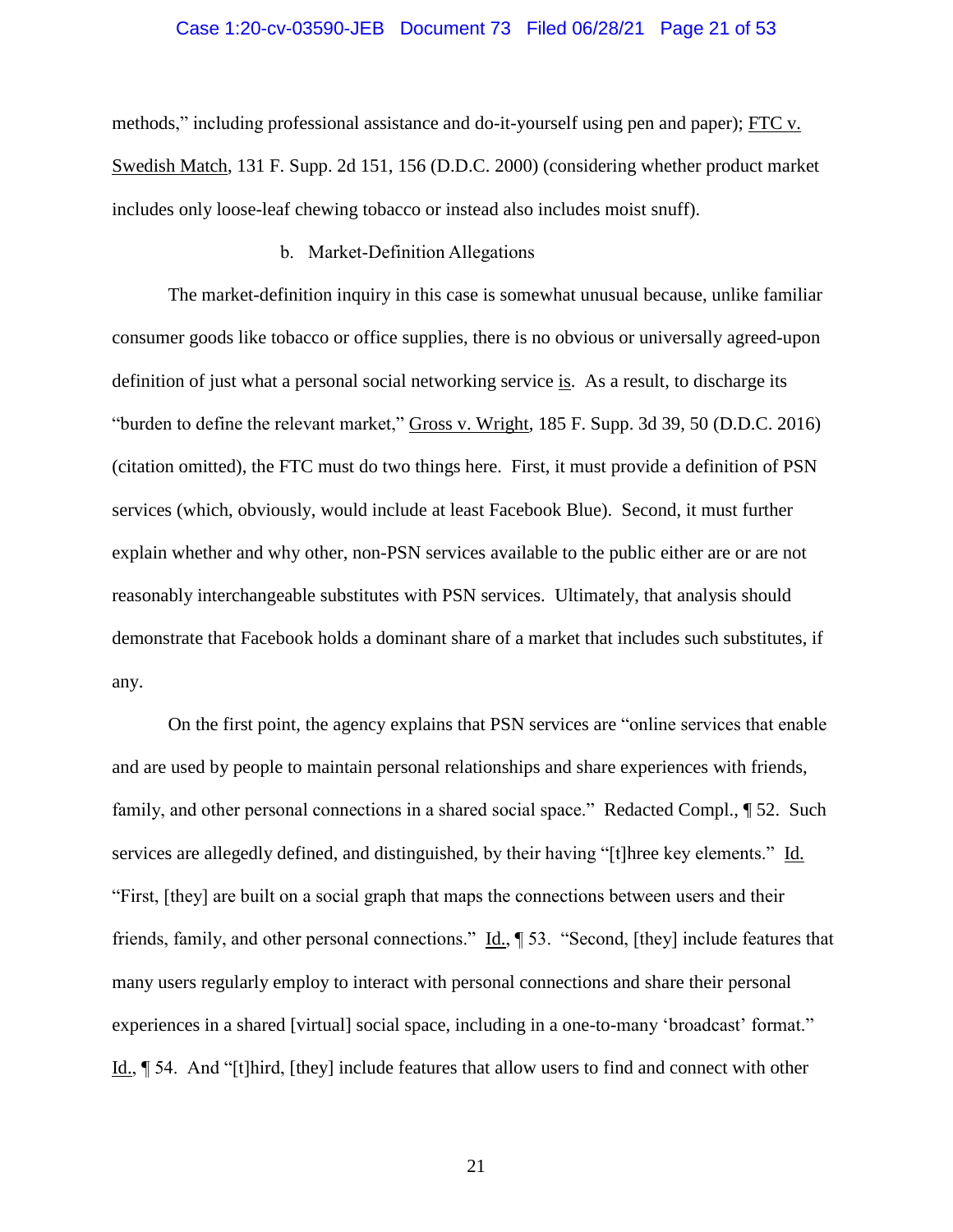#### Case 1:20-cv-03590-JEB Document 73 Filed 06/28/21 Page 22 of 53

users, to make it easier for each user to build and expand their set of personal connections. The social graph also supports this feature by informing [the user] which [new] connections" might be available based on her existing network. Id., ¶ 55.

Having defined PSN services, Plaintiff then alleges that there are in fact no "other types of internet services" that are "adequate substitutes." Id., ¶ 57. It buttresses that conclusion by explaining why four different kinds of arguably comparable online services are not "reasonably interchangeable" with PSN services. Id., ¶ 58. First, "specialized social networking services" that "focus on professional . . . connections" (*e.g.*, LinkedIn) are not substitutes because they are designed for and used primarily by professionals for sharing professional content. Id., ¶ 58. They therefore would not be used, as PSN services are, to "maintain personal relationships and share experiences with friends, family, and other personal connections."  $\underline{Id}$ ,  $\P$  52. The same is true, alleges the FTC, for "interest-based" social-networking services such as Strava (which relates to physical exercise). Id., ¶ 58. The agency also pleads that PSN services are not reasonably interchangeable with services that allow for consuming and sharing video or audio content, such as YouTube, Spotify, Netflix, or Hulu. Id., ¶ 59. That is because users of such services mostly consume such content passively or share content created by others (rather than content they have created), and such sharing, where it occurs, is not to the user's network of personal connections but rather to a general and wide audience of unknown users. Id. In such a setting, users do not usually "communicate with friends, family, and other personal connections," which is the hallmark of a PSN service. Id. Finally, Plaintiff explains that "mobile messaging services" cannot be substituted for PSN services because the former (i) lack a "shared social space" for interaction and (ii) do not employ a social graph to facilitate users' finding and "friending" other users they may know. Id.,  $\parallel$  60. Zuckerberg himself has colorfully explained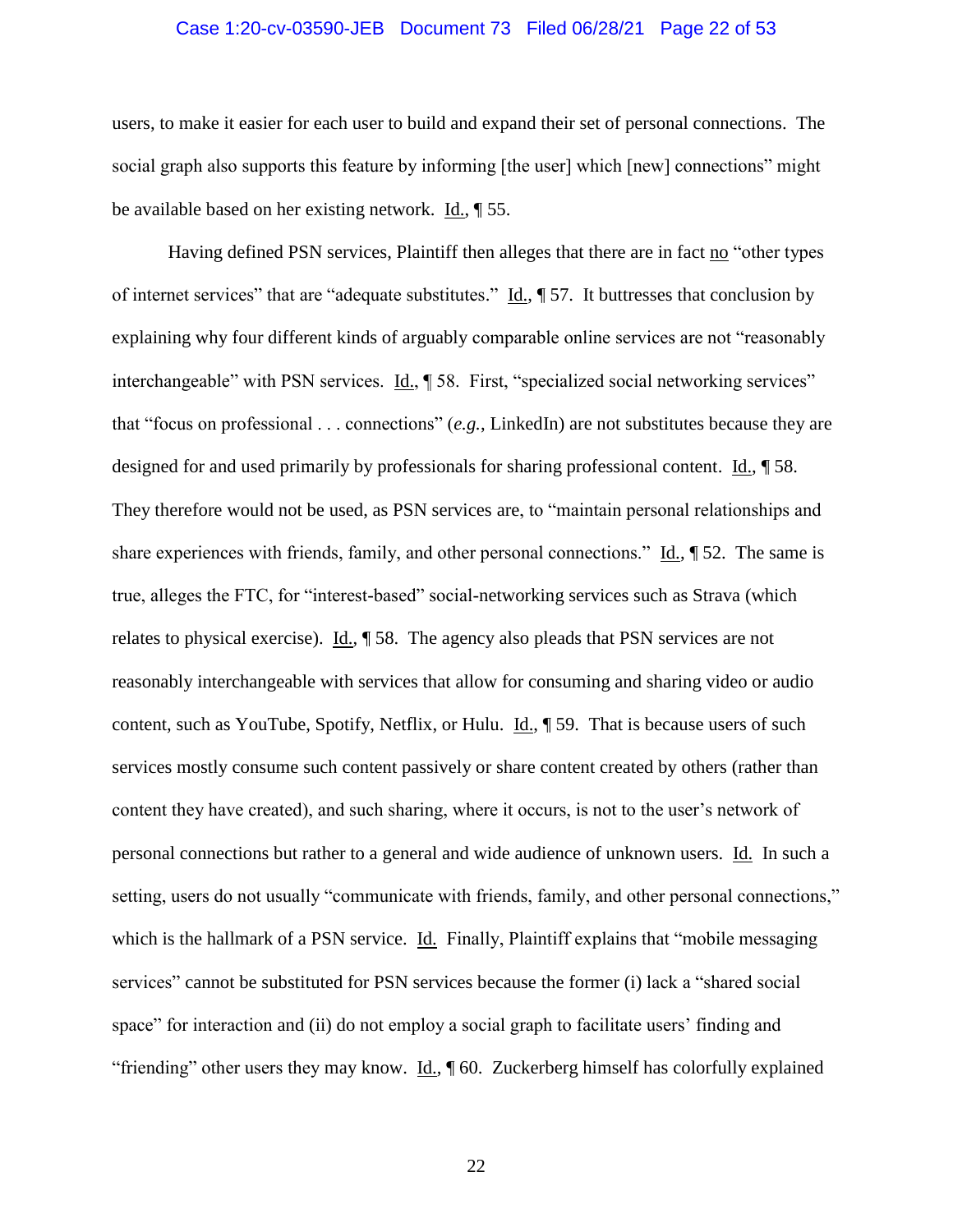#### Case 1:20-cv-03590-JEB Document 73 Filed 06/28/21 Page 23 of 53

one key difference in use that allegedly flows from these disparate features: a PSN service is "the digital equivalent of a town square," whereas a mobile messaging service is "the digital equivalent of [a] living room." Id.

According to the FTC, then, the relevant market here thus includes PSN services — such as Facebook Blue, Instagram, and Path, id., ¶¶ 63, 153 — and no other kinds of services.

## c. Analysis

<span id="page-22-0"></span>On this issue, Facebook contends that, for a number of reasons, Plaintiff's allegations regarding market definition fall short of the pleading-stage requirement that such "alleged product market . . . be plausible." Sky Angel, 947 F. Supp. 2d at 103 (quoting Todd v. Exxon Corp., 275 F.3d 191, 200 (2d Cir. 2001)). While there are certainly bones that one could pick with the FTC's market-definition allegations, the Court does not find them fatally devoid of meat.

First, Facebook contends that the FTC's Complaint contains an internal contradiction: its market definition appears to exclude services like Circle and Vine, yet one of the core allegations in this case is that Facebook's revocation of API permissions from those apps was anticompetitive. See MTD FTC at 14–15. Both cannot be true, Defendant insists. As the FTC explains in response, though, the D.C. Circuit rejected exactly this argument in Microsoft. There, Microsoft argued that the district court had been wrong to exclude "middleware" software from the relevant product market for computer operating systems because much of the Government's Section 2 case turned on "Microsoft's attempts to suppress middleware's threat to its operating system monopoly." 253 F.3d at 54. The Circuit explained that "no contradiction exist[ed]," as middleware was still a "nascent" threat even though it was not yet competing directly in Microsoft's operating-system market, and "[n]othing in § 2 of the Sherman Act limits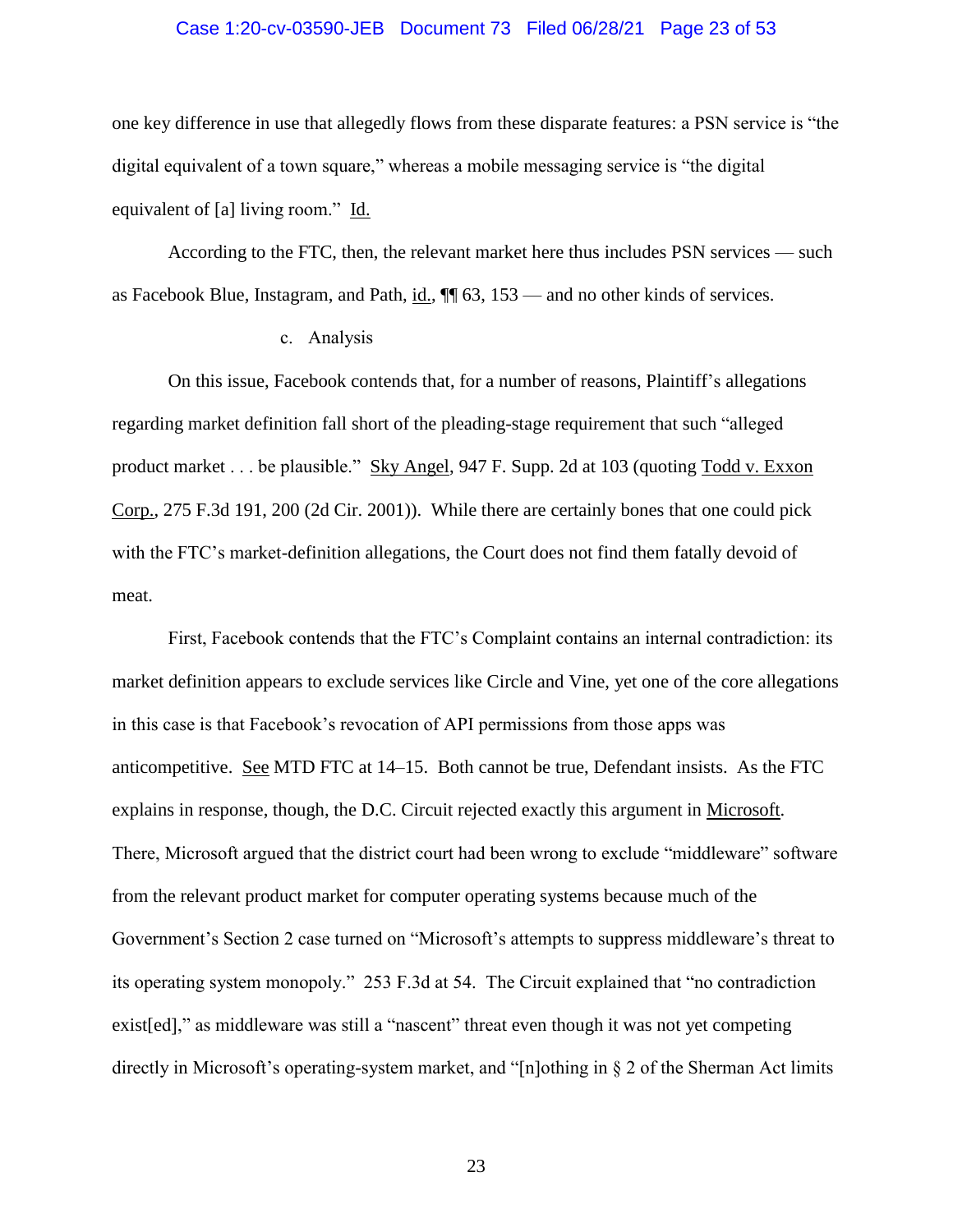## Case 1:20-cv-03590-JEB Document 73 Filed 06/28/21 Page 24 of 53

its prohibition to actions taken against threats that are already well-developed enough to serve as present substitutes." Id. So too here: actions taken against Vine and Circle may have been anticompetitive even though those firms were not Facebook Blue's competitors in a properly drawn product market.

Second, Defendant maintains, the FTC has neglected to allege any facts regarding the "cross-elasticity of demand between [PSN services] and [potential] substitutes for it." Sky Angel, 947 F. Supp. 2d at 103 (citation omitted); see MTD FTC at 11–12. Cross-elasticity of demand is a measure of the degree to which "the rise in the price of [one] good] . . . would tend to create a greater demand for other like goods." Queen City Pizza, 124 F.3d at 437–38 & n.6. It is thus one "measure of reasonable interchangeability." Id. at 438 n.6. There is no authority, however, supporting Facebook's argument that Plaintiff must plead specific facts regarding the price or non-price terms under which PSN-service users would switch (if ever) to alternatives. Instead, at this stage the FTC may permissibly plead that certain "factors" of both the service at issue and its potential substitutes —  $e.g.,$  their "price, use[,] and qualities" — render them not "reasonably interchangeable" in the eyes of users. Tunis Bros. Co., Inc. v. Ford Motor Co., 952 F.2d 715, 722 (3d Cir. 1991); see, e.g., RealPage, Inc. v. Yardi Sys., Inc., 852 F. Supp. 2d 1215, 1225 (C.D. Cal. 2012) (denying motion to dismiss where complaint explained in qualitative terms why certain "conceivably interchangeable substitutes" were not "specialized to the needs" of defendant's customers); CollegeNet, Inc. v. Common Application, Inc., 355 F. Supp. 3d 926, 958 (D. Or. 2018) (same where complaint alleged that product's "distinct features" made it such that customers "would not turn to [alternatives] in response to" price increase); see also Phillip E. Areeda & Herbert Hovenkamp, Antitrust Law vol. IIB, ¶ 531f, at 252 & n.24 (4th ed. 2014) (suggesting only that "some detail about lack of interchangeability should be given" in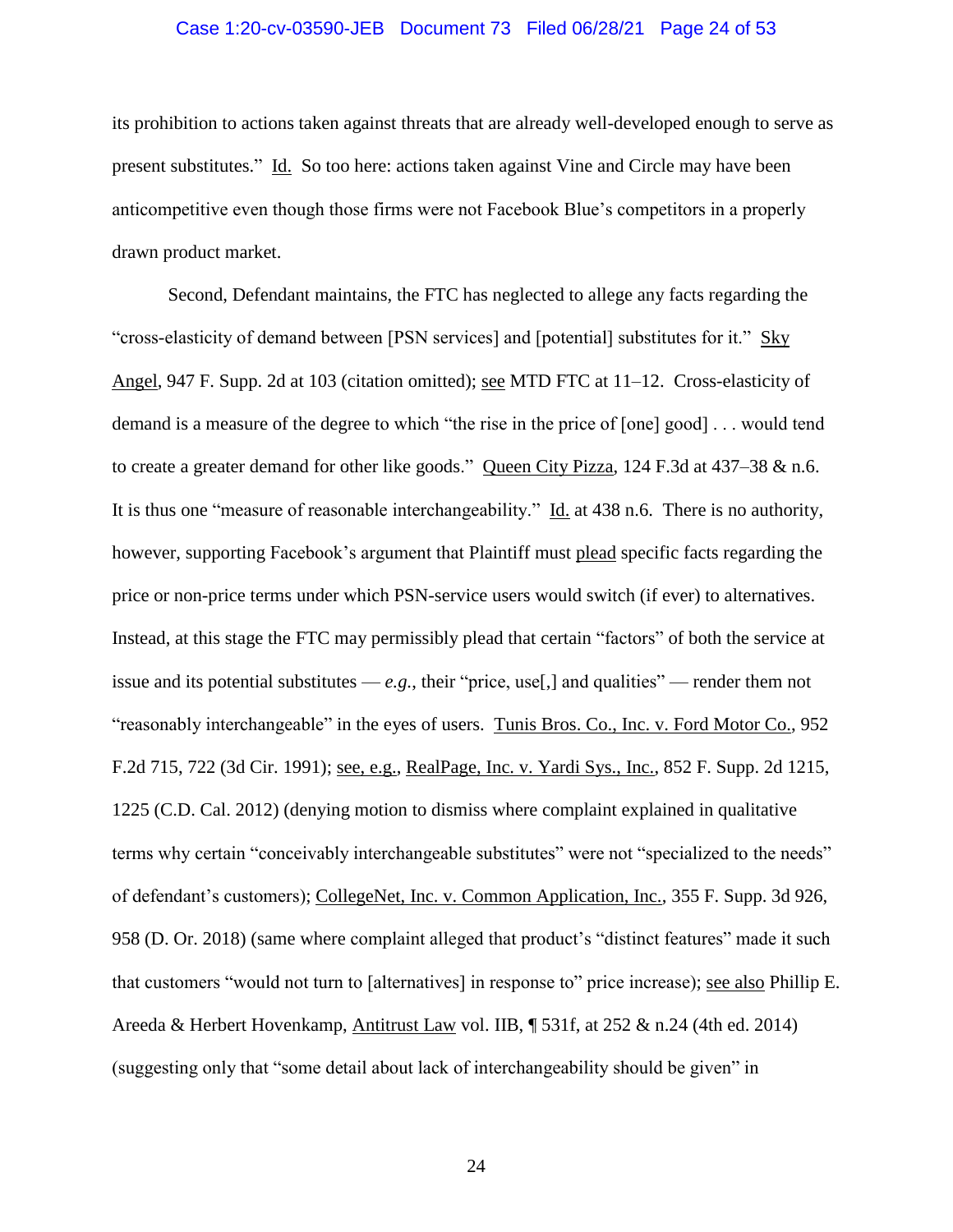#### Case 1:20-cv-03590-JEB Document 73 Filed 06/28/21 Page 25 of 53

complaint). That is what the agency has done here, albeit in a somewhat lean fashion. See Redacted Compl., ¶¶ 58–60.

Defendant next directly takes aim at the FTC's allegation that users of PSN services would not switch, if prodded by a price increase or quality decrease in a PSN service, to other means of communicating and sharing with their personal connections that lack a "connectionfinder" built on the user's social graph (the third leg of the agency's definition of a PSN). See MTD FTC at 17–19; see also ECF No. 62 (Reply FTC) at 7. That is implausible, Facebook contends, because it is "obvious that people" also know how to "connect and share with family and friends . . . via many [other] technologies," such as "email, messaging, photo-sharing, and video-chats." MTD FTC at 18 (internal quotation marks omitted). This argument asks the Court to engage in the sort of "deeply fact-intensive inquiry" that is improper at this stage. E.I. du Pont de Nemours & Co. v. Kolon Indus., Inc., 637 F.3d 435, 443–44 (4th Cir. 2011) (quoting Todd, 275 F.3d at 200). Although open to dispute, the agency's allegation that users view services with and without a social-graph-based connection-finder as fundamentally different and noninterchangeable is "at least . . . theoretically rational," Bayer Schering Pharma AG v. Sandoz, Inc., 813 F. Supp. 2d 569, 577 (S.D.N.Y. 2011) (citation omitted), and thus hardly "facially unsustainable," RealPage, 852 F. Supp. 2d at 1224, or "untenable on its face." Suture Exp., Inc. v. Cardinal Health 200, LLC, 963 F. Supp. 2d 1212, 1222 (D. Kan. 2013). This is therefore not one of the "relatively rare" cases of a "glaring deficienc[y]" in the market-definition pleadings that renders dismissal at the  $12(b)(6)$  stage appropriate. Kolon Indus., 537 F.3d at 444.

Facebook's final fruitless market-definition argument is that the Complaint impermissibly distinguishes PSN services from other possible substitutes based on their "primar[y] uses." MTD FTC at 19. The company asserts that the question is whether other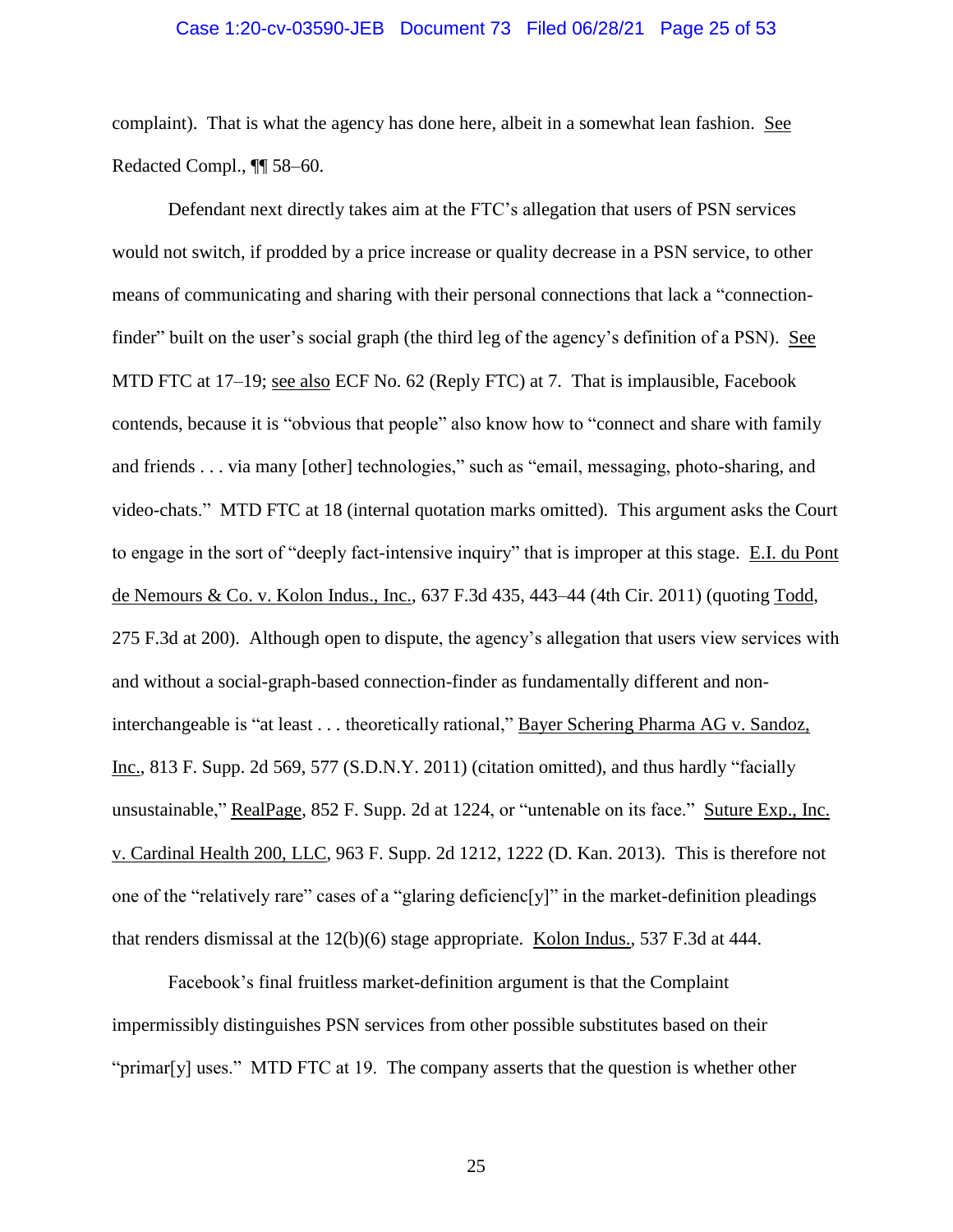#### Case 1:20-cv-03590-JEB Document 73 Filed 06/28/21 Page 26 of 53

services "can perform the same function[s]" as PSN services, not whether they are primarily used that way. Id. (quoting and adding emphasis to Cupp v. Alberto-Culver USA, Inc., 310 F. Supp. 2d 963, 970 (W.D. Tenn. 2004)). That misstates the law. The analysis looks to both "whether two products can be used for the same purpose, and, if so, whether and to what extent purchasers are willing to substitute one for the other." H&R Block, 833 F. Supp. 2d at 51 (emphasis added); see also United States v. Aetna Inc., 240 F. Supp. 3d 1, 19 (D.D.C. 2017) (asking "whether there are other products offered to consumers which are similar in character or use, and how far buyers will go to substitute one commodity for another") (emphasis added). It is for this reason that pen-and-paper do-it-yourself tax prep and assisted tax prep could be outside the market for digital do-it-yourself tax-prep services despite both providing the same basic function, H&R Block, 833 F. Supp. 2d at 54, and that Medicare Advantage plans and Original Medicare plans could constitute distinct product markets despite both being capable of providing healthcare insurance to seniors. Aetna, 240 F. Supp. 3d at 19, 41. All Plaintiff must do at this stage is provide a "plausible explanation as to why" users would not switch, even if they technically could, from PSN services to other services if prompted by a price hike. Todd, 275 F.3d at 200; cf. Concord Assocs., L.P. v. Ent. Properties Tr., 817 F.3d 46, 54 (2d Cir. 2016) (requiring "a plausible basis for explaining why [a proffered distinction] makes the difference" to consumers). While the agency certainly could have provided more on that front, the fact that other services are not primarily used for the sort of personal sharing that is the hallmark of a PSN service seems a plausible reason why little switching would occur. Whether due to network effects or the norms around what sort of content is generally posted on different platforms, it is not a stretch to imagine that users are reluctant to share a highly personal milestone on LinkedIn or post a video of their child's first steps to YouTube.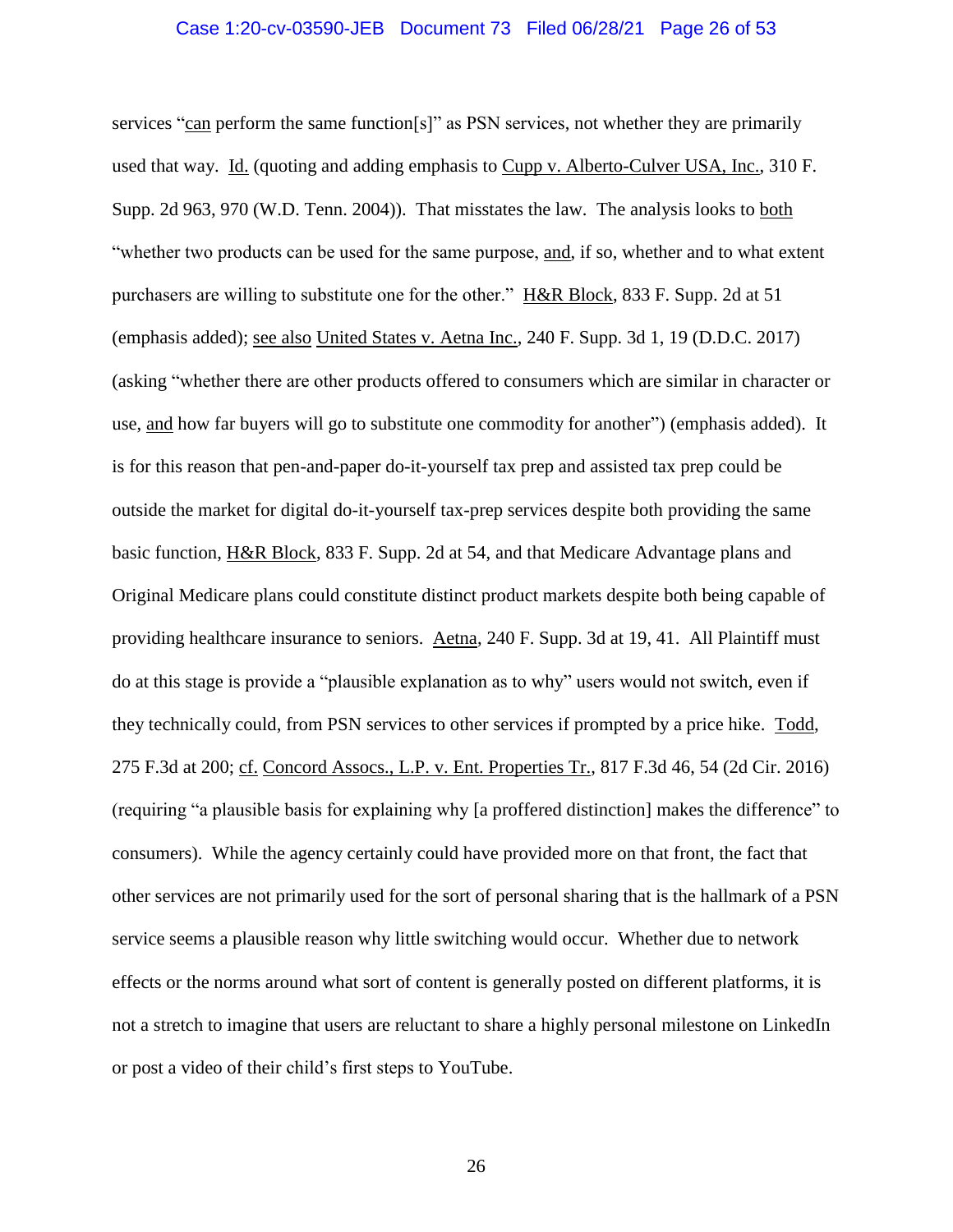## 2. *Market Share*

<span id="page-26-0"></span>Although the Court therefore finds that the Complaint's allegations do enough to make out a plausible market for PSN services, that hardly ends the analysis. After all, while courts typically evaluate market definition and market share separately, the two inquiries ultimately come together to produce the conclusion that matters: the defendant's market power. See Cupp, 310 F. Supp. 2d at 971, 975. That point can be lost if courts "compartmentalize the two issues" and examine the sufficiency of a plaintiff's market-share showings without looking back to how convincingly, or "how tenuously," the market has been defined. See Areeda & Hovenkamp, ¶ 531, at 257. Particularly where "the market is idiosyncratically drawn," the treatise authors explain, findings or allegations as to a "particular 'market share' carr[y] much less meaning." Id.

This case, at least as pleaded by the FTC, exemplifies that principle. Although the Court, as just explained, finds the contours of the asserted product market plausible, the Complaint is undoubtedly light on specific factual allegations regarding consumer-switching preferences. Given that thin showing, and the fact that the PSN-services product market is somewhat "idiosyncratically drawn" to begin with, the Court must demand something more robust from Plaintiff's market-share allegations. As it happens, however, those allegations are even more tentative: the FTC alleges only that Facebook has "maintained a dominant share of the U.S. personal social networking market (in excess of 60%)" since 2011, see Redacted Compl., ¶ 64, and that "no other social network of comparable scale exists in the United States." Id., ¶ 3. That is it. These allegations — which do not even provide an estimated actual figure or range for Facebook's market share at any point over the past ten years — ultimately fall short of plausibly establishing that Facebook holds market power. Given that finding, the court need not address the issue of whether the FTC has sufficiently alleged entry barriers.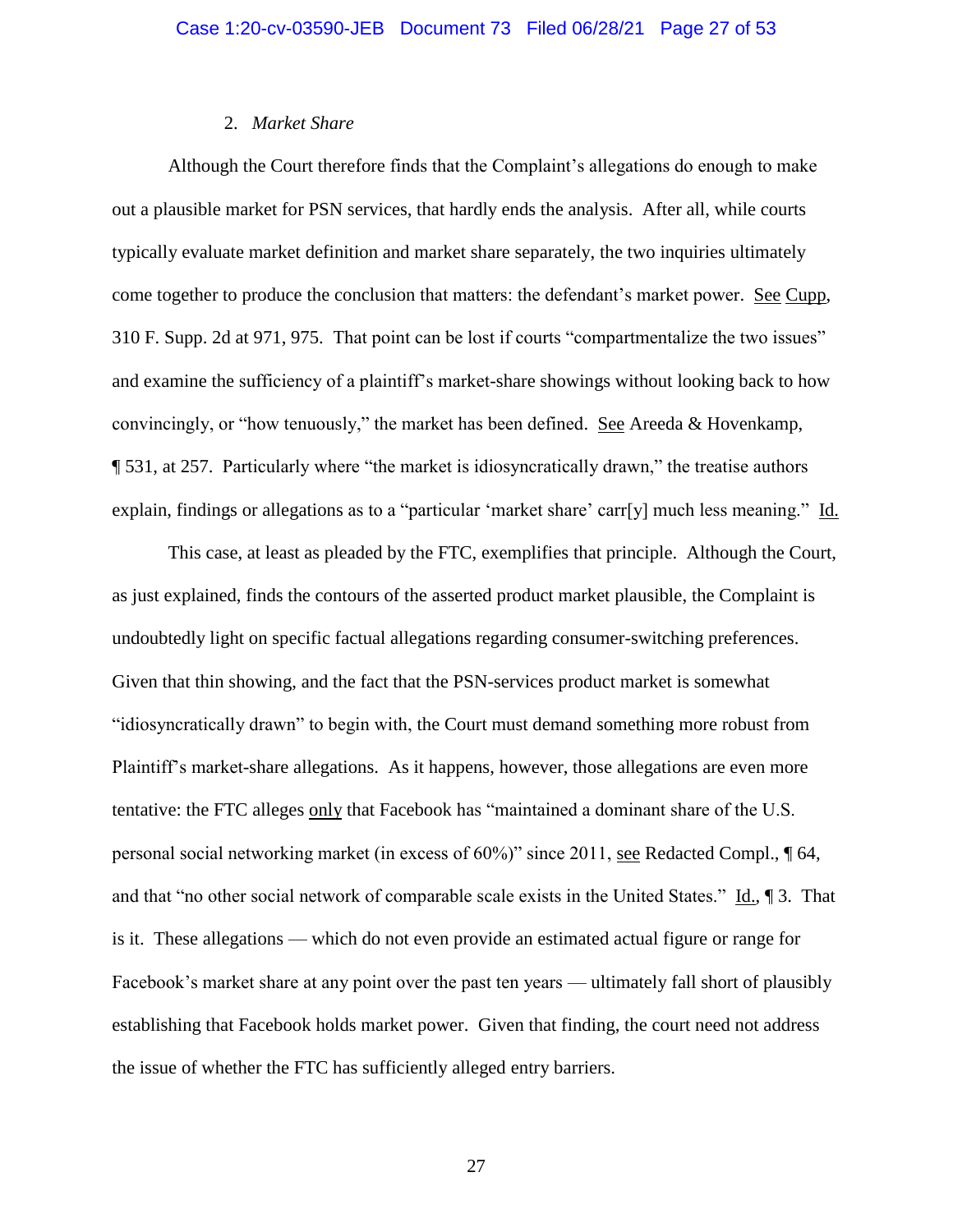#### Case 1:20-cv-03590-JEB Document 73 Filed 06/28/21 Page 28 of 53

Off the bat, there is ample authority that the FTC's bare assertions would be too conclusory to plausibly establish market power in any context. See Synthes, Inc. v. Emerge Med., Inc., No. 11-1566, 2012 WL 4473228, at \*11 (E.D. Pa. Sept. 28, 2012) (allegation that defendant "is a monopoly . . . with over 50% market share" was a "threadbare recital unsupported by factual allegations [that] the Court need not accept . . . as true"); Syncsort Inc. v. Sequential Software, Inc., 50 F. Supp. 2d 318, 330 (D.N.J. 1999) ("Here, [plaintiff] recited in conclusory fashion that [defendant] 'controls the majority of the [relevant] market.' . . . [T]his single statement of market power in the pleadings . . . is an insufficient allegation of the possession of monopoly power."); Korea Kumho Petrochemical v. Flexsys Am. LP, No. 07- 1057, 2008 WL 686834, at \*9 (N.D. Cal. Mar. 11, 2008) (holding that "[a]lthough [p]laintiff need not necessarily quantify [defendant's] market share with precision," allegation that defendant "domina[ted] . . . the [relevant] market" fell short of requirement to "assert some facts in support of its assertions of market power"); EuroTec Vertical Flight Sols., LLC. v. Safran Helicopter Engines S.A.A., No. 15-3454, 2019 WL 3503240, at \*3 (N.D. Tex. Aug. 1, 2019) (noting that bare allegation of "market share of over 50 percent" was "conclusory"); Sherwin-Williams Co. v. Dynamic Auto Images, Inc., No. 16-1792, 2017 WL 3081822, at \*7 (C.D. Cal. Mar. 10, 2017) ("[Claimants'] allegation that [firm] maintains a 'a stranglehold in the automotive paint industry' is . . . conclusory" and thus "lacks sufficient detail for the Court to plausibly infer . . . sufficient market power."). It is hard to imagine a market-share allegation that is much more conclusory than the FTC's here.

Even accepting that merely alleging market share "in excess of 60%" might sometimes be acceptable, it cannot suffice in this context, where Plaintiff does not even allege what it is measuring. Indeed, in its Opposition the FTC expressly contends that it need not "specify which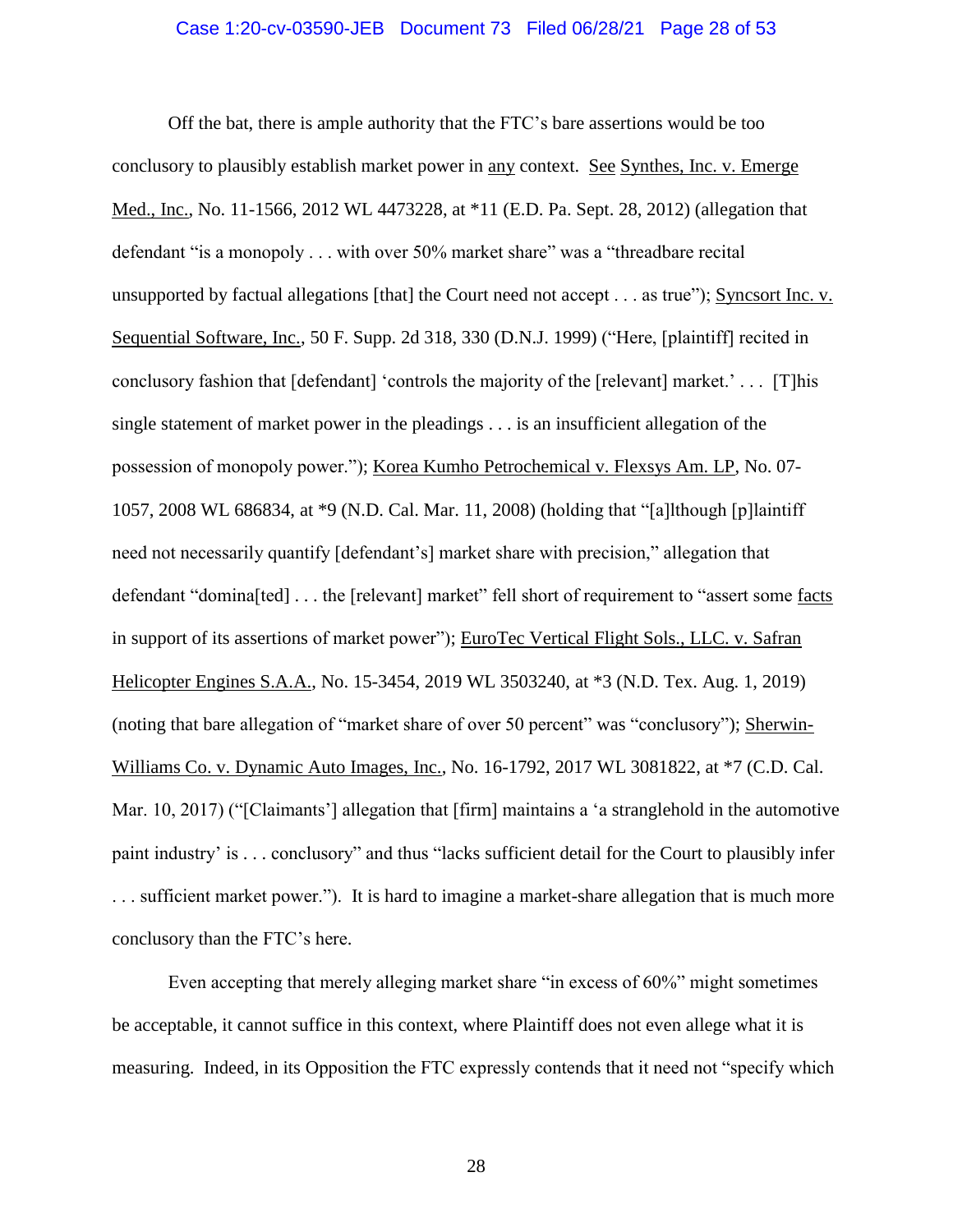#### Case 1:20-cv-03590-JEB Document 73 Filed 06/28/21 Page 29 of 53

. . . metrics . . . [or] 'method' [it] used to calculate Facebook's [market] share." FTC Opp. at 18. In a case involving a more typical goods market, perhaps the Court might be able to reasonably infer how Plaintiff arrived at its calculations  $-e.g.,$  by proportion of total revenue or of units sold. See U.S. Dep't of Justice & FTC, Horizontal Merger Guidelines § 5.2 (2010) (suggesting these to be the typical methods). As the above market-definition analysis underscores, however, the market at issue here is unusual in a number of ways, including that the products therein are not sold for a price, meaning that PSN services earn no direct revenue from users. The Court is thus unable to understand exactly what the agency's "60%-plus" figure is even referring to, let alone able to infer the underlying facts that might substantiate it.

Rather than undergirding any inference of market power, Plaintiff's allegations make it even less clear what the agency might be measuring. The overall revenues earned by PSN services cannot be the right metric for measuring market share here, as those revenues are all earned in a separate market — *viz.*, the market for advertising. See Redacted Compl.,  $\P$  164; see also, e.g., id., ¶ 101 (noting that prior to its acquisition, in addition to competing in the PSN services market, "Instagram also planned and expected to be an important advertising competitor" to Facebook). Percent of "daily users [or] monthly users" of PSN services metrics the Complaint mentions of thandedly, <u>see</u> Redacted Compl.,  $\P$  3, 97 — are not much better, as they might significantly overstate or understate any one firm's market share depending on the various proportions of users who have accounts on multiple services, not to mention how often users visit each service and for how long.

What about the share of total time spent by users on PSN services? Plaintiff says nothing about that metric in its Complaint. And although it seems tenable at first glance, that metric may also be of limited utility. That is because at least some of the features offered by a Facebook or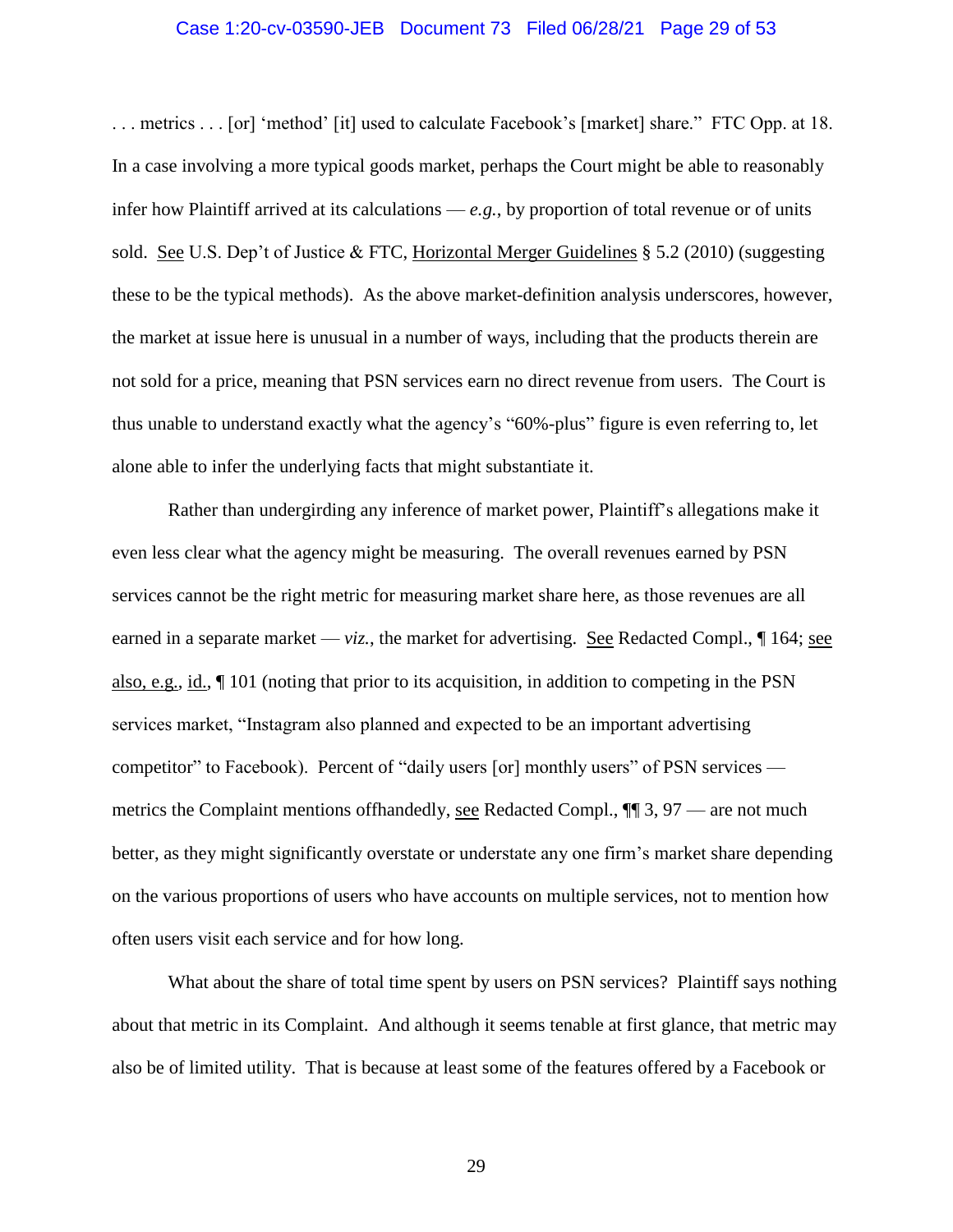#### Case 1:20-cv-03590-JEB Document 73 Filed 06/28/21 Page 30 of 53

Instagram or Path are not, seemingly, part of those firms' PSN-services offerings as defined by the FTC; time spent on those apps or websites, accordingly, is not necessarily time spent on a PSN service. The Commission, for instance, expressly alleges that social-networking services based on "interest-based . . . connections" such as Strava are not, by its definition, PSN services. Id., ¶ 58. That definition of what is in the market, perhaps counterintuitively to Facebook users, would mean that time a user spends engaging with specific interest-based Facebook pages or groups may not qualify as time spent on a PSN service. The same problem arises when a user "passive[ly] consum[es]" "online video" on a PSN service. <u>Id.,</u> 159. To the extent that, say, Instagram users spend their time on the site or app watching a comedy routine posted by the official page of a famous comedian, are they spending time on a PSN service? If not, as the Complaint suggests is the case, id., then time spent "on Facebook" or "on Instagram" bears an uncertain relationship to the actual metric that would be relevant: time spent using their PSN services in particular. Put another way, the uncertainty left open by the Complaint as to exactly which features of Facebook, Instagram, *et al*. do and do not constitute part of their PSN services, while not necessarily rendering the alleged PSN-services market implausible, compounds the trouble created by the FTC's vaguer-still allegations regarding Facebook's share of that market.

Nor do the difficulties stop there. Readers may well have noticed that the discussion to this point has consistently referred to Instagram and Facebook as examples of PSN services. That is because, outside of Path, Myspace, and Friendster, all of which seem to be long defunct or quite small, see id., ¶¶ 38, 41, 153, Plaintiff's Complaint does not identify any other providers of PSN services. Yet the FTC is apparently unwilling to allege that Facebook has ever (pre- or post-Instagram acquisition) had something like 85% or even 75% market share; instead it hedges by offering only that the number is somewhere north of 60%. The question naturally arises: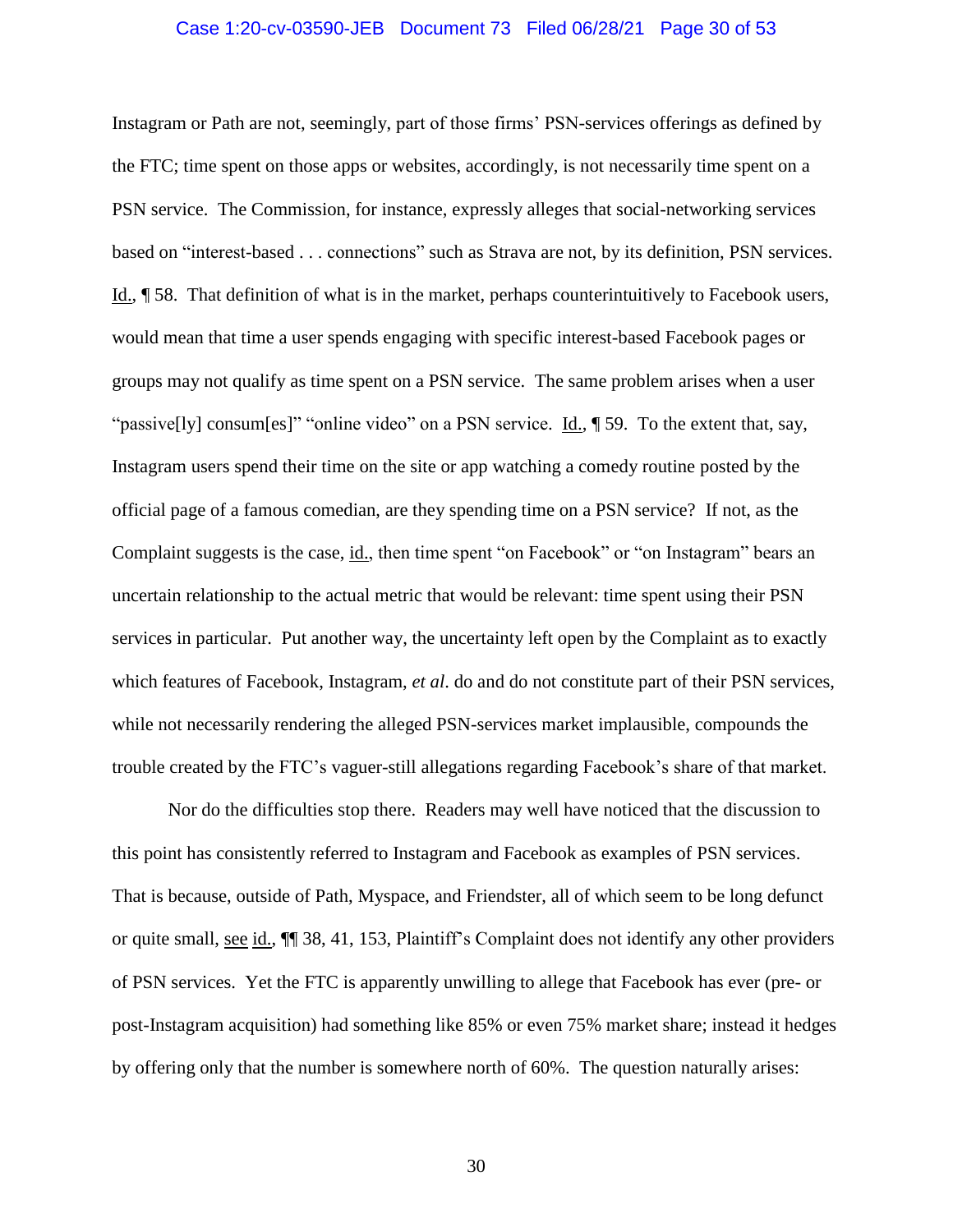#### Case 1:20-cv-03590-JEB Document 73 Filed 06/28/21 Page 31 of 53

which firms make up the remaining  $30-40\%$ ? Cf. Cupp,  $310$  F. Supp. 2d at 971 ("Without a[n] . . . accounting of the brands and suppliers to be included in the relevant market, the Court cannot determine [its] boundaries . . . . [and] is thus unable to assess Defendants' market power."); Total Benefits Plan. Agency, Inc. v. Anthem Blue Cross & Blue Shield, 552 F.3d 430, 437 (6th Cir. 2008) ("Without an explanation of the other insurance companies involved, and their products and services, the court cannot determine the boundaries of the relevant product market and must dismiss the case for failure to state a claim."). Although Plaintiff is correct that it is not required to identify every alleged competitor in its pleadings, its choice to identify essentially none is striking. Especially when combined with its refusal to offer any clue as to how it calculated its noncommittal market-share number, the Court cannot see how the Commission has "nudged [its market power] claims across the line from conceivable to plausible." Twombly, 550 U.S. at 570. Its "complaint must [therefore] be dismissed." Id.

The Court's decision here does not rest on some pleading technicality or arcane feature of antitrust law. Rather, the existence of market power is at the heart of any monopolization claim. As the Supreme Court explained in Twombly, itself an antitrust case, "[A] district court must retain the power to insist upon some specificity in pleading before allowing a potentially massive factual controversy to proceed."  $\underline{Id}$  at 558 (citations omitted). Here, this Court must exercise that power. The FTC's Complaint says almost nothing concrete on the key question of how much power Facebook actually had, and still has, in a properly defined antitrust product market. It is almost as if the agency expects the Court to simply nod to the conventional wisdom that Facebook is a monopolist. After all, no one who hears the title of the 2010 film "The Social Network" wonders which company it is about. Yet, whatever it may mean to the public, "monopoly power" is a term of art under federal law with a precise economic meaning: the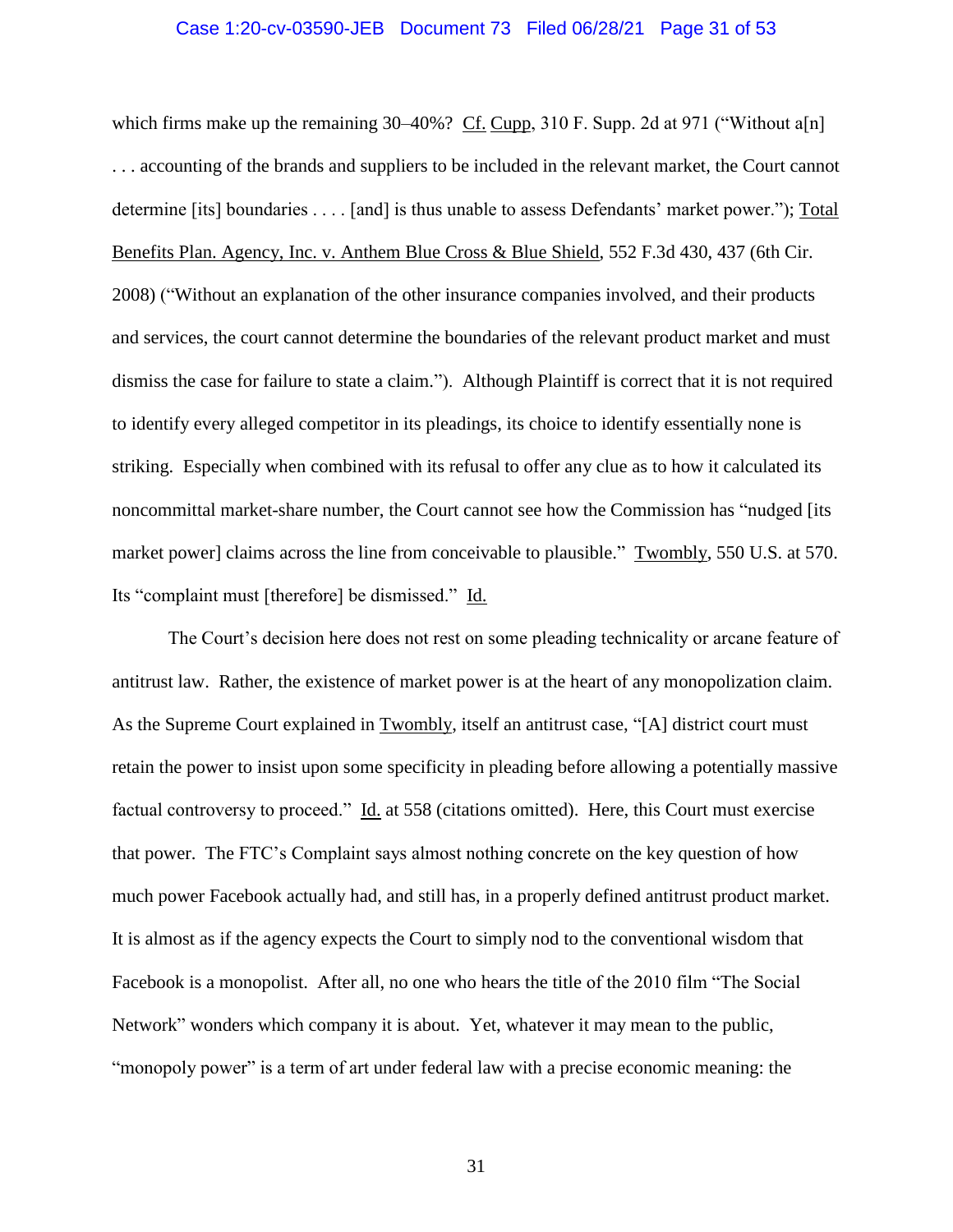## Case 1:20-cv-03590-JEB Document 73 Filed 06/28/21 Page 32 of 53

power to profitably raise prices or exclude competition in a properly defined market. To merely allege that a defendant firm has somewhere over 60% share of an unusual, nonintuitive product market — the confines of which are only somewhat fleshed out and the players within which remain almost entirely unspecified — is not enough. The FTC has therefore fallen short of its pleading burden.

That said, because it believes that the agency may be able to "cure [these] deficiencies" by repleading, Foman v. Davis, 371 U.S. 178, 182 (1962), the Court will dismiss without prejudice only the Complaint, not the entire case, leaving Plaintiff "free to amend [its] pleading and continue the litigation." Ciralsky, 355 F.3d at 666 (citation omitted) (explaining that dismissal without prejudice of the complaint, as opposed to the case, is not final). Whether and how the agency chooses to do so is up to it.

\* \* \*

While the court could end here, it believes it profitable to provide some guidance to the parties should the case proceed. It thus offers some further legal analysis on two issues raised by the FTC's allegations. For ease of organization, that discussion will "analyze the various" components of the agency's Section 2 claim — namely, the Platform-policies component and the acquisitions component — "individually," even though Plaintiff technically frames its challenge as an attack on Facebook's overall course of anticompetitive conduct. See City of Groton v. Connecticut Light & Power Co., 662 F.2d 921, 928–29 (2d Cir. 1981). It begins by explaining why, in accord with its analysis in the parallel State case, even assuming that the FTC can establish market power here, its allegations as to Facebook's Platform-related conduct cannot be a basis for injunctive relief under Section 13(b). It then offers the agency some consolation: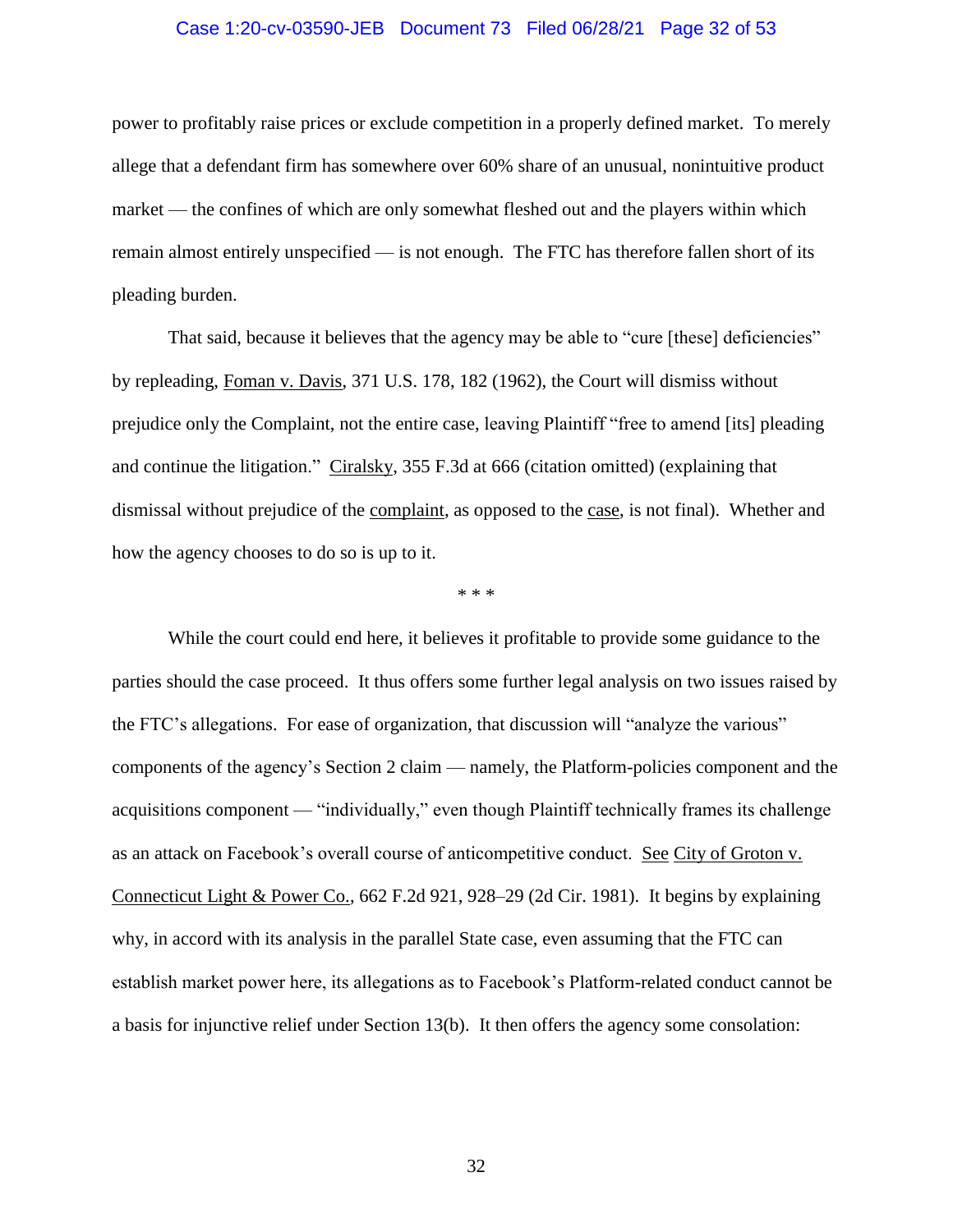#### Case 1:20-cv-03590-JEB Document 73 Filed 06/28/21 Page 33 of 53

assuming again that market power can be demonstrated, Section 13(b) does, *pace* Facebook, allow the FTC to seek injunctive relief based on the Instagram and WhatsApp acquisitions.

#### B. Platform Policies

<span id="page-32-0"></span>By way of refresher, Plaintiff alleges that Facebook adopted and enforced a number of anticompetitive policies governing the use of its APIs. Most prominently, in 2013 it announced a policy of refusing to allow third-party, freestanding apps (like the chess app or the Washington Post app discussed above) to access those APIs if they "replicate[d] [Facebook's] core functionality" — *i.e.*, if they competed with Facebook Blue. See Redacted Compl., ¶¶ 136, 143. Facebook then enforced that policy against a number of freestanding apps, revoking API permissions after having previously offering them access. Id., ¶¶ 152–56. The FTC, like the States in the parallel action, see Mem. Op., No. 20-3589 at 22, contends that these actions represent unlawful "conditional dealing" or unlawful "refusal[s] to deal" with apps that had their API access revoked or blocked. See FTC Opp. at 31, 33.

This Court, however, agrees with Facebook's bottom-line contention that neither theory offers a viable basis for an injunction under Section 13(b) of the FTC Act. That result follows from three conclusions. First, under current antitrust doctrine, Facebook's general policy of refusing to provide API access to its competitors does not itself violate Section 2. Second, although specific instances in which Facebook revoked a competitor's API permissions (after previously providing it access) might have violated Section 2, the last alleged instance occurred in 2013, so there is no way in which Facebook "is violating" or "is about to violate" the antitrust laws, which is a necessary condition for an injunction under Section 13(b). See 15 U.S.C. § 53(b). Third, and more prosaically, Plaintiff has failed to plead facts to support a "conditional dealing" theory. The Court looks at the first two together and then moves to the third.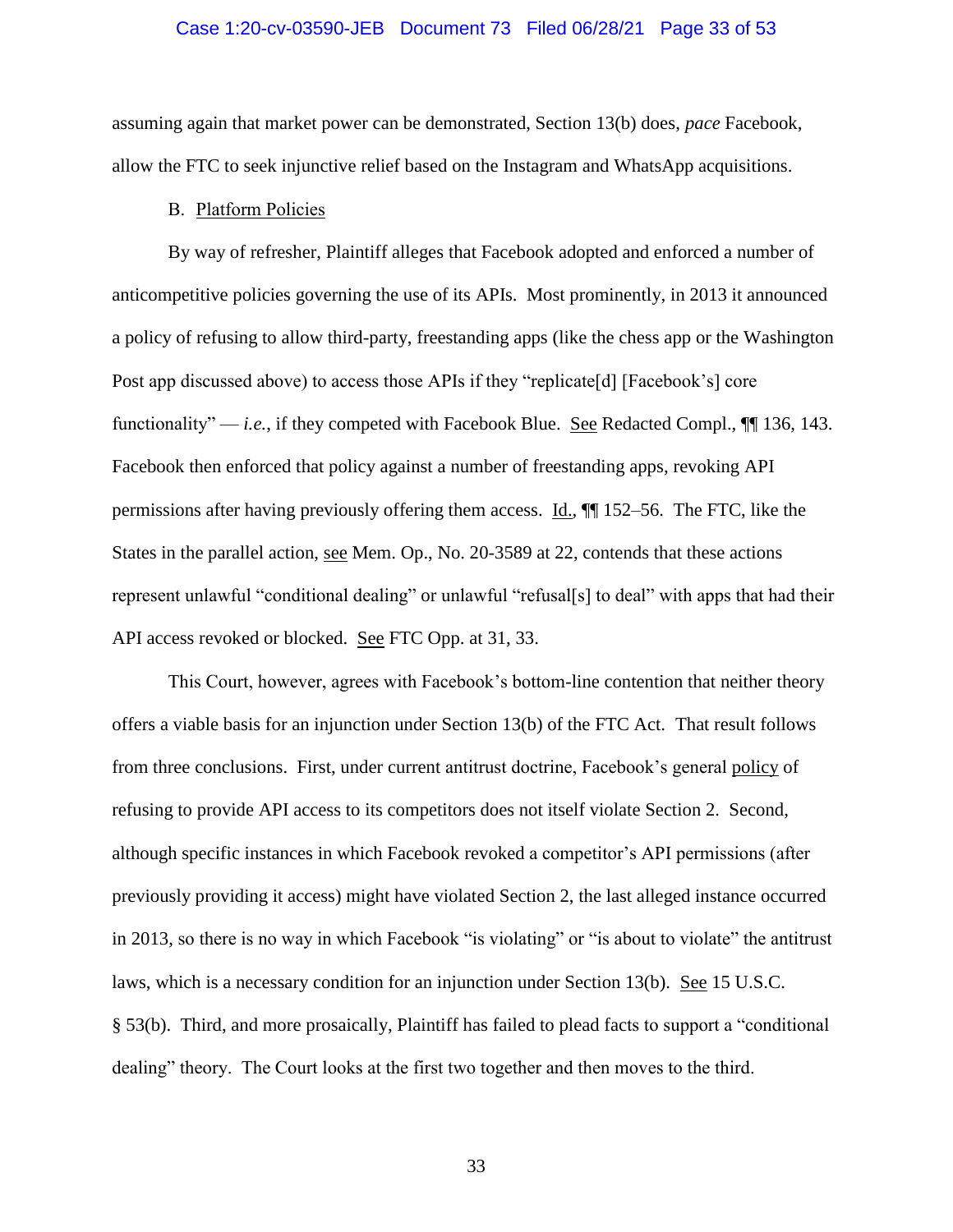#### Case 1:20-cv-03590-JEB Document 73 Filed 06/28/21 Page 34 of 53

For those who will consider this Opinion alongside the Court's companion Opinion in the State case, the following "legal framework" section is the same in both. The analysis that follows diverges somewhat given the different legal regimes governing suits by States and suits by the FTC, although the outcome is similar.

## 1. *Refusal to Deal*

a. Legal Framework

<span id="page-33-1"></span><span id="page-33-0"></span>The central principle that governs refusal-to-deal claims is that, as a general matter, a monopolist has "the right to refuse to deal with other firms," which includes the right to "refus[e] to cooperate with rivals." Verizon Commc'ns Inc. v. L. Offs. of Curtis V. Trinko, LLP, 540 U.S. 398, 408 (2004) (citing Aspen Skiing Co. v. Aspen Highlands Skiing Corp., 472 U.S. 585, 601 (1985)). That is because "[m]onopolists are both expected and permitted to compete like any other firm," and "[p]art of competing like everyone else is the ability to make decisions about with whom and on what terms one will deal." Viamedia, Inc. v. Comcast Corp., 951 F.3d 429, 454 (7th Cir. 2020) (citations omitted). This general no-duty-to-deal rule holds even where a monopolist refuses to deal with its competitor merely "in order to limit entry," Trinko, 540 U.S. at 407 — in other words, because it wants to prevent that rival from competing with it. See, e.g., Olympia Equip. Leasing Co. v. W. Union Tel. Co., 797 F.2d 370, 375–76 (7th Cir. 1986) ("Today it is clear that a firm with lawful monopoly power has no general duty to help its competitors" and thus no duty "to extend a helping hand to new entrants [or] help [rivals] survive or expand . . . ."); Novell, Inc. v. Microsoft Corp., 731 F.3d 1064, 1074 (10th Cir. 2013) ("Even a monopolist generally has no duty to share . . . its intellectual or physical property with a rival."); FTC v. Qualcomm Inc., 969 F.3d 974, 993 (9th Cir. 2020) ("As the Supreme Court has repeatedly emphasized, there is no duty to deal under the terms and conditions preferred by a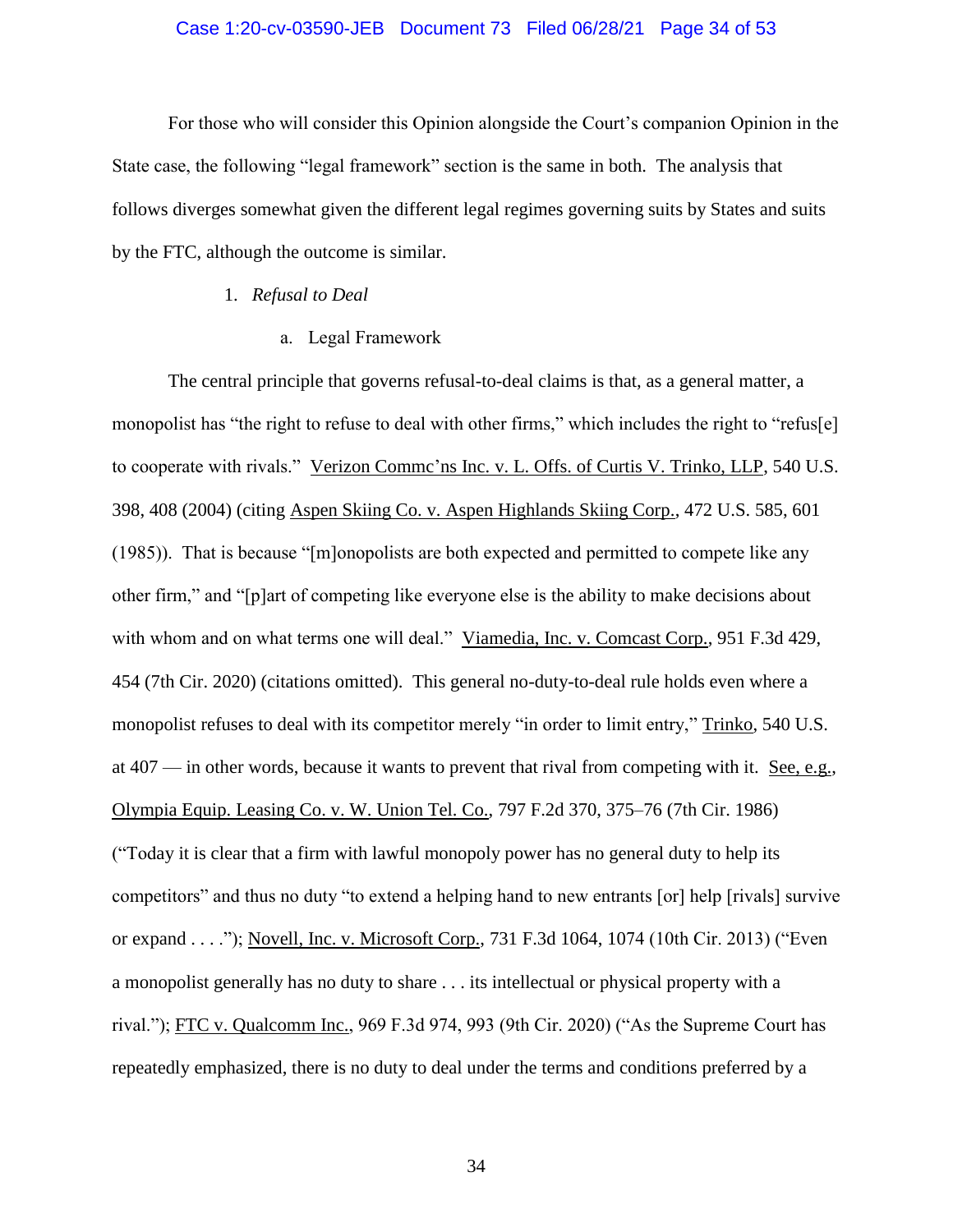#### Case 1:20-cv-03590-JEB Document 73 Filed 06/28/21 Page 35 of 53

competitor's rivals.") (quoting Pac. Bell Tel. Co. v. Linkline Commc'ns, Inc., 555 U.S. 438, 457 (2009)); Aerotec Int'l, Inc. v. Honeywell Int'l, Inc., 836 F.3d 1171, 1184 (9th Cir. 2016) (rejecting argument that refusal to deal is unlawful because it was motivated by "intent to foreclose competition").

These decisions, to be clear, "are not premised on the view that [monopolist refusals to deal] are incapable of harming competition"; obviously, "refusals to aid new entrants can indeed" have that effect. See Daniel A. Crane, Does Monopoly Broth Make Bad Soup?, 76 Antitrust L.J. 663, 669 (2010). Rather, the rule declaring unilateral refusals to deal essentially "per se lawful," id. at 666, or "presumptive[ly] legal[]," Novell, 731 F.3d at 1073, rests on three overriding considerations of antitrust policy. First, and most importantly, "[f]irms may acquire monopoly power by establishing an infrastructure that renders them uniquely suited to serve their customers. Compelling such firms to share the source of their advantage is in some tension with the underlying purpose of antitrust law, since it may lessen the incentive for the monopolist, the rival, or both to invest in those economically beneficial facilities." Trinko, 540 U.S. at 407–08. Put another way, already large and successful firms "might be deterred from investing, innovating, or expanding . . . with the knowledge [that] anything [they] creat[e] [they] could be forced to share," while "smaller [competitors] might be [similarly] deterred, knowing [they] could just demand the right to piggyback on [their] larger rival." Novell, 731 F.3d 1073. That equilibrium would hinder, rather than advance, consumer welfare. See Olympia Equip. Leasing, 797 F.2d at 379 ("Consumers would be worse off if a firm with monopoly power had a duty to extend positive assistance to new entrants, or having extended it voluntarily a duty to continue it indefinitely."). Second, "compelled sharing puts federal courts in the role of central planners," requiring them to pick and choose the applicable terms and conditions of the forced sharing they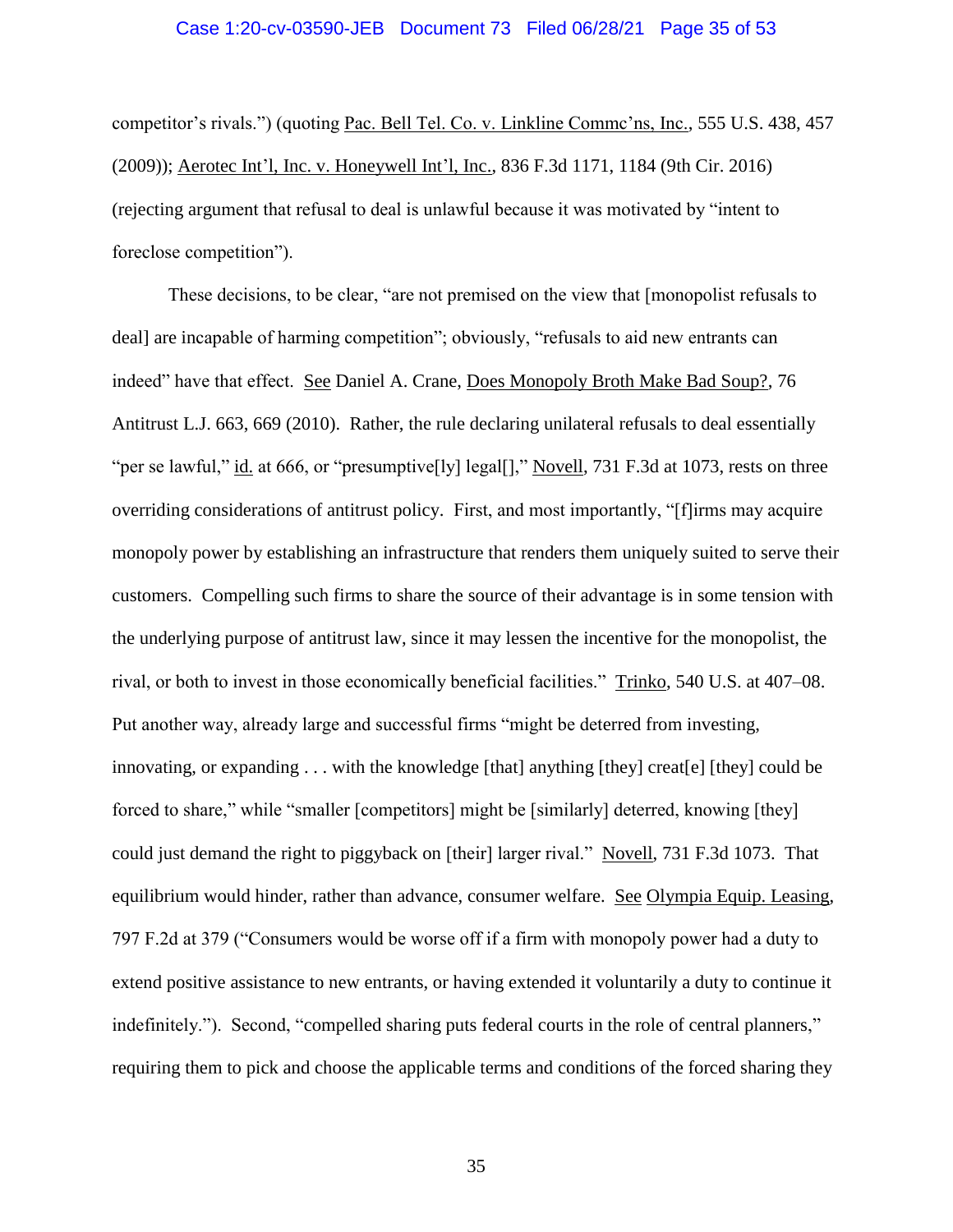## Case 1:20-cv-03590-JEB Document 73 Filed 06/28/21 Page 36 of 53

would order "despite their being ill-equipped to assume this role." Aerotec, 836 F.3d at 1183. Finally, "compelled sharing may actually provide opportunities for collusion" between the monopolist and its rival or rivals. Id. Collusion is "the supreme evil of antitrust," Trinko, 540 U.S. at 408, and itself quite "injuri[ous] to consumers and the competitive process alike." Novell, 731 F.3d at 1073.

Nevertheless, the general no-duty-to-deal rule does have a "narrow-eyed needle" of an exception, id., at 1074, traceable to the Supreme Court's decision in Aspen Skiing. In that case, the defendant owned three of the four ski resorts in the Aspen, Colorado, market (making it a monopolist), and it had long operated a joint venture with the fourth (a rival mountain) that provided a ticket good for all four. See 472 U.S. at 588–92. That joint ticket was profitable for both parties and made customers happy. Id. at 610. The defendant Aspen Skiing, however, eventually terminated the joint ticket. Plaintiff Highlands "tried a variety of increasingly desperate measures to re-create the joint ticket," including eventually "offering to buy the defendant's tickets at retail price." Trinko, 540 U.S. at 408–09. Aspen Skiing refused to even accept those tickets at its resorts. According to the Court, based on these facts, the jury (which had found liability) could have reasonably concluded that Aspen Skiing "was not motivated by efficiency concerns and . . . was [instead] willing to sacrifice short-run benefits and consumer goodwill in exchange for a perceived long-run impact on its smaller rival." 472 U.S. at 610–11. That, the Court held, was sufficient for Section 2 liability.

As the case has come to be understood, Aspen Skiing ran afoul of the Sherman Act despite the general no-duty-to-deal rule — because it acted in a predatory fashion, which is to say it deliberately harmed itself (and consumers) in order to harm its competitor more. Consider the analogy of a predatory pricing scheme, in which a firm prices its goods below its costs and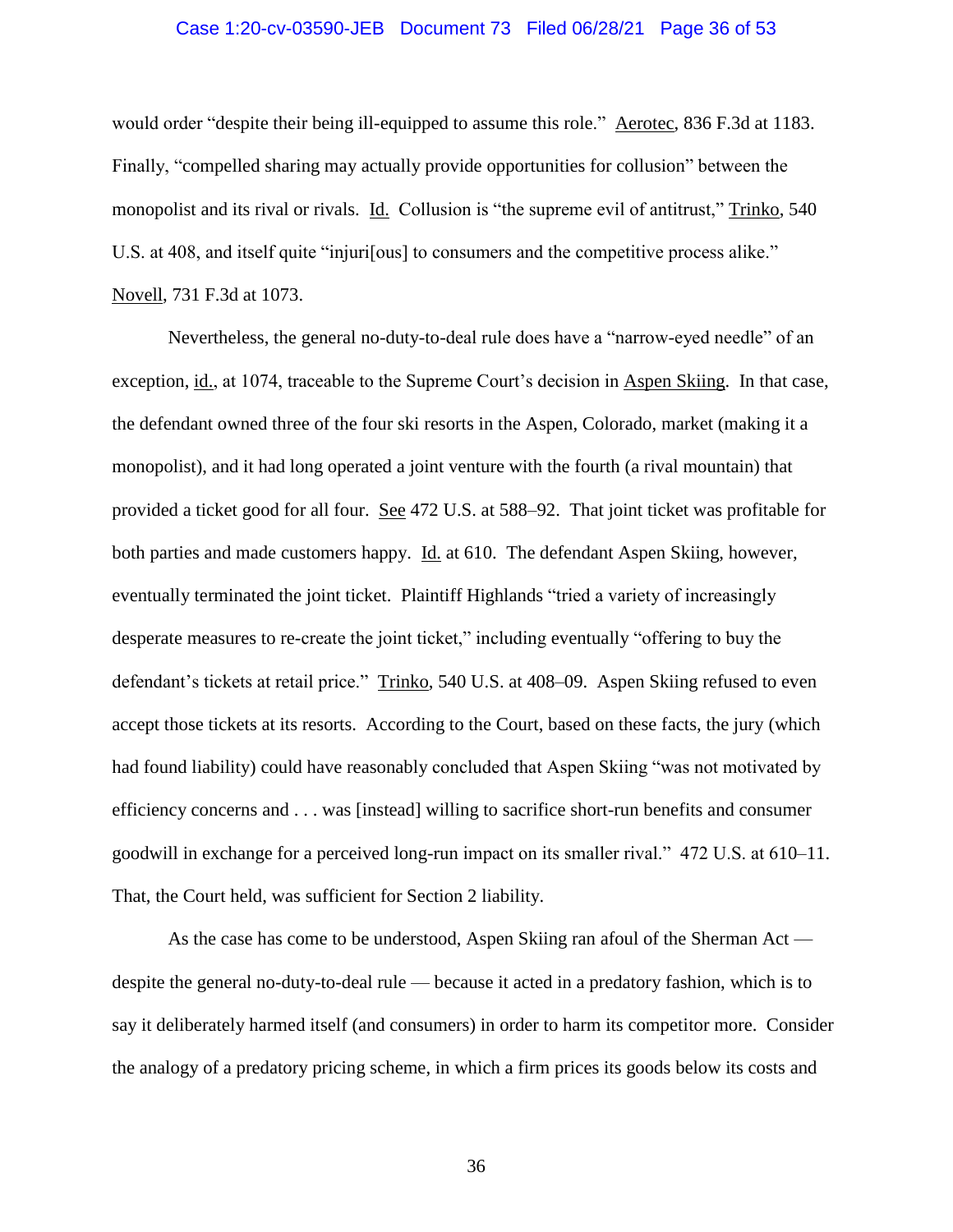#### Case 1:20-cv-03590-JEB Document 73 Filed 06/28/21 Page 37 of 53

below its rivals' costs with the goal of driving those rivals out of the market and leaving it standing alone; such a scheme works where the predatory firm takes advantage of its greater ability to withstand the losses caused by its below-cost pricing. See Novell, 731 F.3d at 1075 (drawing this comparison); Brooke Grp. Ltd. v. Brown & Williamson Tobacco Corp., 509 U.S. 209, 224 (1993) (explaining predatory-pricing doctrine). Aspen Skiing was doing something very similar. By terminating a profitable and customer-pleasing joint venture, and refusing to even recreate it by accepting vouchers bought at retail price, it was enduring short-term pain with the exclusive goal of driving its rival (which could not stand that pain) out of the market. The defendant thus lost the usual protection of the general no-duty-to-deal rule, since it had used its general right to choose with whom it deals "as part of a larger anticompetitive enterprise" — *i.e.*, an enterprise aimed at "harming competition," and therefore consumers, "by entrenching a dominant firm and enabling it to extract monopoly rents once the competitor is killed off." Viamedia, 951 F.3d at 462 (quoting Novell, 731 F.3d at 1075) (cleaned up); see also Areeda & Hovenkamp vol. IIIB, ¶ 772d3, at 235.

The "larger anticompetitive enterprise" that characterizes an Aspen Skiing violation, crucially, cannot simply be an intent to harm — or, the flip side of the same coin, to avoid helping — a rival or rivals. "In concentrated markets the intent to maintain or improve one's own market position always entails the knowledge that rivals must suffer," and if antitrust law were to condemn every action taken by a monopolist with the "effect or purpose of limiting competition with itself," there would be little left to the rule that monopolists have no duty to aid their competitors. See Areeda & Hovenkamp,  $\P$  772c2, at 220–21. That is why the Supreme Court has described Aspen Skiing as "at or near the outer boundary of  $\S 2$  liability," Trinko, 540 U.S. at 399, and "refused to extend liability to various other refusal to deal scenarios." Novell,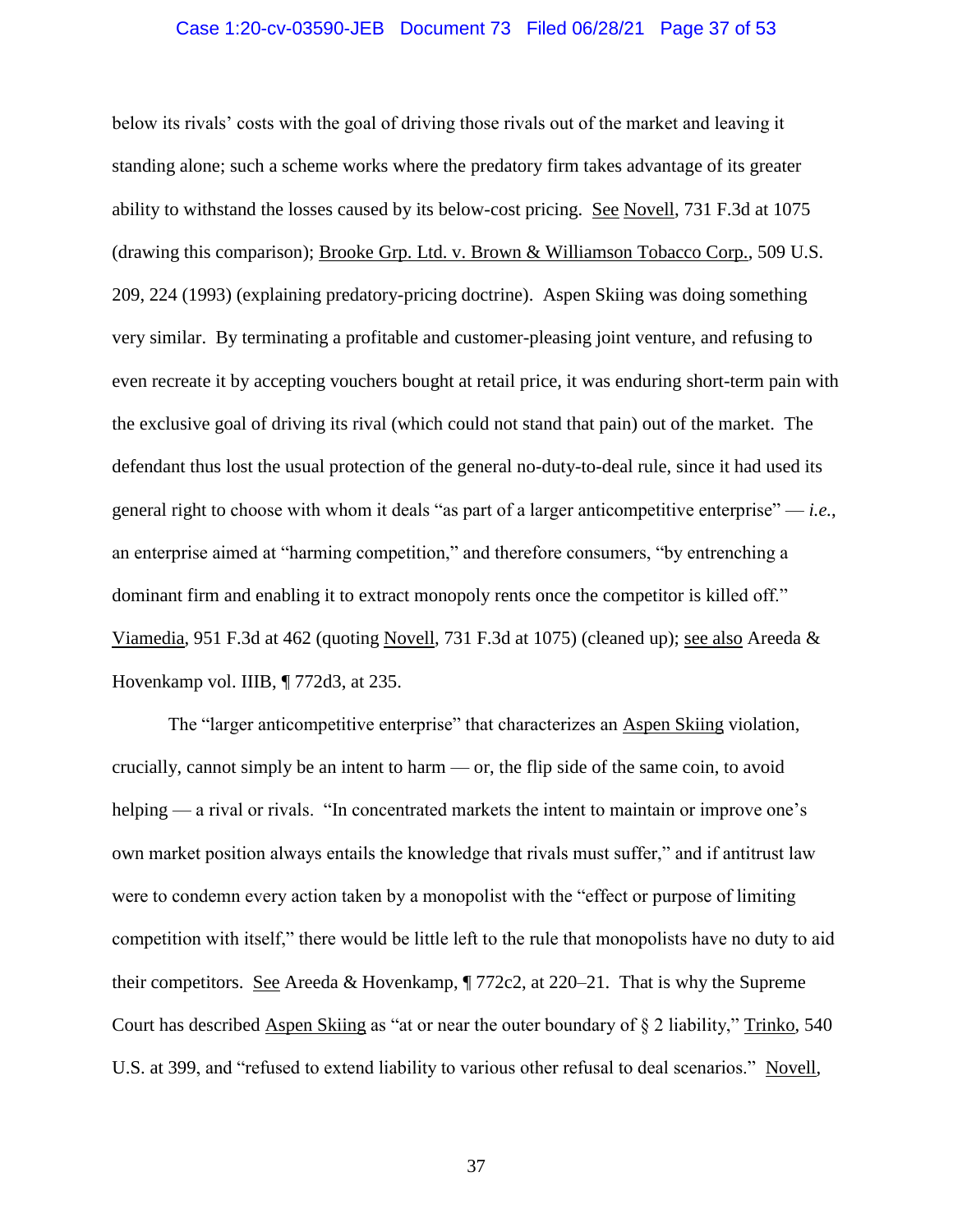#### Case 1:20-cv-03590-JEB Document 73 Filed 06/28/21 Page 38 of 53

731 F.3d at 1074; but see Steward Health Care Sys., LLC v. Blue Cross & Blue Shield of Rhode Island, 311 F. Supp. 3d 468, 483 (D.R.I. 2018) (arguing that Trinko should not be read as "pulling back the reins on refusal-to-deal claims"). And that is why the touchstone for liability is the sort of predatory design described above: "where the only conceivable rationale or purpose" for the refusal to deal is "to sacrifice short-term benefits in order to obtain higher profits in the long run from the exclusion of competition." Aerotec, 836 F.3d at 1184 (citation omitted).

Courts have accordingly coalesced around a three-part test for unlawful refusals to deal, drawn from Aspen Skiing's particular facts and aimed at sniffing out predation while avoiding over-inclusiveness. First, "there must be a preexisting voluntary and presumably profitable course of dealing between the monopolist and rival" with which the monopolist later refuses to deal. Novell, 731 F.3d at 1074; Qualcomm, 969 F.3d at 993. It was the absence of this preexisting relationship that doomed the plaintiffs in Trinko, as the Court upheld the dismissal of their Aspen Skiing claim at the pleading stage on that basis, despite their allegations that Verizon's refusal to deal with rivals was intended to, and did, blunt their growth. See 540 U.S. at 404–05, 407, 409. Second, "the refusal to deal [must] involve[] products that the defendant already sells in the existing market to other similarly situated customers." Qualcomm, 969 F.3d at 994; see Areeda & Hovenkamp, ¶ 773d3, at 233 (defendant must be "selling [the] particular product or service to others but refu[sing] to sell that same product or service to" the rival) (citing Trinko, 540 U.S. at 410). Third, and most importantly, "the monopolist's discontinuation of the preexisting course of dealing must suggest a willingness to forsake short-term profits to achieve an anti-competitive end," Novell, 731 F.3d at 1075; see Qualcomm, 969 F.3d at 993, rather than to advance a valid business purpose. See also Covad Commc'ns Co. v. Bell Atl. Corp., 398 F.3d 666, 675 (D.C. Cir. 2005) (to prevail on refusal-to-deal claim, plaintiff "will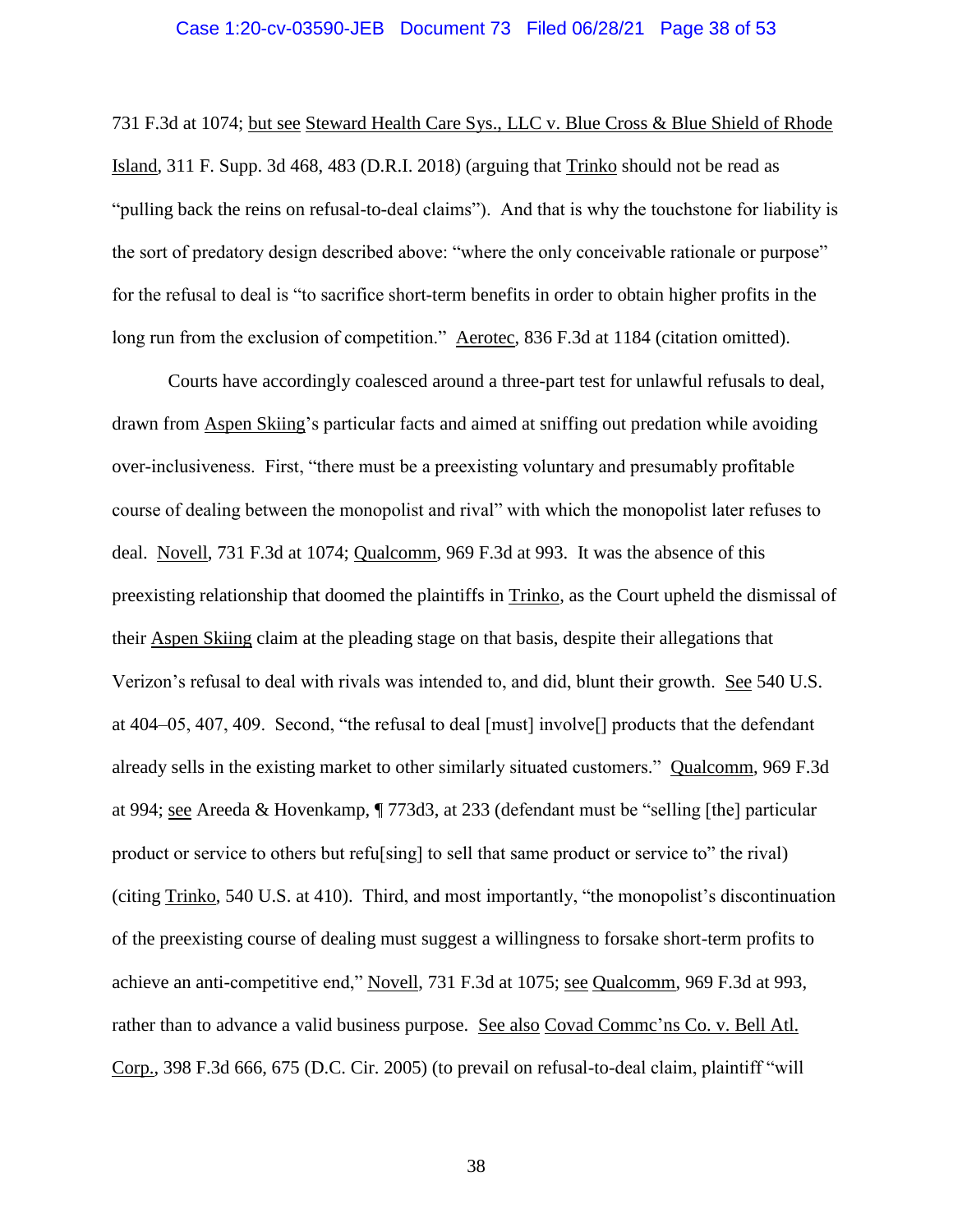#### Case 1:20-cv-03590-JEB Document 73 Filed 06/28/21 Page 39 of 53

have to prove [that defendant's] refusal to deal caused [defendant] short-term economic loss"). The cases, and the leading treatise, offer a demanding gloss on this prong of the test: Qualcomm requires the predatory motivation to be "the only conceivable rationale or purpose" for the otherwise inexplicable profit sacrifice, see 969 F.3d at 993; Novell asks whether the cessation of dealing was "irrational but for its tendency to harm competition," 731 F.3d at 1076; and Areeda & Hovenkamp look for "an unexplained, apparently irrational change in an established course of dealing." Areeda & Hovenkamp, ¶ 772d3, at 233.

#### b. Application

#### i. Facebook Policies

<span id="page-38-1"></span><span id="page-38-0"></span>Applying these principles, it is clear off the bat that Facebook's adoption of a policy of not offering API access to competitors did not, standing alone, violate Section 2. As set out above, a monopolist has no duty to deal with its competitors, and a refusal to do so is generally lawful even if it is motivated, as Verizon's was in Trinko, by a desire "to limit entry" by new firms or impede the growth of existing ones. See 540 U.S. at 407. It follows that a firm's merely announcing its choice not to deal with competitors, whatever the motivation for doing so, cannot violate Section 2. The FTC's core argument for why the policies themselves are unlawful that their promulgation was intended to, and did, "change[] the incentives of third-party apps that relied upon the Facebook ecosystem [and thus] deterr[ed] them from including features and functionalities that might compete with Facebook," Redacted Compl., ¶ 25; see also id., ¶¶ 77, 137 — misses the boat. The central teaching of the cases discussed above is that Facebook had no antitrust duty to avoid creating that deterrent. See, e.g., Olympia Equipment Leasing, 797 F.2d at 375 ("Today it is clear that a firm with lawful monopoly power has no general duty to help its competitors . . . by . . . pulling its competitive punches.").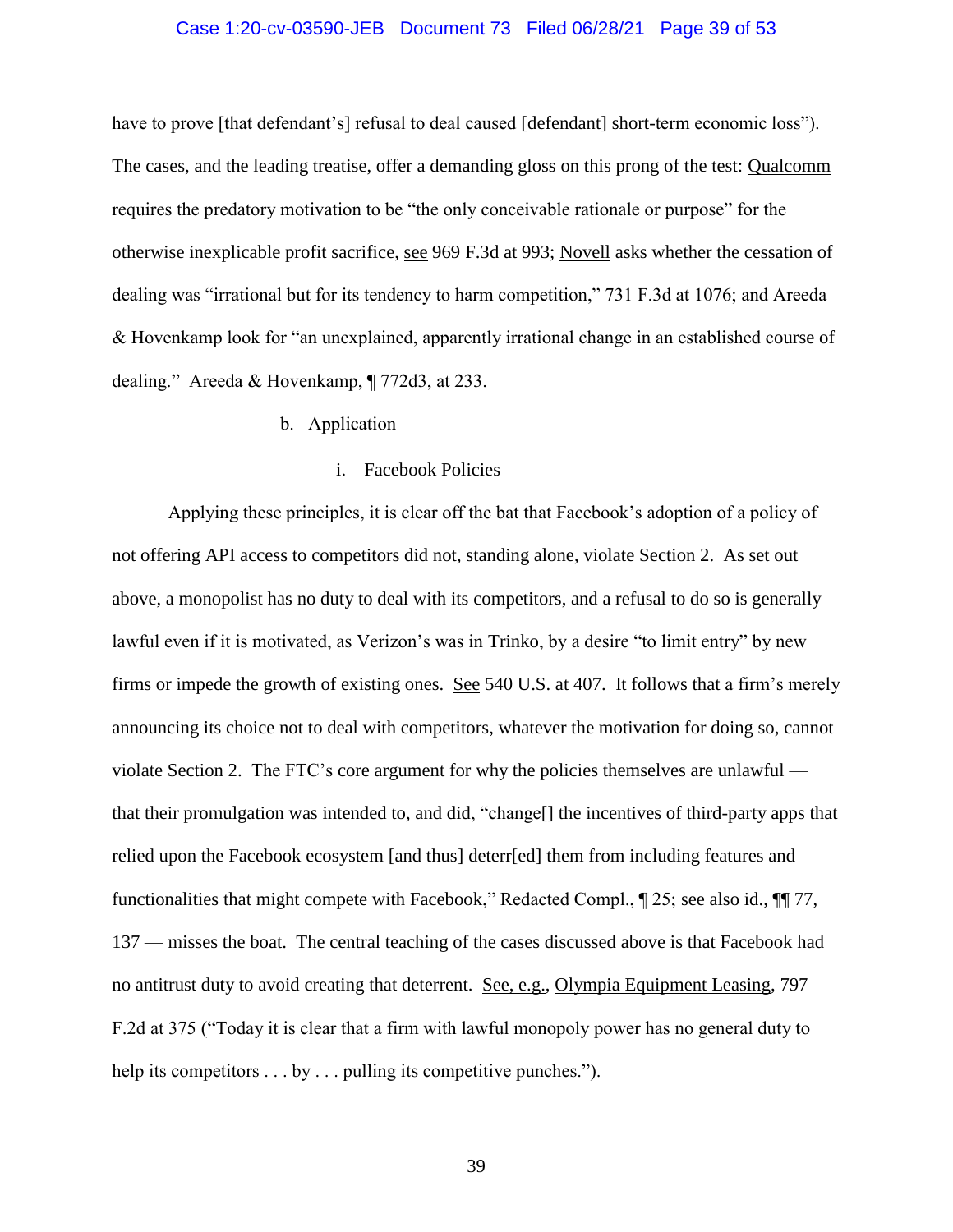#### Case 1:20-cv-03590-JEB Document 73 Filed 06/28/21 Page 40 of 53

Facebook's general policy of withholding API access from competitors, moreover, was plainly lawful to the extent it covered rivals with which it had no previous, voluntary course of dealing. (Other rivals are addressed in Section B.1.b.ii., *infra*.) Such prior history of dealing, recall, is a necessary element of an Aspen Skiing claim. That is yet another reason why the mere act of announcing or maintaining a general no-dealing-with-competitors policy cannot, in and of itself, violate Section 2; rather, the analysis must focus on particular acts. See Areeda  $\&$ Hovenkamp, ¶ 773e, at 273 (explaining that Aspen Skiing violations are "visible and idiosyncratic event[s]"). Consider an example from the Complaint: citing its policies, in early 2013 Facebook blocked the API access of Vine, a new app it viewed as a competitor, mere hours after its launch. See Redacted Compl., ¶ 155. That decision was plainly lawful, per Trinko, because it was prospective: Facebook had not previously allowed Vine to access its APIs. Although the company was enforcing its "replicating core functionality" general policy against Vine, that fact makes no difference to the Aspen Skiing analysis; rather, whether the specific refusal to deal with Vine contravened Section 2 depends on the details of the refusal itself.

To be clear, it is possible that were a monopolist to embark on a concerted scheme of serial refusals to deal with rivals, that scheme or "course of conduct" could amount to a separate and independent violation of the Sherman Act. See Microsoft., 253 F.3d at 78 (noting course-ofconduct theory without passing on its validity). Even if such a claim were cognizable, however, simply maintaining a policy of refusing to deal with rivals would not be enough. Rather, to be actionable, an unlawful refusal-to-deal scheme would have to be made up of refusals that were themselves independent violations of the Aspen Skiing test. See Simon & Simon, PC v. Align Tech., Inc., No. 19-506, 2020 WL 1975139, at \*8 (D. Del. Apr. 24, 2020) ("Plaintiff's characterization of [the defendant's] otherwise non-actionable refusals to deal as a 'scheme'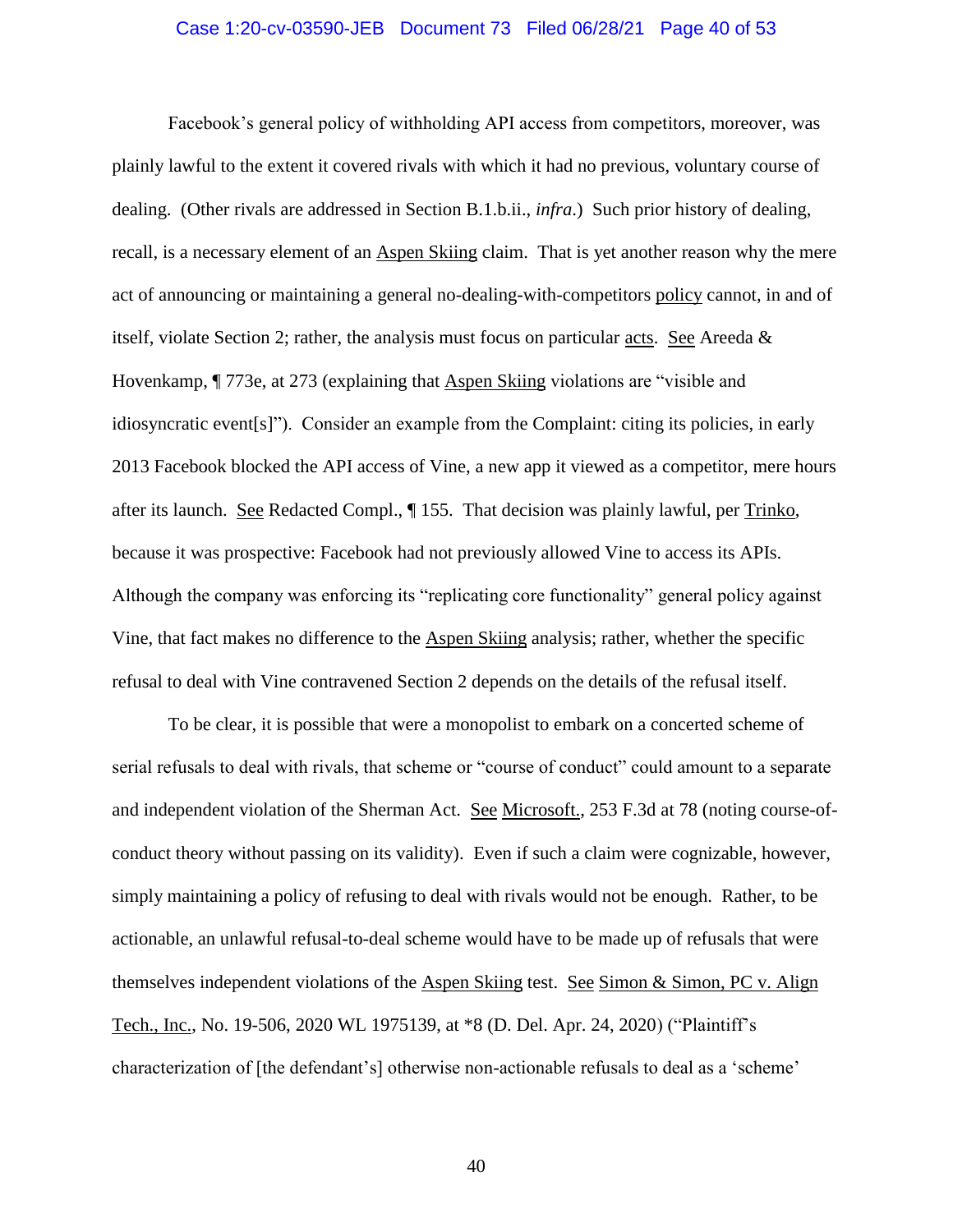#### Case 1:20-cv-03590-JEB Document 73 Filed 06/28/21 Page 41 of 53

do[es] not save its claims."); Eatoni Ergonomics, Inc. v. Rsch. In Motion Corp., 826 F. Supp. 2d 705, 709–10 (S.D.N.Y. 2011) ("[Plaintiff] does not, and cannot, cite any authority for the proposition that a series of unilateral acts that do not violate the antitrust laws may be aggregated into an unlawful 'course of conduct.'"), aff'd, 486 F. App'x 186 (2d Cir. 2012); Masimo Corp. v. Tyco Health Care Grp., L.P., No. 02-4770, 2004 WL 5907538, at \*5–6 (C.D. Cal. June 10, 2004) (explaining that a course-of-conduct liability theory cannot "allow for clearly legal acts to be thrown into the mix to bolster a plaintiff's antitrust case"). Otherwise, as several scholars have persuasively explained, monopolists might face liability for refusals to deal that are categorically protected from scrutiny for the policy reasons explained above. See Crane, 76 Antitrust L.J. at 666–69; Douglas H. Ginsburg & Koren Wong-Ervin, Challenging Consummated Mergers Under Section 2 (George Mason Univ. L. & Econ. Paper No. 20-14, May 2020),

https://bit.ly/3wPRpnx. The FTC, therefore, cannot get anywhere by reframing Facebook's adoption of a policy of refusing to deal with all competitors as the execution of an unlawful scheme of monopoly maintenance. Rather, to be actionable, such a scheme must involve specific instances in which that policy was enforced (i) against a rival with which the monopolist had a previous course of dealing; (ii) while the monopolist kept dealing with others in the market; (iii) at a short-term profit loss, with no conceivable rationale other than driving a competitor out of business in the long run.

## ii. Specific Refusals

<span id="page-40-0"></span>The FTC, to be sure, has alleged several specific refusals to deal that in fact may meet those requirements. All such pleaded instances, however, took place in 2013. See Redacted Compl., ¶¶ 153–56. That fact is fatal to the agency's claim for injunctive relief under Section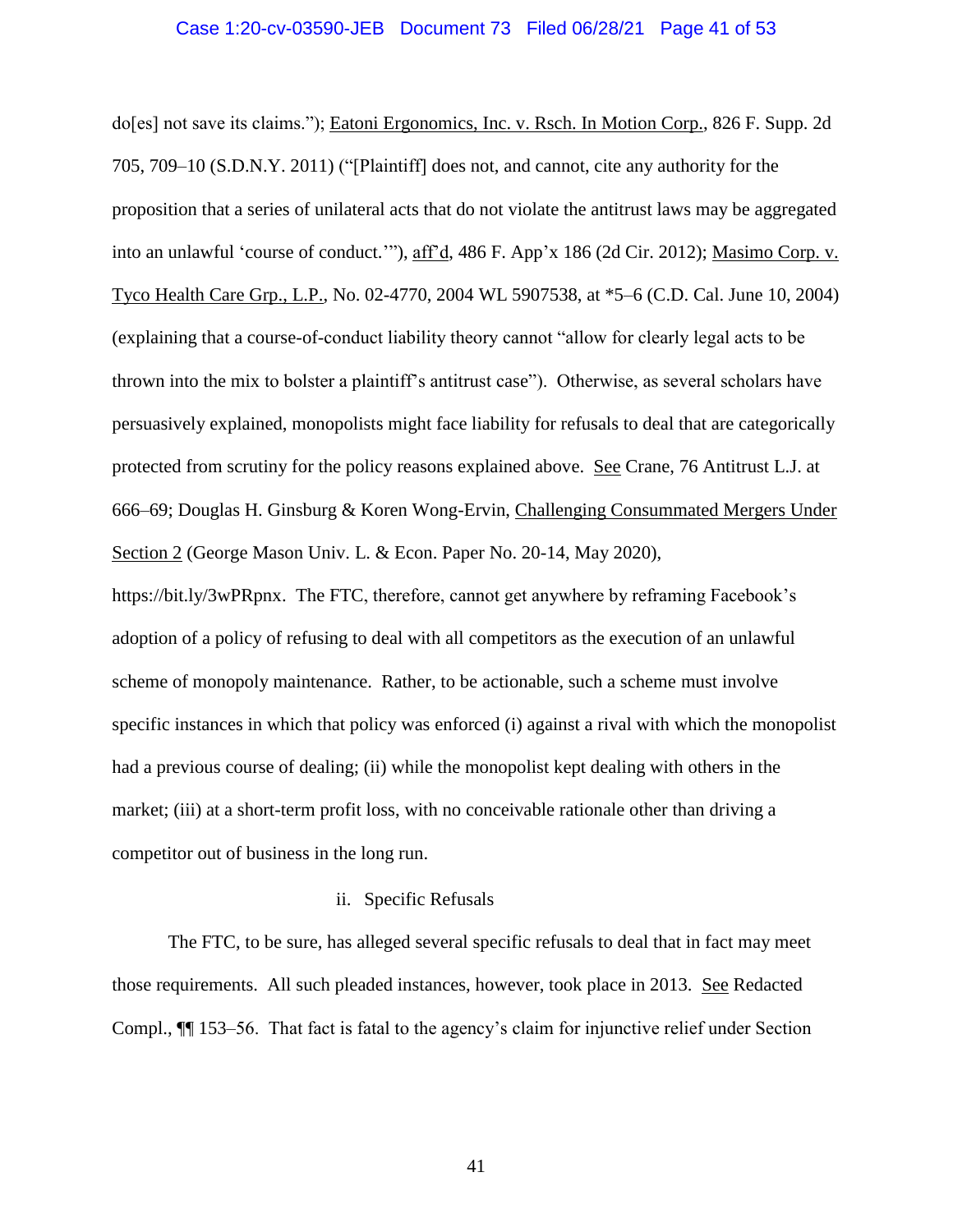#### Case 1:20-cv-03590-JEB Document 73 Filed 06/28/21 Page 42 of 53

13(b) here, regardless of whether those specific refusals to deal ran afoul of Aspen Skiing, because it means that no actionable violation is either ongoing or about to occur.

Section 13(b) allows the FTC to "bring suit in a district court of the United States to enjoin" allegedly unlawful conduct only where it has "reason to believe . . . that any person, partnership, or corporation is violating, or is about to violate, any provision of law enforced by the [FTC]." 15 U.S.C. § 53(b). All agree that Section 2 of the Sherman Act is such a provision. As the Supreme Court has recently explained, given that provision's requirement that the defendant "'is violating' or 'is about to violate' (not 'has violated')" the antitrust laws, it contemplates "relief that is prospective, not retrospective." AMG Cap. Mgmt., LLC v. FTC, 141 S. Ct. 1341, 1348 (2021); see also FTC v. Credit Bureau Ctr., LLC, 937 F.3d 764, 774 (7th Cir. 2019) ("Section 13(b) serves a . . . forward-facing role: enjoining ongoing and imminent future violations."); FTC v. Evans Prod. Co., 775 F.2d 1084, 1087 (9th Cir. 1985) (holding that Section 13(b) "contemplate[s] ongoing or future violations" and thus "an injunction will issue only if the wrongs are ongoing or likely to recur"). As one court has put it, Section 13(b) therefore "does not permit the FTC to bring a claim based on long-past conduct without some evidence that the defendant 'is' committing or 'is about to' commit another violation." Shire ViroPharma, 917 F.3d at 156.

This constraint on Section 13(b)'s scope does not, it is worth noting, leave antitrust violations beyond the reach of the federal civil authorities. For one thing, the Department of Justice has broad authority to seek injunctive relief in antitrust cases. See 15 U.S.C. §§ 4, 25. And as to the FTC itself, "ever since [its] creation in 1914, it has been authorized to enforce the [law] through its own administrative proceedings" under Section 5(b) of the FTC Act. AMG Cap. Mgmt., 141 S. Ct. at 1346. Section 5(b) allows the agency to conduct such a proceeding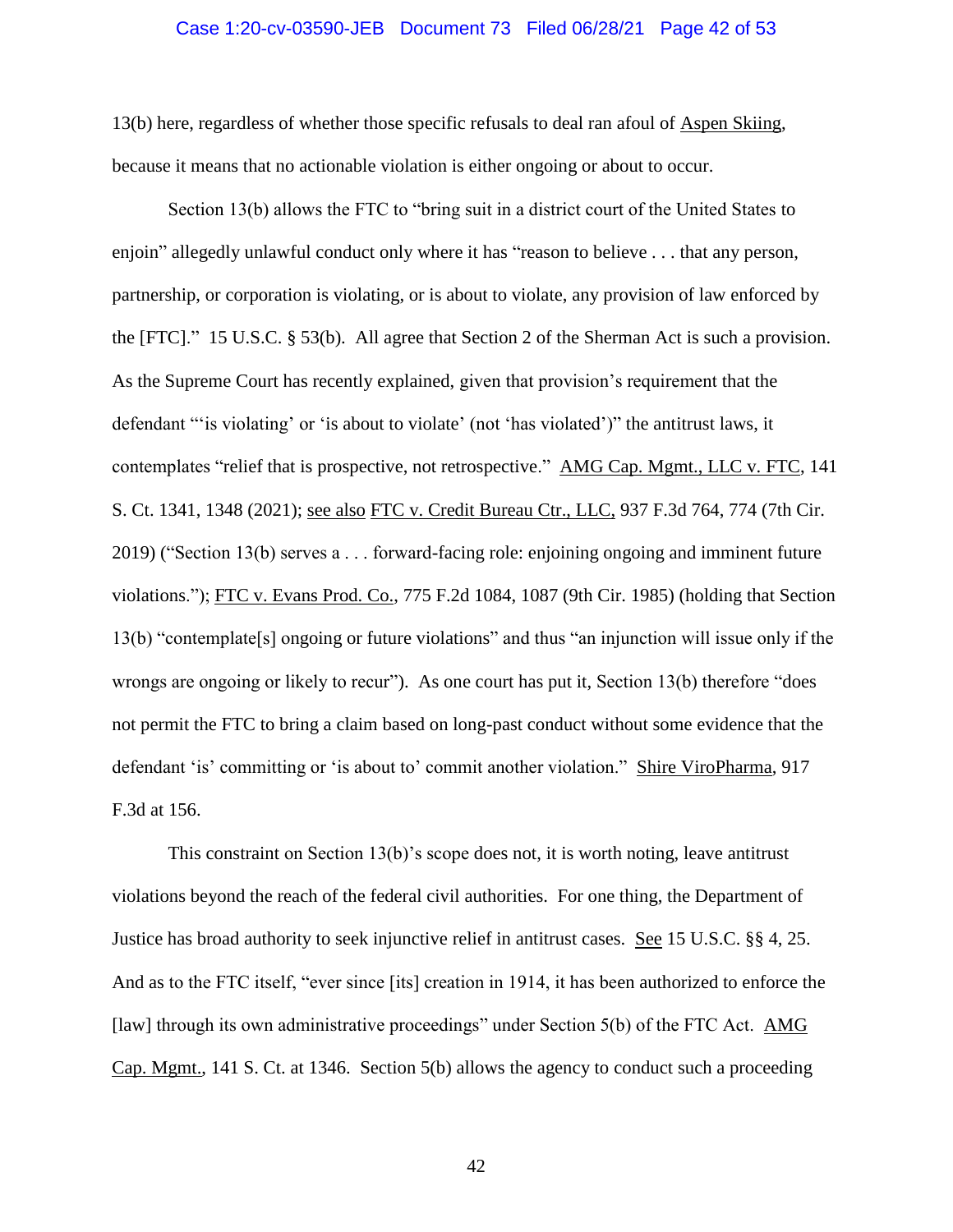#### Case 1:20-cv-03590-JEB Document 73 Filed 06/28/21 Page 43 of 53

against "person [who] has been or is" violating the antitrust laws. See 15 U.S.C. § 45(b) (emphasis added). If it goes that route and prevails, the agency can then seek a court's help in enforcing its orders, including via monetary penalties, 15 U.S.C. § 57b, "mandatory injunctions[,] and such other further and equitable relief as [the court] deem[s] appropriate." Id. § 45(*l*). Thus, as Shire ViroPharma explained, "[i]f the FTC wants to [address] a past violation — where an entity 'has been' violating the law — it must use Section 5(b)." 917 F.3d at 159 (quoting 15 U.S.C. § 45(b)). Section 13(b), by contrast, mainly exists to "address[] a specific problem, namely, that of stopping seemingly unfair practices" (including antitrust violations) that are ongoing or about to occur "from taking place" until the Commission can complete an adjudication. AMG Cap. Mgmt., 141 S. Ct. at 1348.

Here, given the Court's conclusions above, the FTC cannot use 13(b) to challenge Facebook's Platform-related conduct because it has not pleaded that any actual Section 2 violation is ongoing or about to occur. The closest the agency comes is its allegation that, "[h]aving suspended its anticompetitive platform policies [in December 2018] in response to anticipated public scrutiny, Facebook is likely to reinstitute such policies if such scrutiny passes." Redacted Compl., ¶ 149 (emphasis added). Even if the mere resumption of Facebook's no-dealing-with-competitors policies were itself unlawful — which, as just explained at length, it is not — that conditional and conclusory allegation would be insufficient to establish the requisite imminence. See, e.g., Shire ViroPharma, 917 F.3d at 153, 160 (finding allegation that "[a]bsent an injunction, there is a cognizable danger that [defendant] will engage in similar conduct" because it had the "incentive and opportunity" to do so "woefully inadequate to state a claim under Section 13(b)"). There are no facts alleged, moreover, suggesting that the antitrust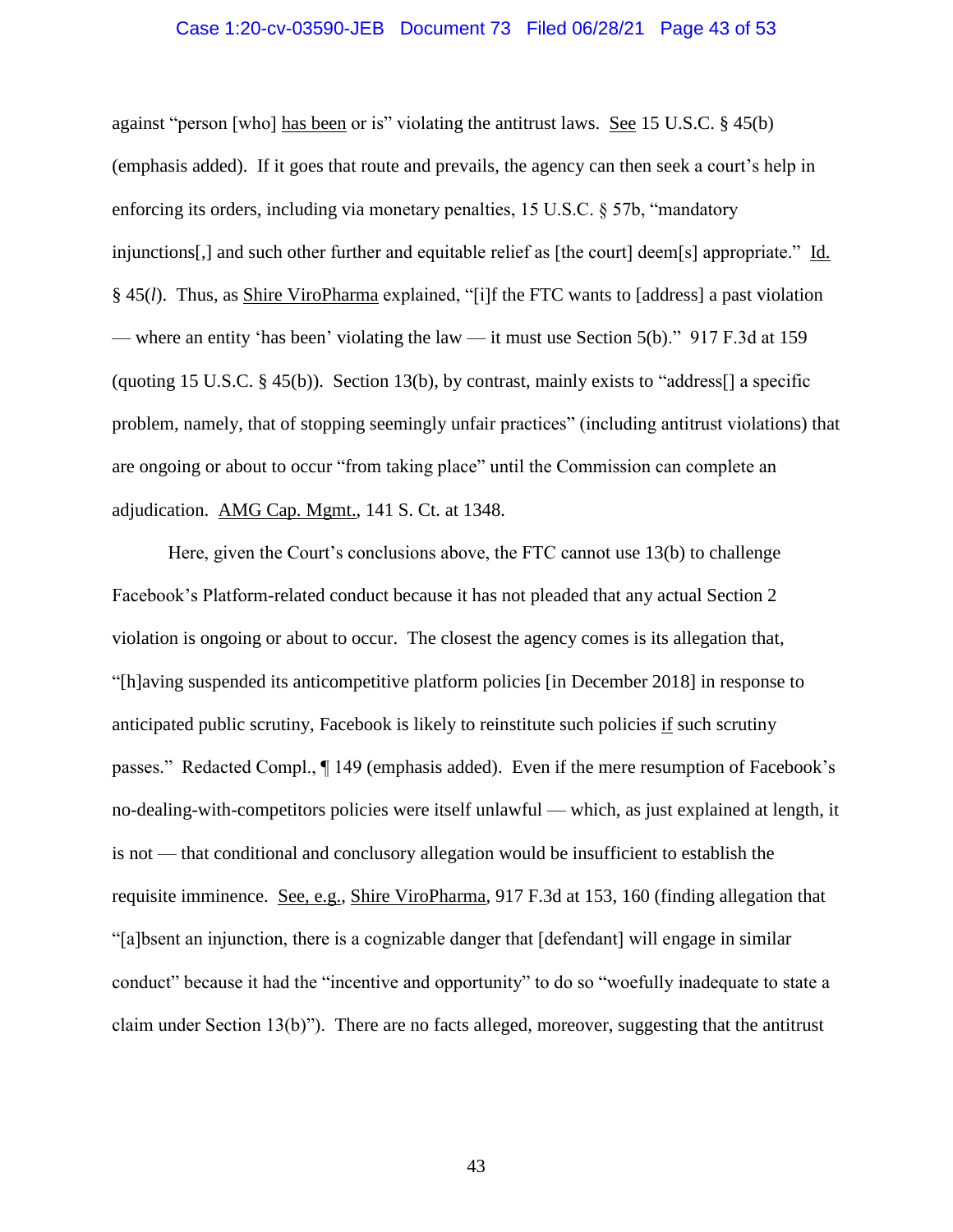#### Case 1:20-cv-03590-JEB Document 73 Filed 06/28/21 Page 44 of 53

"scrutiny" the company is facing is "about to" pass or indeed will pass at any time in the foreseeable future. Indeed, a quick glance at any newspaper yields the contrary conclusion.

The more fundamental problem, of course, is that Facebook would not only have to imminently reinstate its policies, but it would also have to imminently take the kind of further action that might come within Aspen Skiing: target its competitors with which it had a previous, voluntary course of dealing for API revocation in a manner that suggests predatory, short-termprofit-sacrificing behavior. The FTC has certainly not alleged that that specific sort of conduct is "about to" occur. Nor could it since, according to the Complaint, Facebook has not actually taken such an action in nearly eight years. See Shire ViroPharma, 917 F.3d at 160 (finding inadequate allegation that defendant would likely resume conduct where "complaint contain[ed] no allegations that [it] had engaged in [that behavior] in the five-year gap between the 2012 cessation . . . and the 2017 lawsuit"); cf. FTC v. AdvoCare Int'l, L.P., No. 19-715, 2020 WL 6741968, at \*5–6 (E.D. Tex. Nov. 16, 2020) (finding it "implausible" that defendant's twentyyear scheme of "past misconduct," which ended one year earlier, would recur and thus justify Section 13(b) injunction because the "channel<sup>[s]</sup> of misconduct [were] either permanently defunct . . . or reformed, lawful, and monitored for compliance").

The agency counters with an argument that is surprising in its breadth. Because the statute says that it may "bring suit" for an injunction "[w]henever [it] has reason to believe . . . that any person  $\dots$  is violating, or is about to violate" the antitrust laws, see 15 U.S.C. § 53(b), the FTC contends that the law "confers discretion" on it to decide if such "reason to believe" exists. See FTC Opp. at 41. The upshot, per the agency, is that its "reason to believe' determination [cannot] be reviewed" on a motion to dismiss. Id. at 39.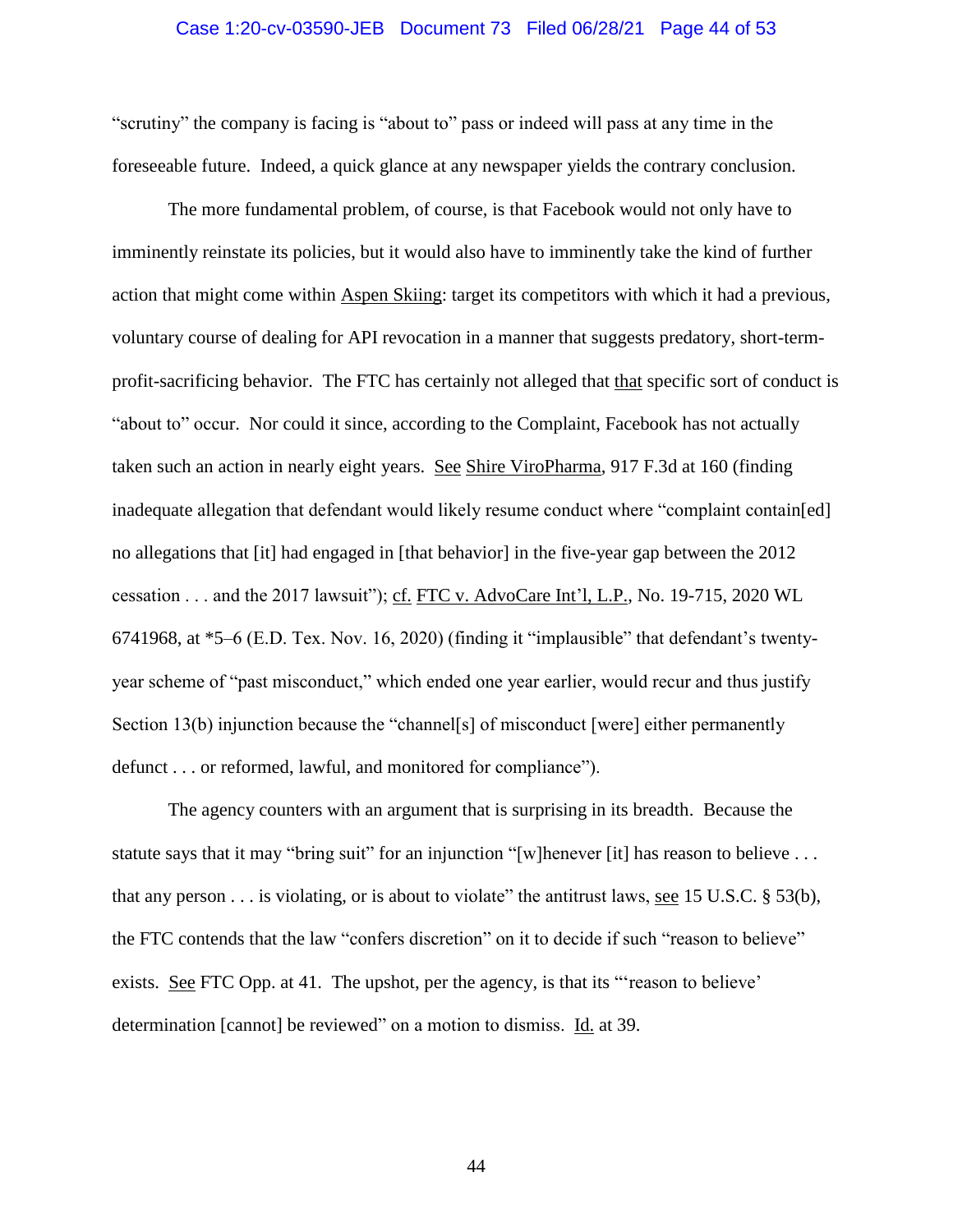#### Case 1:20-cv-03590-JEB Document 73 Filed 06/28/21 Page 45 of 53

The Court finds this position wanting. The agency's argument focuses on the statutory trigger for when it may "bring suit . . . to enjoin" antitrust violations. The question, however, is whether Section 13(b) empowers the agency, as opposed to a court, to decide whether the conditions for an injunction are actually met such that a decree should indeed issue. Whatever the law tells the agency about what it must believe before it may file suit, for the agency to actually succeed, it must convince the court to agree with it that a violation is either ongoing or about to occur and that an injunction is warranted. See Evans Products, 775 F.2d at 1087 ("[A]n injunction will issue [under Section 13(b)] only if the wrongs are ongoing or likely to recur."). It follows that the Rule 8 requirement that the FTC must "state a claim to [the relief that it seeks] that is plausible on its face" requires the agency to make a plausible showing that the defendant "is violating" or "is about to violate" the antitrust laws. Nothing in the text of the statute suggests otherwise. See Advocare, 2020 WL 6741968, at \*4 (agreeing with this approach); Shire ViroPharma, 917 F.3d at 159 n.17 (declining to address argument that FTC has "unreviewable discretion to file suit" because it was not raised below, but expressing view that it is "unpersuasive").

Even accepting the FTC's argument, the two cases it cites — only one of which really embraces its "internal standard argument," FTC v. Hornbeam Special Situations, LLC, 391 F. Supp. 3d 1218, 1223 (N.D. Ga. 2019) — still appear to have required the agency to "set[] forth at least some facts to support a reasonable inference that the [unlawful] behavior will reoccur in the future in the absence of . . . injunctive relief." Id.; see also FTC v. Vyera Pharms., LLC, 479 F. Supp. 3d 31, 44 (S.D.N.Y. 2020) (noting several facts alleged that supported a "'reason to believe' that the defendants [were then] engaging in violations"). Here, for the reasons given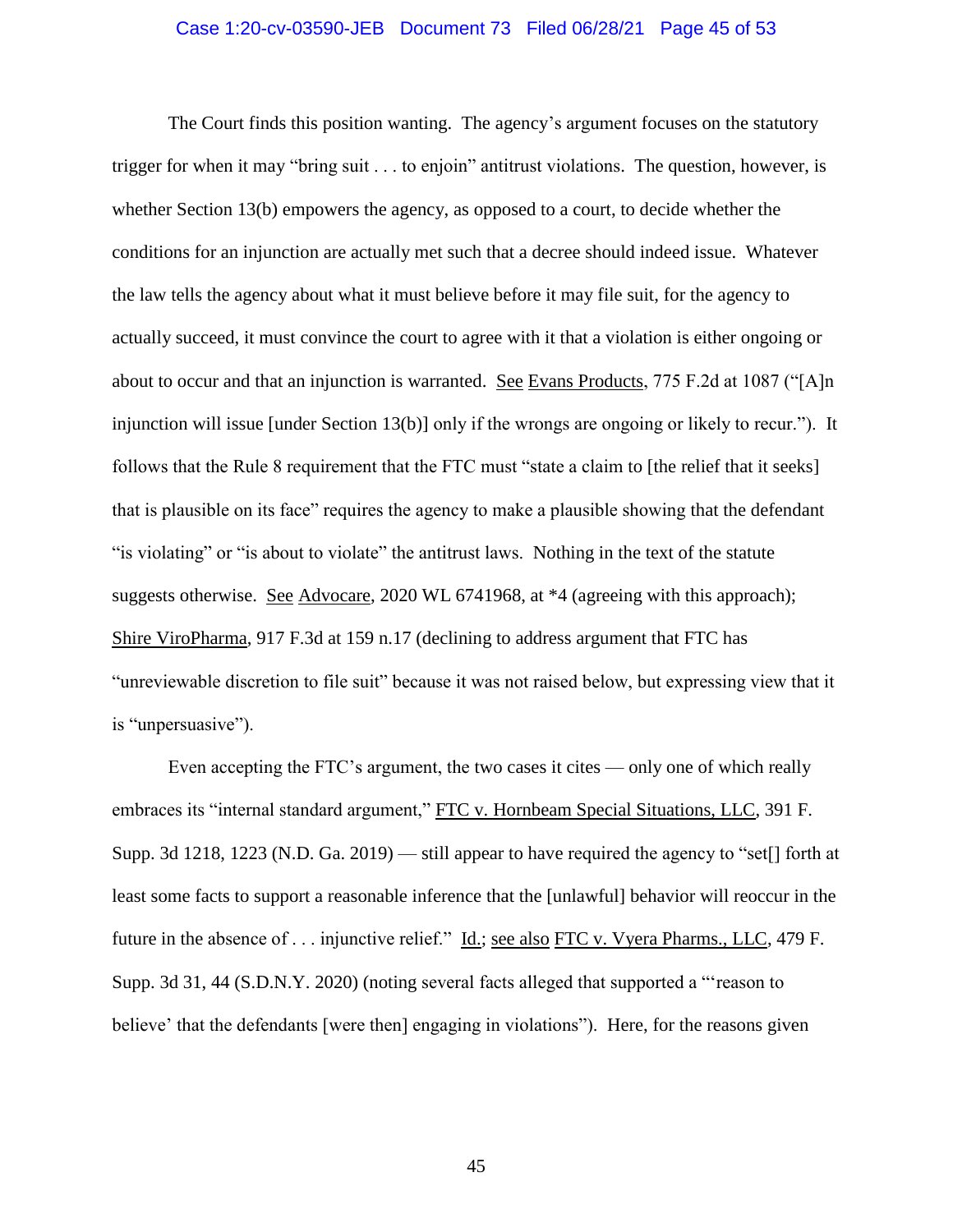#### Case 1:20-cv-03590-JEB Document 73 Filed 06/28/21 Page 46 of 53

above, the Court would find that Plaintiff's Complaint does not clear even that somewhat lower bar.

In sum, then, while it is possible that Facebook's alleged scheme of revoking API access from competitor apps could form the basis of a plausible refusal-to-deal claim under Aspen Skiing, the Court need not address that question. Even assuming the answer is yes, injunctive relief is not available now for such a claim as a matter of law.

## 2. *Conditional Dealing*

<span id="page-45-0"></span>Plaintiff gets no further by maintaining that Facebook's policies also violated antitrust rules against what they call "conditional dealing." FTC Opp. at 31. As an initial matter, the FTC is wrong to argue that a monopolist violates that so-called doctrine whenever it "induce[s] ... trading partners or other firms not to compete with it . . . by conditioning access to some resource of the monopolist." Id. The main case they cite for that proposition, Lorain Journal Co. v. United States, 342 U.S. 143, 149 (1951), says nothing of the sort. That is unsurprising, as such a broadly formulated rule would cover refusals to deal with competitors, thus contradicting the cases discussed above — such refusals can always be reframed as offers to deal only on the condition that the third party refrains from competing. See, e.g., Herbert Hovenkamp, FRAND and Antitrust, 105 Cornell L. Rev. 1683, 1697 (2020) (defining "simple refusal[s] to deal" covered by Trinko rule to include "refusal[s] . . . conditioned on a firm's status that cannot readily be changed," such as where a firm "agree[s] to sell to [non]competitors but not []competitors").

To the extent any scholarly commentary uses the term "conditional dealing," rather, the phrase generally refers to actions such as "tying" or "exclusive dealing." Id. at 1697, 1708. The key fact distinguishing such conduct from a standard refusal to deal is that it is not "unilateral,"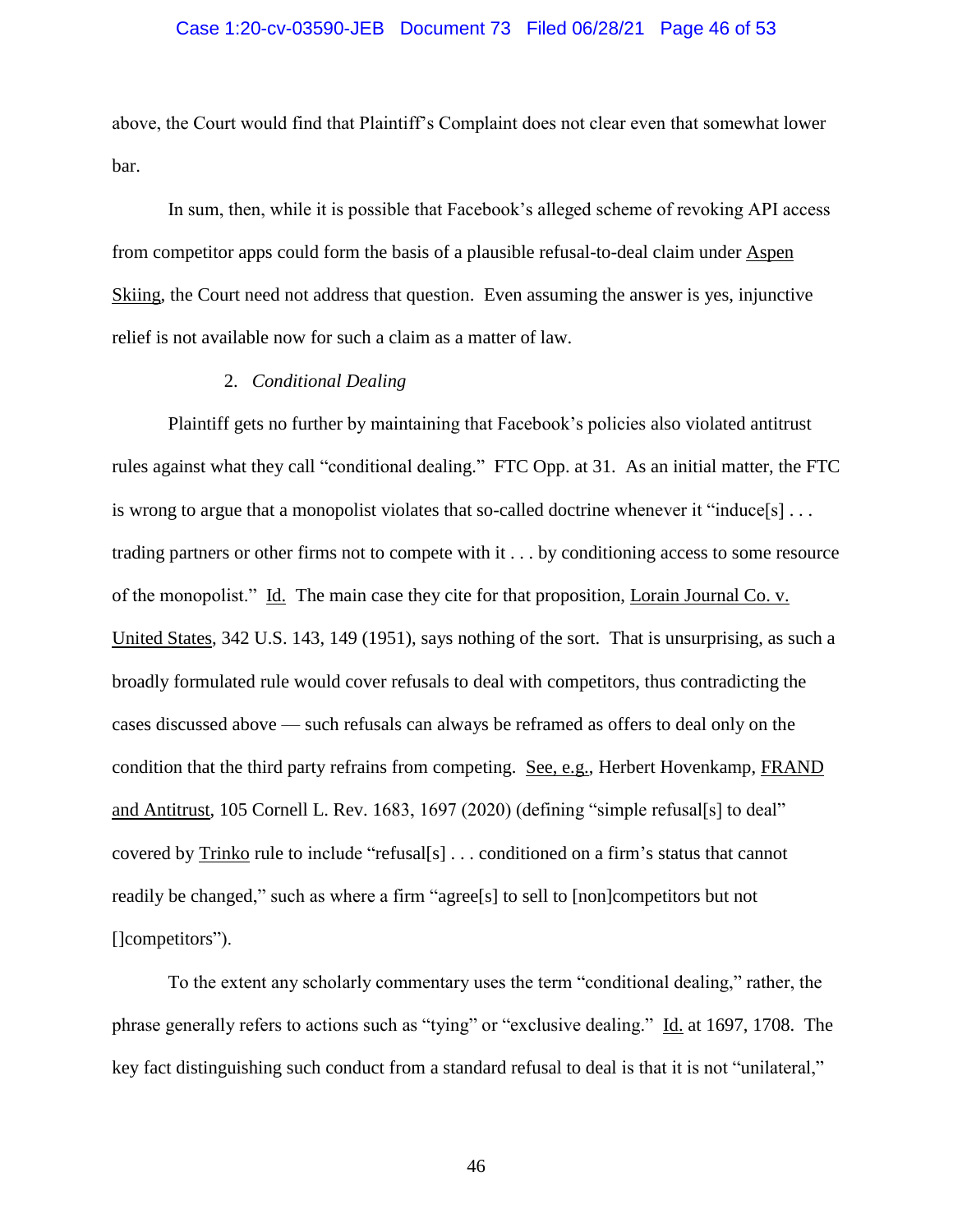#### Case 1:20-cv-03590-JEB Document 73 Filed 06/28/21 Page 47 of 53

but instead "involves some assay by the monopolist into the marketplace" that interferes with the relationship between rivals and third parties. Novell, 731 F.3d at 1072. Tying, for instance, occurs when a firm "require[s] third parties to purchase a bundle of goods rather than just the ones they really want," id., thereby leveraging the monopolist's power in the "tying" product market to harm its competitors (who lose access to customers) in the "tied" product market. See Microsoft, 253 F.3d at 84. "Exclusive dealing" is similar: it refers to a monopolist's conditioning the sale of a product on the buyer's agreement not to deal with its competitors. Id. at 70–71. Again, these "conditional dealing" schemes are thus categorically different from unilateral conduct that involves only the monopolist's competitors, such as its refusal to deal with them. The distinction is critical, as antitrust law is far more tolerant of unilateral behavior. See Novell, 731 F.3d at 1072–73 (citing cases) ("Put simply if perhaps a little too simply, today a monopolist is much more likely to be held liable for failing to leave its rivals alone than for failing to come to their aid."); Hovenkamp, 105 Cornell L. Rev. at 1697.

That brings us back to Lorain Journal, which, as it happens, involved a "a very special form of exclusive dealing, namely, a refusal to sell to end-user customers who purchase[d] from the monopolist's competitor[]." Kenneth L. Glazer & Abbott B. Lipsky, Jr., Unilateral Refusals to Deal Under Section 2 of the Sherman Act, 63 Antitrust L.J. 749, 800 n.75 (1995). There, the Journal, a local newspaper, had a "commanding" position in the advertising market of the city of Lorain, Ohio. See 342 U.S. at 146. After a new radio station entered that market, the paper began to refuse to sell advertising space "in the Journal [to] any Lorain County advertiser who advertised or who [the paper] believed to be about to advertise" with the radio station. Id. at 148. The paper's bet was that many advertisers could not afford to lose out on the chance to advertise with it, and it was right; the scheme caused most firms to avoid advertising on the radio station,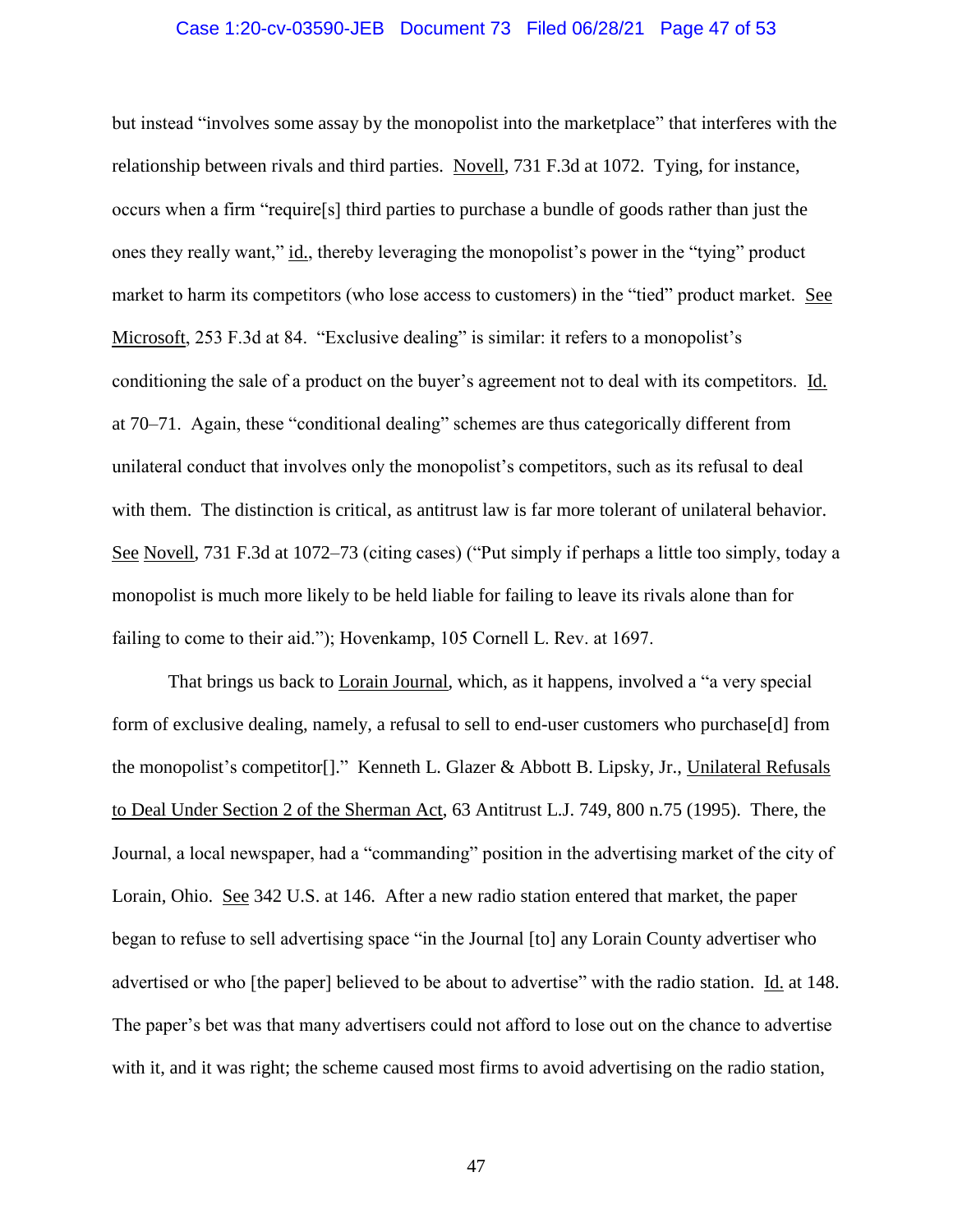#### Case 1:20-cv-03590-JEB Document 73 Filed 06/28/21 Page 48 of 53

restoring the Journal to its local monopoly. Id. at 148–49. On those facts, the Court found a violation of Section 2 of the Sherman Act. Id. at 152–53. The key point for our purposes is that the Journal did not simply refuse to deal with the competitor radio station — *e.g.*, it did not merely refuse to print advertisements for the station itself in its pages. The Journal instead refused to deal with any and all customers unless those customers agreed not to deal with the competitor station, thereby interfering with its rival's ability to compete on the merits.

For "Facebook's conditioning of access to its Platform [to be] unlawful under Lorain Journal" (or exclusive-dealing doctrine generally), as Plaintiff argues that it is, see FTC Opp. at 34, the agency would thus have to allege that Facebook conditioned access to its Platform APIs on app developers' agreeing not to deal with other social-networking services. And, indeed, the FTC's Opposition suggests that Facebook did just that. See FTC Opp. at 32 ("Facebook . . . grant[ed] third parties full access to its Platform only on the condition that they not threaten its monopoly by [*inter alia*] connecting with or promoting other PSN providers."); id. at 31 ("Facebook conditioned access to its Platform on trading partners not competing with it or assisting competitors.") (emphasis added). If Facebook's policies had in fact interfered in that way with the ability of competing social-networking services to deal with app developers, that could plausibly have violated Section 2; such conduct might well have had a "significant effect in preserving [Facebook's] monopoly" by keeping user engagement with competing socialnetworking services "below the critical level necessary for any rival to pose a real threat to [its] market share." United States v. Dentsply Int'l, Inc., 399 F.3d 181, 191 (3d Cir. 2005) (finding Section 2 liability based on exclusive dealing); <u>see also Microsoft</u>, 253 F.3d at 69–70 (same).

Plaintiff, however, has not sufficiently pleaded the sort of conduct just described. It is true that Facebook's 2011 policy prohibited "Apps on Facebook" from "integrat[ing], link[ing]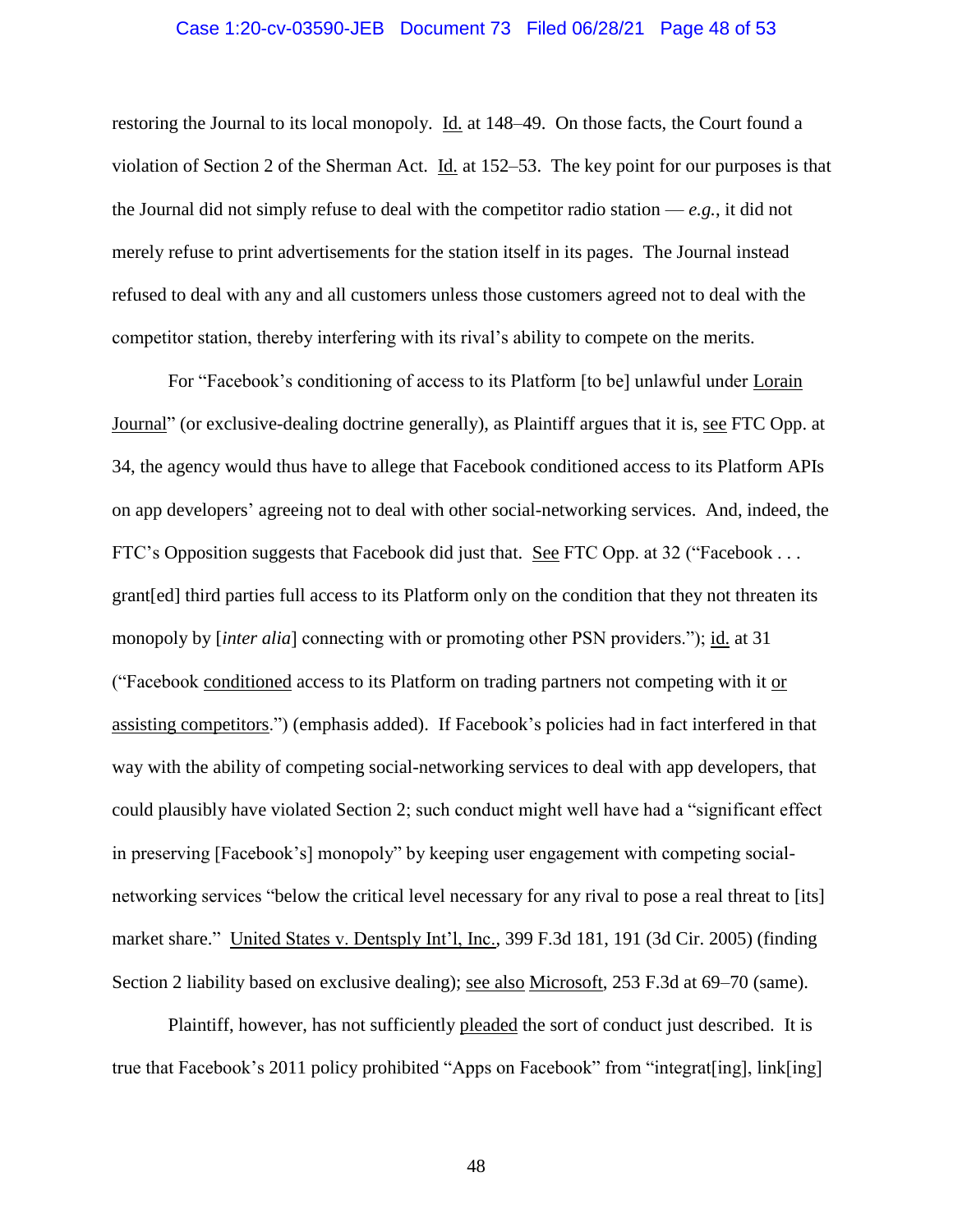#### Case 1:20-cv-03590-JEB Document 73 Filed 06/28/21 Page 49 of 53

to, promot[ing], distribut[ing], or redirect[ing] to any app on any other competing social platform." Redacted Compl., ¶ 139. But, as discussed above, that policy applied only to apps designed for use within the Facebook website, not freestanding, separate apps like our chess app or Washington Post app. The policy, moreover, does not appear to have prevented an app developer from building a version of its app that could be accessed and used within the website of another PSN service. For instance, the developer who built a personality-test app for Facebook could build the same app for Google+ without running afoul of the policy, cf. id., ¶ 140; its terms simply prohibited the Facebook version of the app from linking or redirecting to the Google+ version. The 2011 policy was thus a far cry from a policy that told app developers that they could only access Facebook's platform if they promised to only build their app for Facebook. By rough analogy, it is as if the Lorain Journal, rather than refusing to carry advertisements from any business that also advertised with the competing radio station, instead merely required that advertisements appearing in its paper had to avoid mentioning the radio station. Such a focused prohibition on the use of a monopolist's own facilities obviously could not have "significantly limited" the "opportunities for [competitors] to enter into or remain in [the] market" for personal-social-networking services, as is required for Section 2 liability. Microsoft, 253 F.3d at 69.

The 2012 and 2013 policies mentioned in the Complaint similarly did not much limit the opportunities for Facebook competitors to deal with third-party app developers. The 2012 policy allegedly prohibited freestanding apps (*i.e.*, not "Apps on Facebook") from "us[ing] Facebook Platform [APIs] to export [Facebook] user data into a competing social network." Redacted Compl., ¶ 142. The 2013 policy went further, instructing that freestanding apps could not use Facebook's APIs "to promote, or to export [Facebook] user data to, a product or service that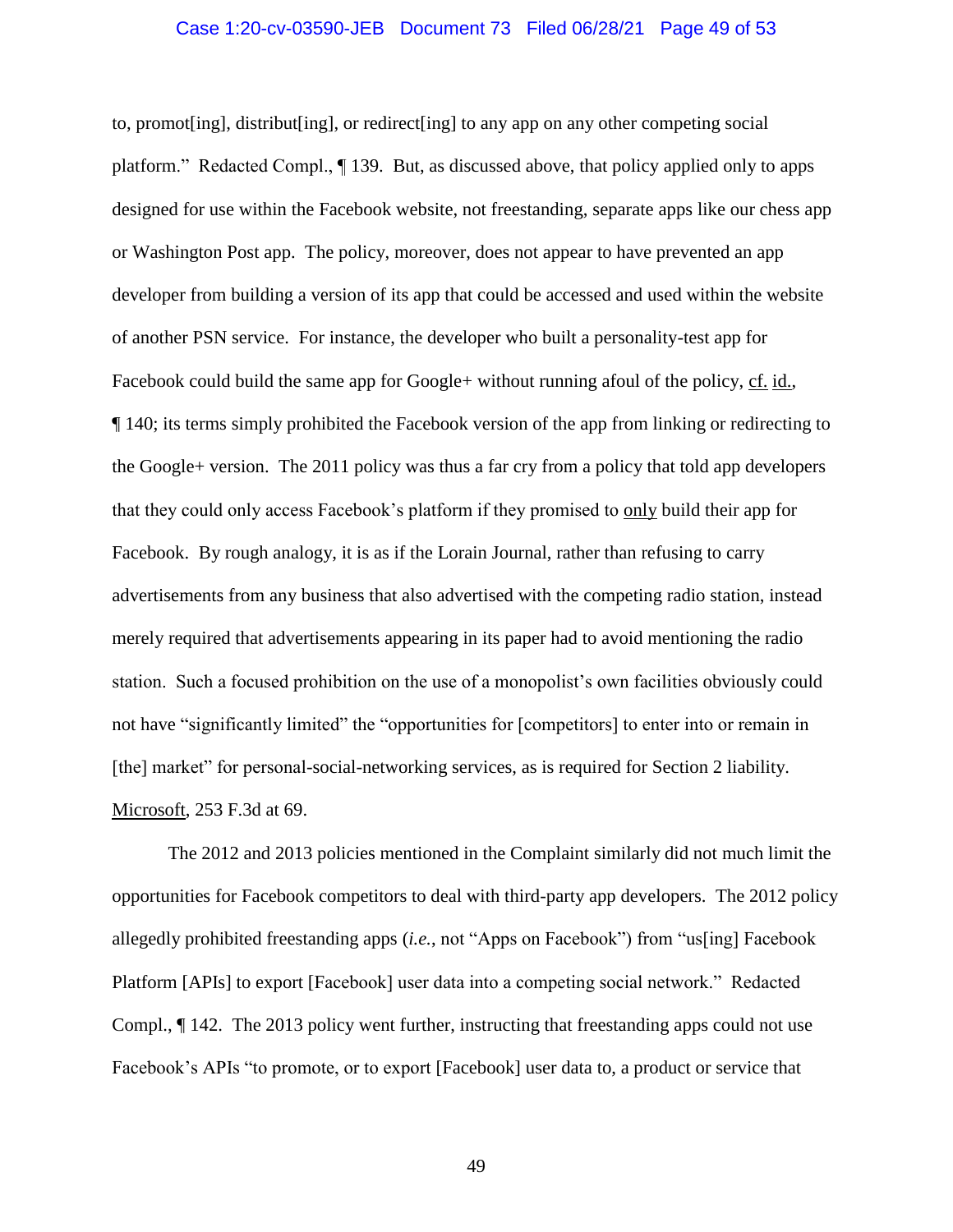#### Case 1:20-cv-03590-JEB Document 73 Filed 06/28/21 Page 50 of 53

replicates a core Facebook product or service."  $\underline{Id}$ ,  $\P$  143. By their terms, neither of these policies imposed anything approaching a blanket prohibition on freestanding apps' linking to or creating interoperability with Facebook competitors. It is not as if, say, Facebook instructed the Washington Post that its app could only allow a user to sign in with Facebook credentials (as opposed to, say, Google credentials), or only add a Facebook "Like" button and not a "share" button from Path or Circle. Nor did Facebook require the app to refrain from allowing users to search for their contacts from other social-networking services, as they did for their Facebook friends using the Find Friends API. Perhaps the FTC means to hang its hat on a very capacious reading of the policy's prohibition on using Facebook Platform to "promote" competitors, but reading that term to prohibit the sort of dealings just described is implausible at best. That is especially true given that the Complaint alleges no specific instances of Facebook's enforcing its policies to prevent dealing between rivals and other freestanding apps, even as it is replete with allegations regarding Defendant's enforcement of its "no dealing with competitors" policies. See id.,  $\P$  153–58. Plaintiff's "conditional dealing" theory of a Section 2 violation, accordingly, is not viable here given the conduct that it has alleged.

In summary, the Court concludes — and advises the parties going forward — that in its view, Facebook's "imposition and enforcement of anticompetitive conditions on access to [its] APIs," id., ¶ 71, as that conduct has been pleaded, either does not amount to exclusionary conduct violating Section 2 of the Sherman Act or, to the extent that it might, cannot be the basis for an injunction under Section 13(b) of the FTC Act.

#### C. Challenging Acquisitions under Section 13(b)

<span id="page-49-0"></span>Before closing, the Court addresses one further issue raised by Facebook in its Motion to Dismiss: whether, even assuming market power can be established, Section 13(b) allows the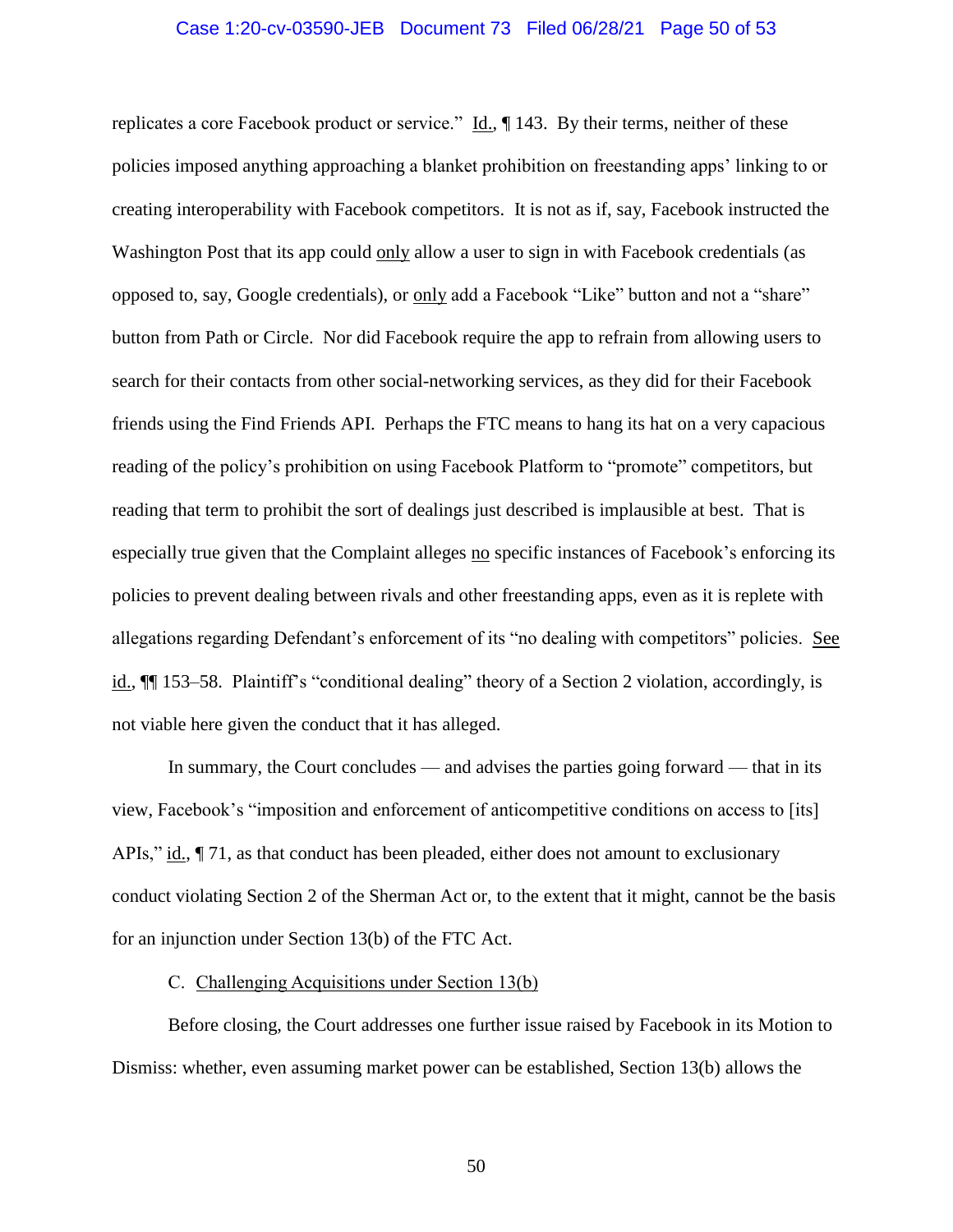#### Case 1:20-cv-03590-JEB Document 73 Filed 06/28/21 Page 51 of 53

FTC to attack Facebook's acquisitions of Instagram and WhatsApp. See MTD FTC at 39.

Facebook argues that because those acquisitions happened all the way back in 2012 and 2014, respectively, Plaintiff's challenges do not contend that the company "is violating" or "is about to violate" Section 2. See 15 U.S.C. § 53(b). In other words, Defendant maintains that the FTC's assault on its mergers is aimed at the sort of "long-past conduct" that cannot form the basis of an injunction under Section 13(b). Shire ViroPharma, 917 F.3d at 156. (Following the lead of the parties and the cases, the Court uses the terms "acquisition" and "merger" interchangeably for purposes of this analysis.)

While Facebook's argument has some intuitive appeal, it runs into contrary precedent. The Supreme Court has clearly stated that the term "acquisition" as used in Section 7 of the Clayton Act — which prohibits purchases "the effect of [which] may be substantially to lessen competition, or to tend to create a monopoly," 15 U.S.C. § 18 — does not refer to "a discrete transaction but [rather] a status which continues until the transaction is undone." United States v. ITT Cont'l Baking Co., 420 U.S. 223, 241–42 (1975). In other words, "acquisition . . . mean[s] both the purchase of rights in another company and the retention of those rights," such that Section 7's "ban against [certain] acquisitions . . . include[s] a ban against holding certain assets," not just "obtaining" them in the first place. Id. (emphasis added); see also Concord Boat Corp. v. Brunswick Corp., 207 F.3d 1039, 1050 (8th Cir. 2000) ("Clayton Act claims are not limited to challenging the initial acquisition of stocks or assets . . . since holding as well as obtaining assets is potentially violative of section 7.") (citation omitted). As ITT Continental Baking explained, that understanding is the necessary upshot of the Court's earlier decision in United States v. E.I. du Pont, 353 U.S. 586 (1957), which held that the United States could seek divestiture in 1949 of stock that du Pont had first acquired, and was still holding, in 1919.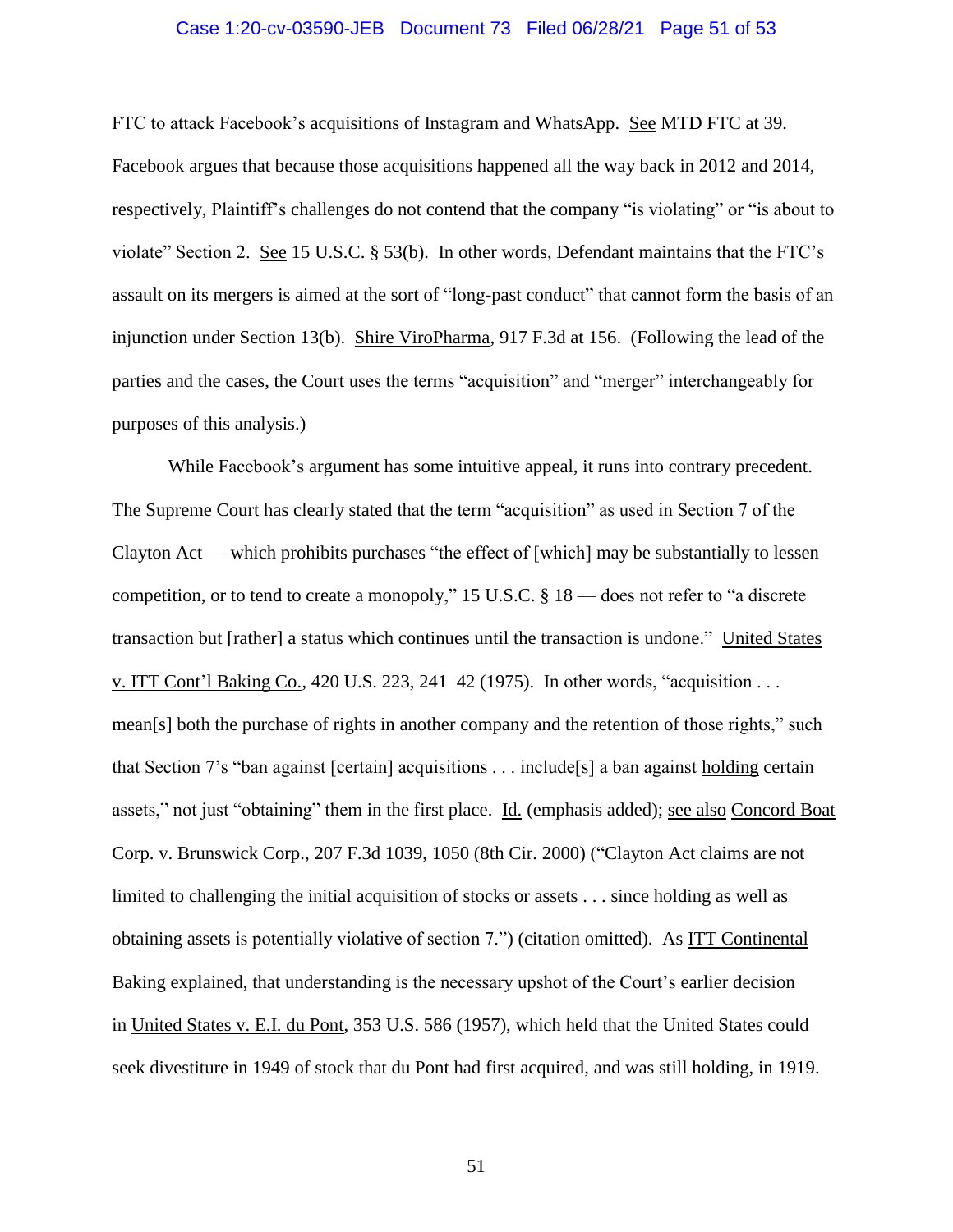## Case 1:20-cv-03590-JEB Document 73 Filed 06/28/21 Page 52 of 53

The rule under Section 7 is thus that so long as an acquiring company continues to hold acquired assets, the Government may "at any time" argue that such company is violating Section 7. Du Pont, 353 U.S. at 597. In such a case, it would follow that the company "is violating . . . [a] provision of law enforced by the [Commission]" and thus comes within the ambit of Section 13(b). See 15 U.S.C. § 53(b).

Because the FTC's challenges to Facebook's acquisitions here arise under Section 2 of the Sherman Act, not Section 7 of the Clayton Act, the question becomes whether that same principle applies to claims brought under Section 2. The Court sees no reason why not, nor does Facebook offer one. Just as "the Government may proceed at any time that an acquisition may be said with reasonable probability to contain a threat that it may . . . tend to create a monopoly," in violation of Section 7's proscription against transactions having that effect, du Pont, 353 U.S. at 597, so too it should be able to proceed against an acquisition whenever "a threat of [Section 2's] prohibited effects is evident," id. at 598 — namely, that the acquisition is "tend[ing] to destroy competition itself" via "means other than competition on the merits." Microsoft, 253 F.3d at 58, 62 (citation omitted). It is well established that mergers may constitute one such "means." See Grinnell, 384 U.S. at 576 (finding Section 2 violation based in part on a number of acquisitions of competitors); BRFHH Shreveport, LLC v. Willis Knighton Med. Ctr., 176 F. Supp. 3d 606, 622 (W.D. La. 2016) ("[A]cquisitions of viable competitors alone may establish the anticompetitive conduct element of a section 2 claim."); Behrend v. Comcast Corp., No. 03- 6604, 2012 WL 1231794, at \*20 (E.D. Pa. Apr. 12, 2012) (same); see also Areeda & Hovenkamp vol. III, ¶ 701a, at 201 (noting "overlap between Sherman Act and Clayton Act treatment of mergers," including in "case of mergers as unlawful monopolistic acts by firms with significant market power".